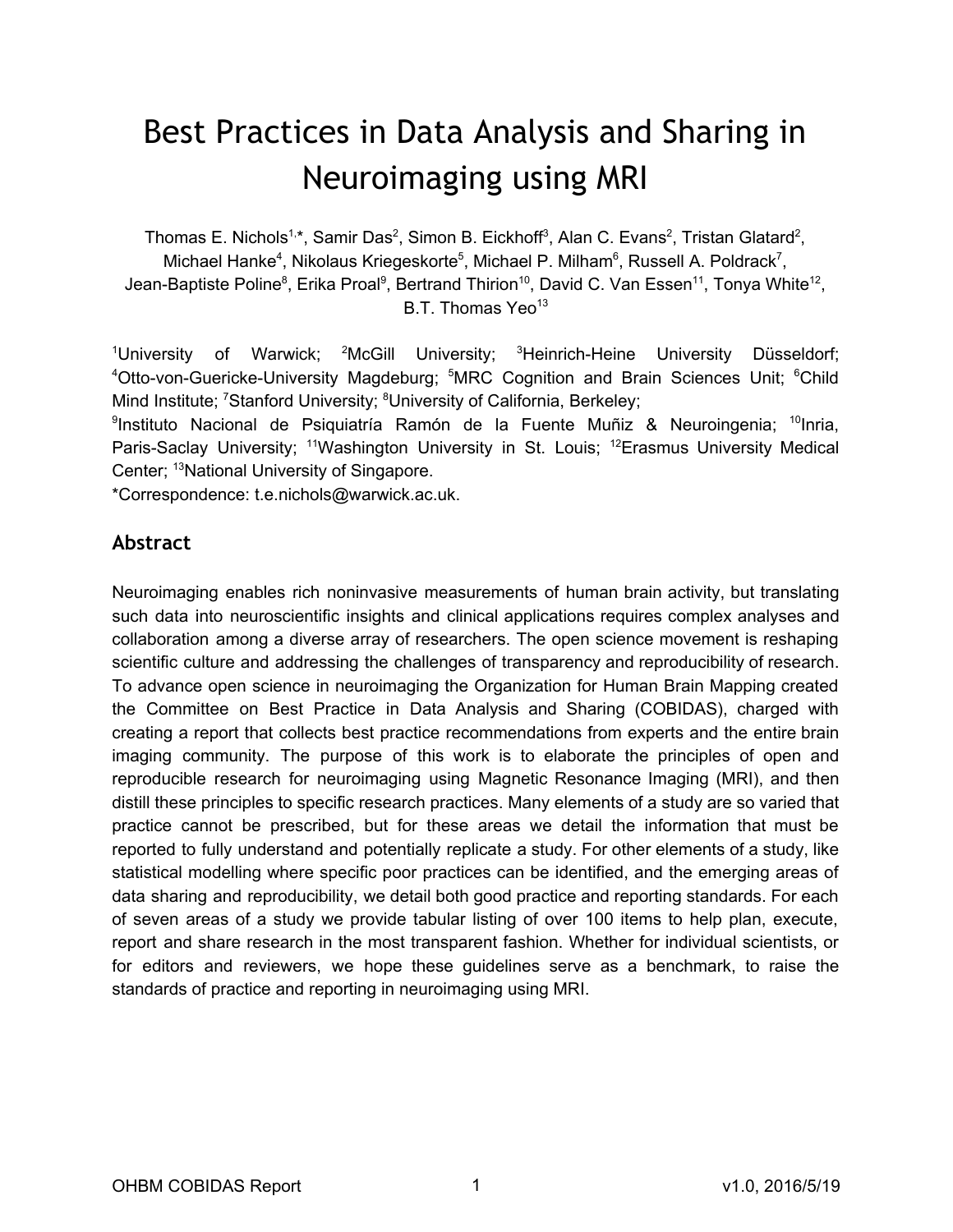# **Contents**

| 2. Experimental Design Reporting<br>5                                      |
|----------------------------------------------------------------------------|
|                                                                            |
| 2.2. General Principles  6                                                 |
| 2.3. Lexicon of fMRI Design  6                                             |
| Box 2.1. fMRI Terminology  6                                               |
| 2.4. Design Optimization  7                                                |
|                                                                            |
|                                                                            |
| 2.7. Behavioral Performance<br>8                                           |
| 3. Acquisition Reporting  8                                                |
|                                                                            |
| 3.2. General Principles  8                                                 |
| 3.3. Device Information<br>9                                               |
| 3.4. Acquisition-Specific Information<br>9                                 |
| 3.5. Format for sharing  9                                                 |
| 4. Preprocessing Reporting  9                                              |
|                                                                            |
| 4.2. General Principles  10                                                |
|                                                                            |
| 5. Statistical Modeling & Inference  11                                    |
|                                                                            |
| 5.2. General Principles  11                                                |
| 5.3. Assumptions  11                                                       |
|                                                                            |
| 5.5. Mass Univariate Modelling  12                                         |
| 5.6. Connectivity Analyses<br>13                                           |
| 5.7. Other Resting-State Analyses<br>14                                    |
| 5.8. Multivariate Modelling &                                              |
| Predictive Analysis<br>15<br>16                                            |
| 16                                                                         |
| 6.2. General Principles<br>16                                              |
|                                                                            |
|                                                                            |
| 6.3. Mass Univariate Modelling<br>16<br>6.4. Functional Connectivity<br>18 |

| 6.5. Multivariate Modelling &              |          |
|--------------------------------------------|----------|
| Predictive Analysis                        | 18<br>19 |
|                                            | 19       |
| 7.2. General Principles                    | 19       |
| 7.3. Planning for Sharing                  | 20       |
|                                            | 22       |
| 7.5. Documentation                         | 23       |
|                                            | 24       |
|                                            | 24       |
|                                            | 24       |
| 8.2. Documentation                         | 25       |
|                                            | 25       |
|                                            | 26       |
|                                            | 26       |
|                                            | 27       |
| Appendix A. COBIDAS Membership &           |          |
| Acknowledgements                           | 35       |
| Appendix B. Defining Reproducibility       | 37       |
| <b>Table B1. Levels of Reproducibility</b> | 39       |
| Appendix C. Short descriptions of fMRI     |          |
|                                            | 40       |
| C1. Task fMRI                              | 40       |
| C2. Single-Modality ICA                    | 41       |
| C3. Multi-Modality ICA                     | 42       |
| Appendix D. Itemized lists of best         |          |
| practices and reporting items              | 43       |
| Table D.1. Experimental Design             |          |
| Reporting                                  | 44       |
| Table D.2. Acquisition Reporting           | 48       |
| <b>Table D.3. Preprocessing Reporting</b>  |          |
|                                            | 53       |
| Table D.4. Statistical Modeling &          |          |
| Inference                                  | 59       |
| Table D.5. Results Reporting               | 67       |
| Table D.6. Data Sharing                    | 69       |
| Table D.7. Reproducibility  71             |          |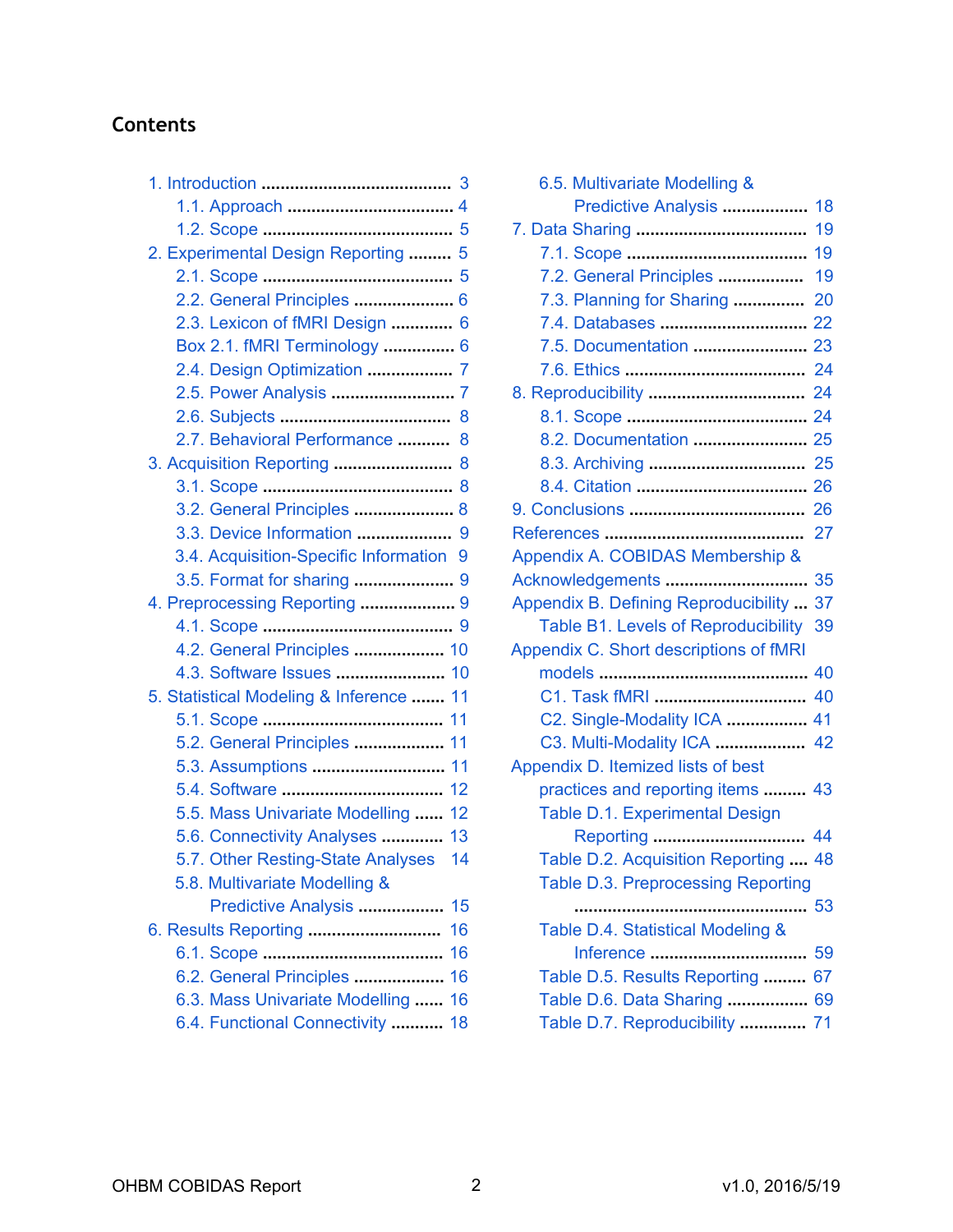# <span id="page-2-0"></span>1. Introduction

In many areas of science and in the public sphere there are growing concerns about the reproducibility of published research. From early claims by John Ioannidis in 2005 that "most published research findings are false" [Ioannidis2005] to the recent work by the Open Science Collaboration, which attempted to replicate 100 psychology studies and succeeded in only 39 cases [OpenScienceCollaboration2015], there is mounting evidence that scientific results are less reliable than widely assumed. As a result, calls to improve the transparency and reproducibility of scientific research have risen in frequency and fervor.

In response to these concerns, the Organization for Human Brain Mapping (OHBM) released "OHBM Council Statement on Neuroimaging Research and Data Integrity"<sup>1</sup> in June 2014, at the same time creating the Committee on Best Practices in Data Analysis and Sharing (COBIDAS). The committee was charged with (i) identifying best practices of data analysis and data sharing in the brain mapping community, (ii) preparing a white paper organizing and describing these practices, and (iii) seeking input from the OHBM community before (iv) publishing these recommendations.

COBIDAS focuses on data analysis and statistical inference procedures because they play an essential role in the reliability of scientific results. Brain imaging data is complicated because of the many processing steps and a massive number of measured variables. There are many different specialised analyses investigators can choose from, and analyses often involve cycles of exploration and selective analysis that can bias effect estimates and invalidate inference [Kriegeskorte2009, Carp2012].

Beyond data analysis, COBIDAS also addresses best practices in data sharing. The sharing of data can enable reuse, saving costs of data acquisition and making the best use of scarce research funding<sup>2</sup> [Macleod2014]. In addition, data sharing enables other researchers to reproduce results using the same or different analyses, which may reveal errors or bring new insights overlooked initially (see, e.g., [LeNoury2015]). There is also evidence that data sharing is associated with better statistical reporting practices and stronger empirical evidence [Wicherts2011]. In short, data sharing fosters a scientific culture of transparency.

While many recent publications prescribe greater transparency and sharing of data (see, e.g., a pair of editorials in *Science* & *Nature* [Journals2014,McNutt2014]), such works are general to all of science or do not focus on human neuroimaging specifically (though see [Poline2012,Poldrack2014]). Thus the purpose of this paper is to elaborate some principles of open and reproducible research for the areas of practice relevant to the OHBM community. To

<sup>1</sup> [http://www.humanbrainmapping.org/OHBMDataIntegrity2014.](http://www.humanbrainmapping.org/OHBMDataIntegrity2014)

<sup>&</sup>lt;sup>2</sup> The Lancet's series on "Research: increasing value, reducing waste", [http://www.thelancet.com/series/research.](http://www.thelancet.com/series/research)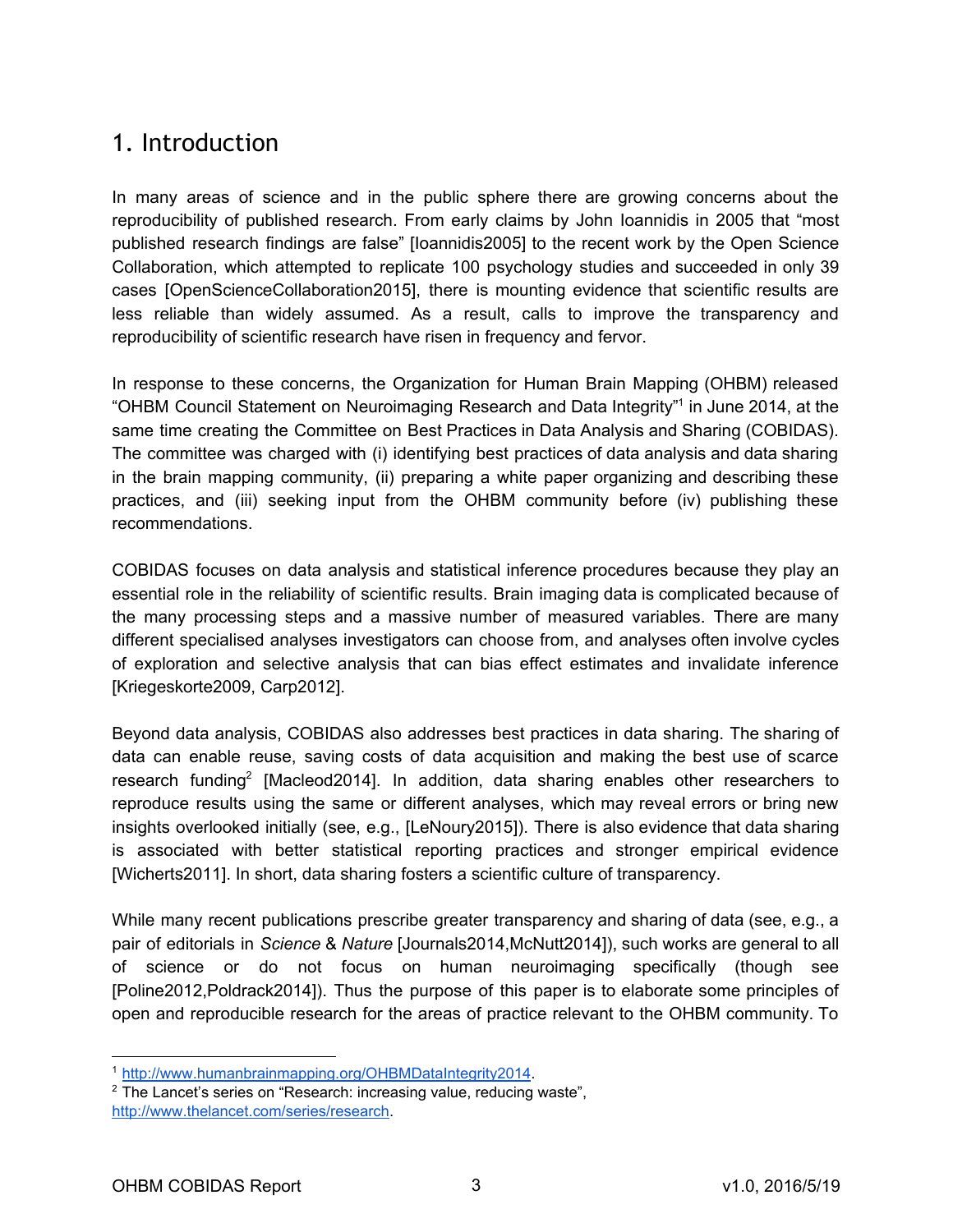make these principles practical and usable, we created explicit lists of items to be shared ([Appendix D](#page-42-0)).

Working closely with OHBM Council, a "Proposed" version of this document was prepared by COBIDAS and first posted for comment in October 2015. Comments were collected via email and the COBIDAS blog<sup>3</sup> and a revised document<sup>4</sup> presented to the membership for an up/down vote in May 2016; 96% positive ballots were received. We note that while best practice white papers like this are not uncommon (see, e.g., [Alsop2014,Kanal2013,Gilmore2013]), they are generally authored by and represent the consensus of a small committee or at most a special-interest section of a larger professional body. Hence we are excited to present this work with the explicit participation and support of the OHBM membership.

### <span id="page-3-0"></span>**1.1. Approach**

There are different responses to the perceived crisis of reproducibility, with some simply letting the problem `self-correct' as reviewers and readers become more aware of the problem, to more transformative measures like using blinded analyses or preregistration. In a blinded analysis all preprocessing, modelling and results generation is conducted with experimental labels hidden or scrambled, only being revealed after the analysis is fixed [MacCoun2015], while in preregistration all research hypotheses and analysis plans are published before data are collected, [Nosek2014].

The pragmatic approach behind this report is to increase the transparency of how research has been executed. Such transparency can be accomplished by comprehensive sharing of data, research methods and finalized results. This both enables other investigators to reproduce findings with the same data, better interrogate the methodology used and, ultimately, makes best use of research funding by allowing reuse of data.

The reader may be daunted by the sheer scale and detail of recommendations and checklists in this work ([Appendix](#page-42-0) D). However we expect that any experienced neuroimaging researcher who has read a paper in depth, and been frustrated by the inevitable ambiguity or lack of detail, will appreciate the value of each entry. We do not intend for these lists to become absolute, inflexible requirements for publication. However they are the product of extensive deliberation by this panel of experts, and represent what we considered most effective and correct; hence, deviations from these practices may warrant explanation. Finally, we hope these lists can serve as tools for reviewers, e.g. as a reference for the importance of these items, and for editors and publishers, who can consider how this necessary detail can be conveyed without stringent word limits.

<sup>&</sup>lt;sup>3</sup> See [http://www.humanbrainmapping.org/cobidas.](http://www.humanbrainmapping.org/cobidas)

<sup>4</sup> The present document differs from that voted on only in formating changes, typographical corrections, and the update of this particular sentence.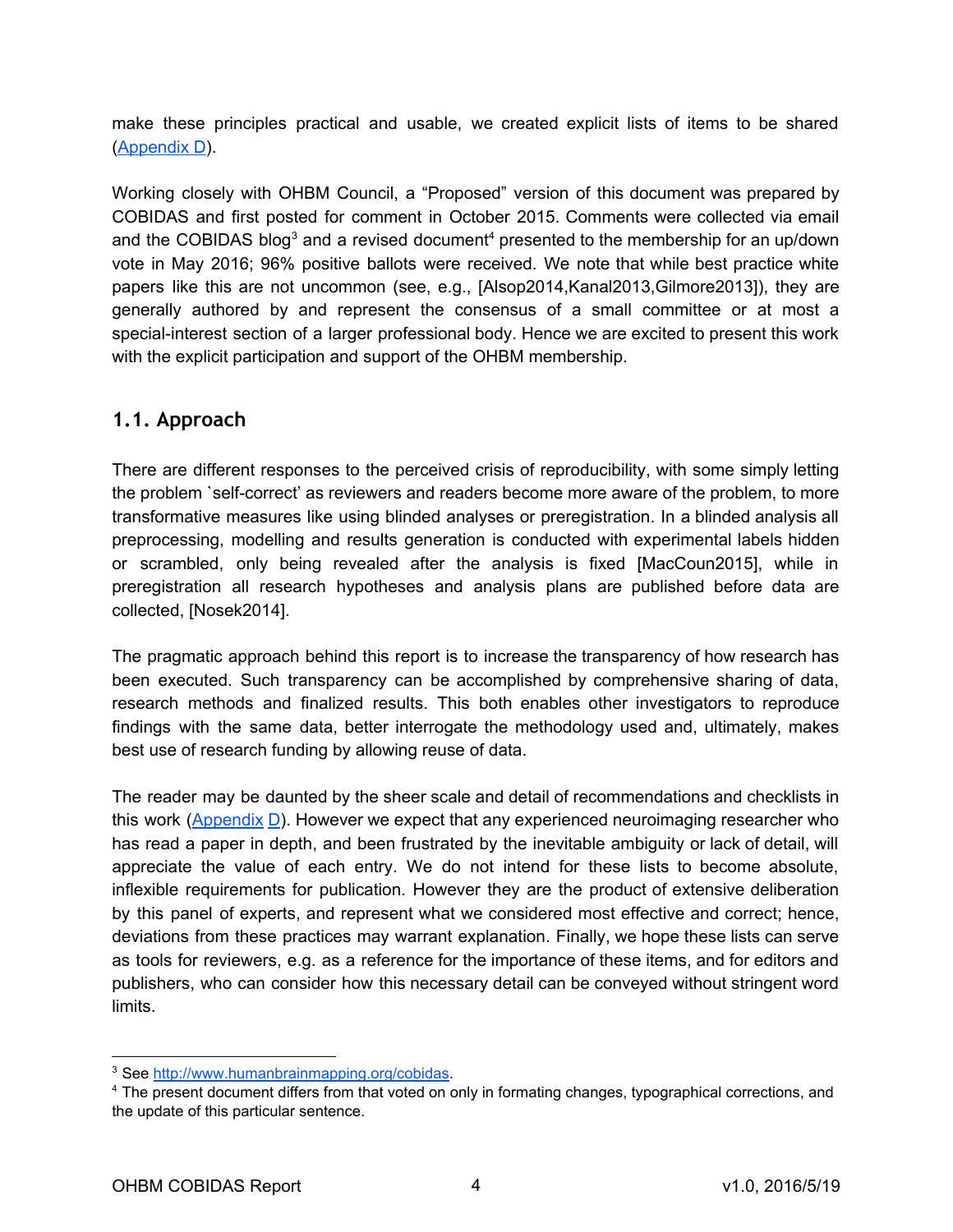### <span id="page-4-0"></span>**1.2. Scope**

While the OHBM community is diverse, including users of a variety of brain imaging modalities, for this effort we focus exclusively on MRI. This encompasses a broad range of work, including task-based and resting-state functional MRI (fMRI), analyzed voxel-wise and on the surface, structural and diffusion MRI, but excludes other widely used methods like PET, EEG & MEG. We found that practice in neuroimaging with MR can be broken into seven areas that roughly span the entire enterprise of a study: (1) experimental design reporting, (2) image acquisition reporting, (3) preprocessing reporting, (4) statistical modeling, (5) results reporting, (6) data sharing, and (7) reproducibility.

Reproducibility has different and conflicting definitions (see Appendix B), but in this work we make the distinction between reproducing results *with the same data*  [Peng2011] versus replicating a result *with different data* and possibly methods. Hence while this entire work is about maximizing replicability, the last section focuses specifically on reproducibility at the analysis-level.

This paper is structured around these areas, and for each we explore both general principles of open and reproducible research, as well as specific recommendations in a variety of settings. As the respective titles imply, for experimental design, data acquisition and preprocessing, studies are so varied that we provide general recommendations without recommending particular practices. Thus these sections focus mostly on thorough reporting and little on best practice. In contrast, for statistical modeling there are areas like task fMRI where mature methodology allows the clear identification of best practices. Likewise for the areas of data sharing, replication and reproducibility we focus exactly on those emerging practices that need to become prevalent.

We ask that authors challenge themselves: "If I gave my paper to a colleague, would the text and supplementary materials be sufficient to allow them to prepare the same stimuli, acquire data with same properties, preprocess in a similar manner and produce the same models and types of inferences as in my study?" This is an immense challenge! The purpose of this work is to guide researchers towards this goal and to provide a framework to assess how well a study meets this challenge.

# <span id="page-4-1"></span>2. Experimental Design Reporting

### <span id="page-4-2"></span>**2.1. Scope**

In this section we consider all aspects of the planned and actual experimental manipulation of the subject. This includes the type and temporal ordering of stimuli, feedback to be recorded and any subject-adaptive aspects of the experiment. It also encompasses basic information on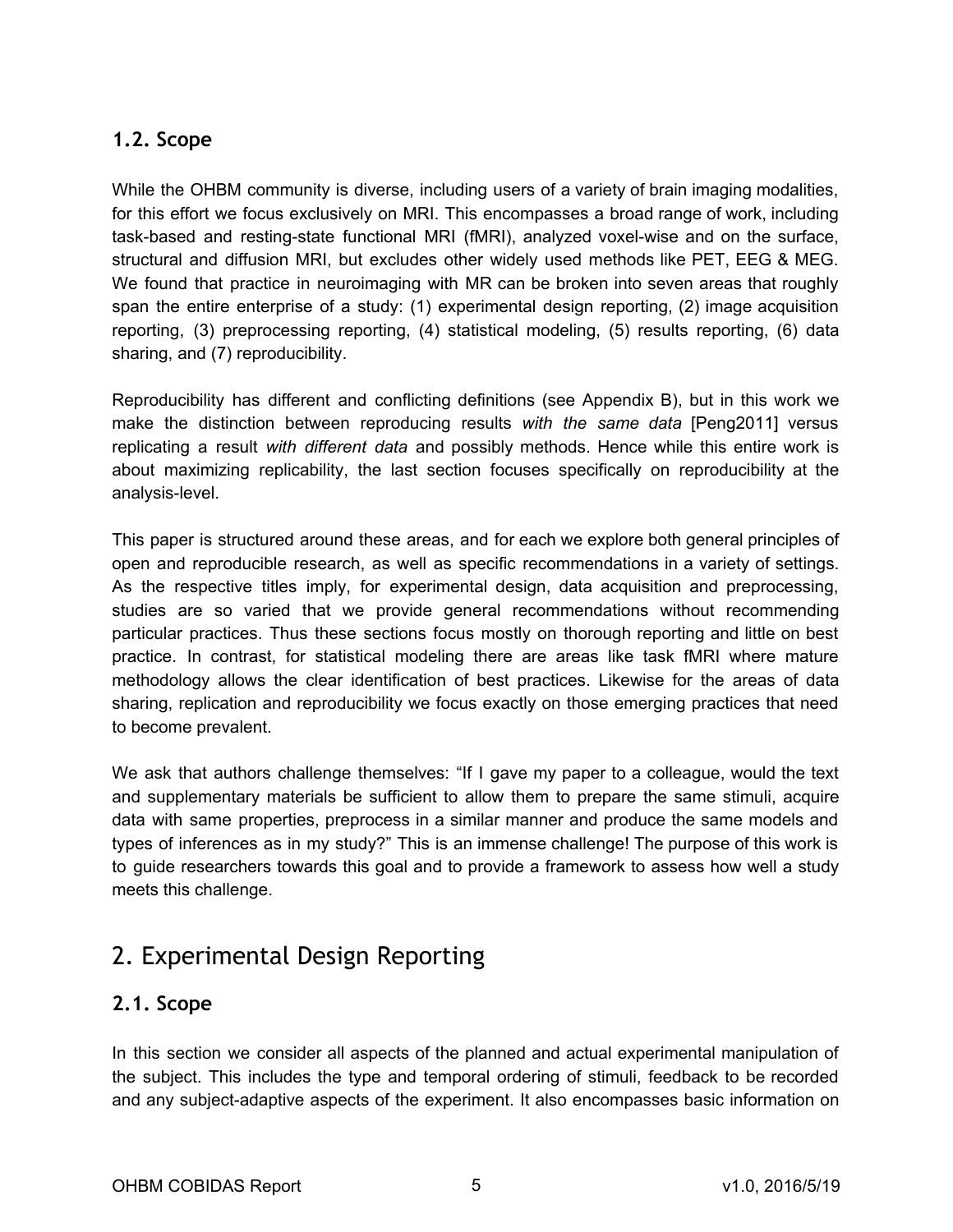the experiment such as duration, number of subjects used and selection criterion for the subjects. It is impossible to prescribe the "right" design for all experiments, and so instead the focus is on the complete reporting of all facets of the design.

### <span id="page-5-0"></span>**2.2. General Principles**

For experimental design, the goal of reproducible research requires the reporting of how the subjects were identified, selected, and manipulated. This enables a critical reader to evaluate whether the findings will generalize to other populations, and facilitates the efforts of others to reproduce and replicate the work.

# <span id="page-5-1"></span>**2.3. Lexicon of fMRI Design**

While other areas of these guidelines, like MRI physics and statistical modeling, have rather well defined terminology, we find there is substantial variation in the use of experimental design terms used in fMRI publications. Thus Box 2.1 provides terminology that captures typical use in the discipline. Since the analysis approach is dependent on the fMRI design, providing accurate and consistent characterization of the design will provide greater clarity.

There is often confusion between block and mixed block/event designs [Petersen2012], or block designs composed of discrete events. Thus we recommend reserving the term "block design" for paradigms comprised of continuous stimuli (e.g. flashing checkerboard) or unchanging stimuli presented for the entire length of a block (generally at least 8 seconds). All other designs comprise variants of event-related designs and must have their timing carefully described.

### <span id="page-5-2"></span>**Box 2.1. fMRI Terminology**

**Session**. The experimental session encompasses the time that the subject enters the scanner until they leave the scanner. This will usually include multiple scanning runs with different pulse sequences, including structural, diffusion imaging, functional MRI, spectroscopy, etc.

**Run**. A run is a period of temporally continuous data acquisition using a single pulse sequence.

**Volume.** A volume (or alternatively "frame") is single 3-dimensional image acquired as part of a run.

**Condition**. A condition is a set of task features that are created to engage a particular mental state.

**Trial**. A trial (or alternatively "event") is a temporally isolated period during which a particular condition is presented, or a specific behavior is observed.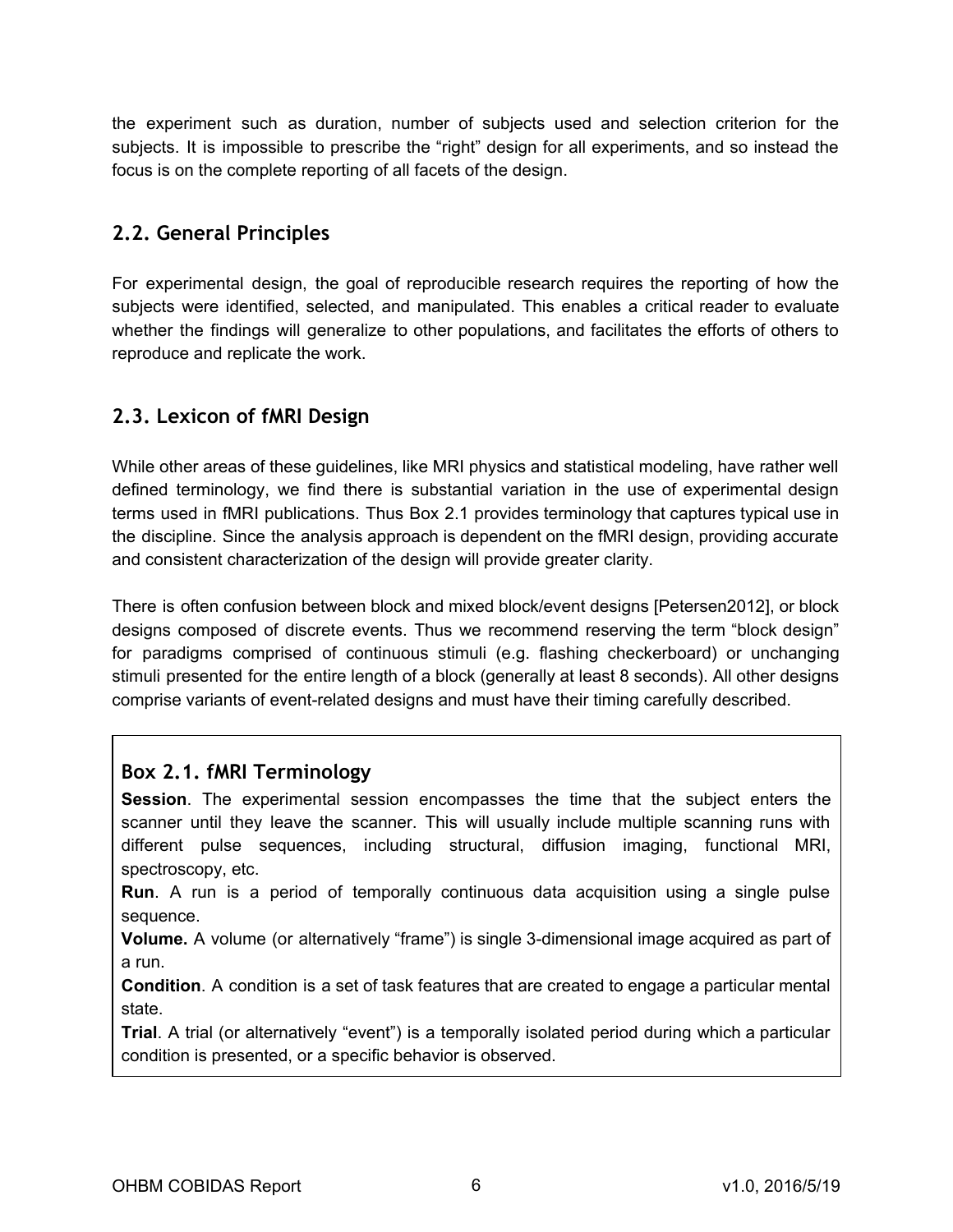**Event**. The term "trial" and "event" are often interchangeable. However, in certain situations of 'compound-trials,' a trial will consist of multiple subunits; for example, a working memory task may contain subunits of encoding, delay, and retrieval. In these cases the subunits are labeled as "events" and the "trial" is defined as the overarching task.

**Block**. A block (or alternatively "epoch") is a temporally contiguous period when a subject is presented with a particular condition.

# <span id="page-6-0"></span>**2.4. Design Optimization**

Especially with an event-related design with multiple conditions, it can be advantageous to optimize the timing and order of the events with respect to statistical power, possibly subject to counterbalancing and other constraints [Dale1999, Wager2003]. It is essential to specify whether the target of optimization is detection power (i.e. ability to identify differences between conditions) or estimation efficiency (i.e. ability to estimate the shape of the hemodynamic response, which requires jittering) [Liu2001]. It is likewise advisable to optimize your designs to minimize the correlation between key variables. For example, in model-based or computational fMRI experiments, variables such as reward, prediction error and choices will usually be highly correlated unless the design has been tuned to minimise this dependence. Be sure to include all possible covariates in a single statistical model to ensure variance is appropriately partitioned between these variables.

#### <span id="page-6-1"></span>**2.5. Power Analysis**

The positive predictive value—the probability that an alternative hypothesis is true given a significant test—depends on the power of the study [Ioannidis2005], and underpowered studies have been found to been endemic in neuroscience as a whole [Button2013]. Power analysis for imaging is difficult as the outcome is typically the entire brain image, and not a single univariate measure [Mumford2012]. However there are power analysis tools available to account for intra and inter-subject fMRI variance at each voxel [Mumford2008]<sup>5</sup>, as well as tools that account for the spatial structure of the signal [Joyce2012, Durnez2014]<sup>6</sup>. Researchers hence can and should provide a realistic power computation that corresponds to the primary analysis of your study.

<sup>5</sup> [http://fmripower.org.](http://fmripower.org/)

<sup>6</sup> <https://sourceforge.net/projects/powermap> & <https://neuropower.shinyapps.io/neuropower> respectively.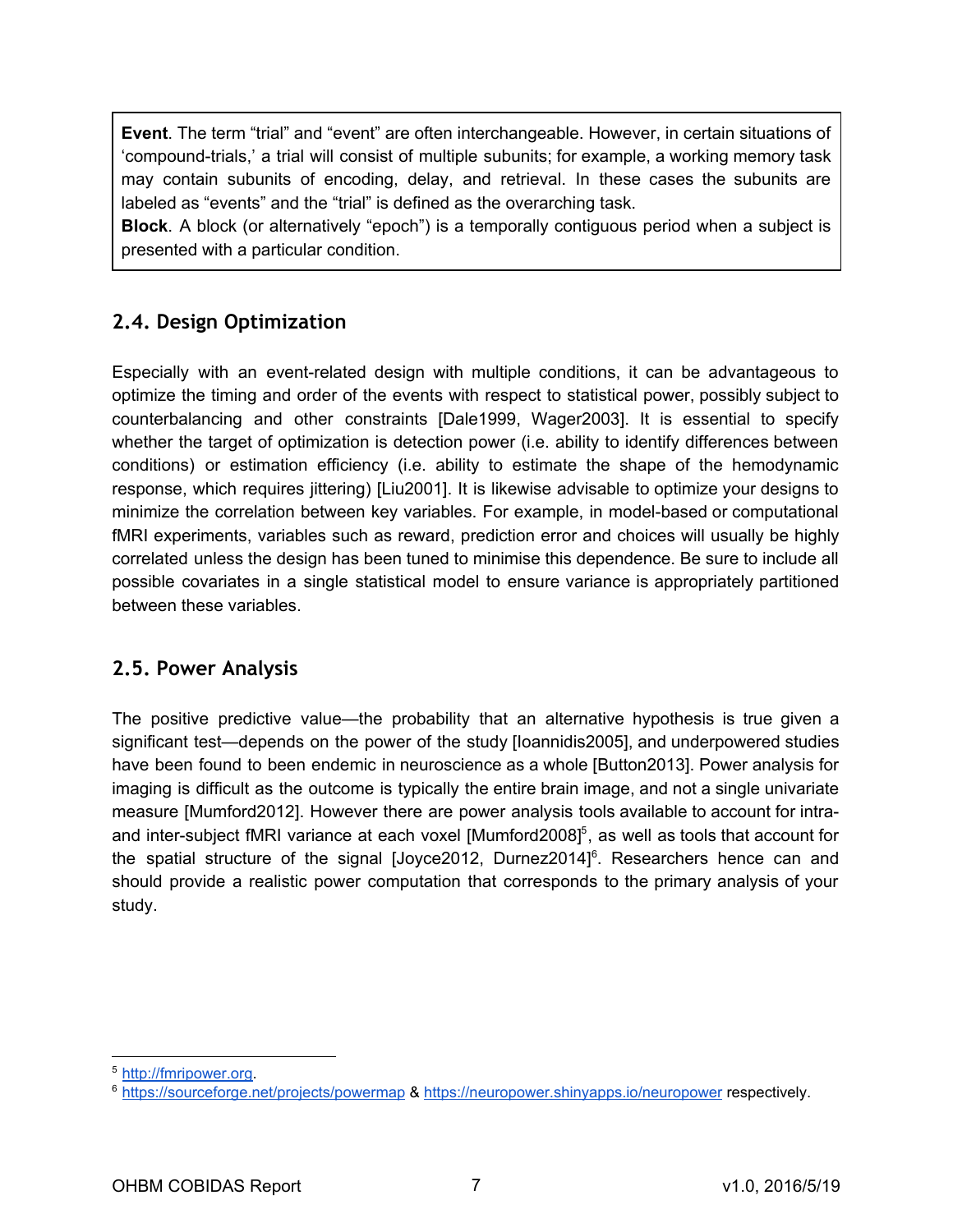### <span id="page-7-0"></span>**2.6. Subjects**

The population from which the subjects are sampled is critical to *any* experiment, not just those with clinical samples. Be sure to note any specific sampling strategies that limited inclusion to a particular group (e.g. laboratory members, undergraduates at your university).

One should take special care with defining a "Normal" vs. "Healthy" sample. Screening for lifetime neurological or psychiatric illness (e.g. as opposed to "current") could have unintended consequences. For example, in older subjects this could exclude up to 50% of the population [Kessler2005] and this restriction could induce a bias towards a 'super healthy,' thus limiting the generalization to the population.

### <span id="page-7-1"></span>**2.7. Behavioral Performance**

The successful execution of a task is essential for interpreting the cognitive effects of a task. Report behavioral measures in and out of the scanner, measures that are appropriate for the task at hand (e.g. response times, accuracy). For example, provide statistical summaries over subjects like mean, range and/or standard deviation. Note any pre-scan training, the setting (e.g. mock scanner vs. bench) and any training goals.

# <span id="page-7-2"></span>3. Acquisition Reporting

#### <span id="page-7-3"></span>**3.1. Scope**

This section concerns everything relating to the manner in which the image data is collected on each subject. Again we do not attempt to prescribe best MRI sequences to use, but focus on the reporting of acquisition choices.

### <span id="page-7-4"></span>**3.2. General Principles**

Research can only be regarded as transparent when the reader of a research report can easily find and understand the details of the data acquisition. This is necessary in order to fully interpret results and grasp potential limitations. For the work to be reproducible, there must be sufficient detail conveyed to actually plan a new study, where data collected will have, e.g., similar resolution, contrast, and noise properties as the original data.

More so than many sections in this document, MRI acquisition information can be easily organized in 'checklist' form (see  $\Delta$ ppendix  $\Box$ ). Thus in the remainder of this section we only briefly review the categories of information that should be conveyed.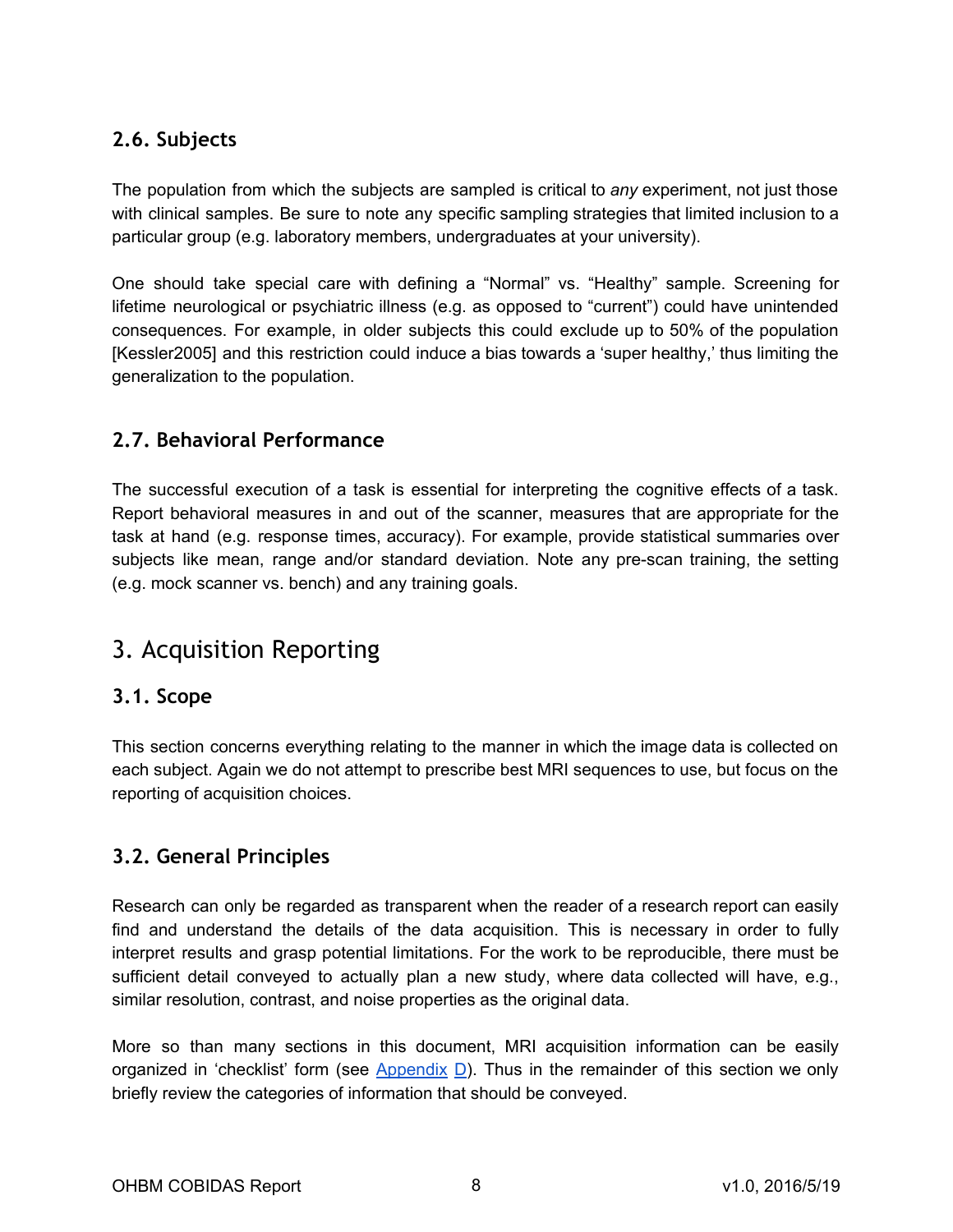### <span id="page-8-0"></span>**3.3. Device Information**

One fundamental aspect of data is the device used to acquire it. Thus every study using MRI should report basic information on the scanner, like make and model, field strength, and details of the coil used, etc.

#### <span id="page-8-1"></span>**3.4. Acquisition‐Specific Information**

Each acquisition is described by a variety of parameters that determine the pulse sequence, the field of view, resolution, etc. For example, image type (gradient echo, spin echo, with EPI or spiral trajectories; TE, TR, flip angle, acquisition time), parallel imaging parameters, use of field maps, and acquisition orientation are all critical information. Further details are needed for functional acquisitions (e.g. volumes per run, discarded dummy volumes) and diffusion acquisitions (e.g. number of directions and averages and magnitude and number of b-values [Jones2012]).

#### <span id="page-8-2"></span>**3.5. Format for sharing**

While there is some overlap with Section 7. Data Sharing, there are sufficient manufacturer- and even model-specific details that we consider here related to data format. When providing acquisition information in a manuscript keep in mind that readers may use a different make of scanner, and thus you should minimize the use of vendor-specific terminology. To provide comprehensive acquisition detail we recommend exporting vendor-specific protocol definitions or "exam cards" and provide them as supplementary material.

When primary image data are being shared, a file format should be chosen that provides detailed information on the respective acquisition parameters (e.g. DICOM). If it is impractical to share the primary image data in such a form, retain as much information about the original data as possible (e.g. via NIfTI header extensions, or "sidecar" files). However, sensitive personal information in the acquisition metadata should be carefully removed through appropriate anonymization procedures before sharing (see Section 6. Data Sharing).

# <span id="page-8-3"></span>4. Preprocessing Reporting

#### <span id="page-8-4"></span>**4.1. Scope**

This section concerns the extensive adjustments and "denoising" steps neuroimaging data require before useful information can be extracted. In fMRI, the two most prominent of these preprocessing steps are head-motion correction and intersubject registration (i.e., spatial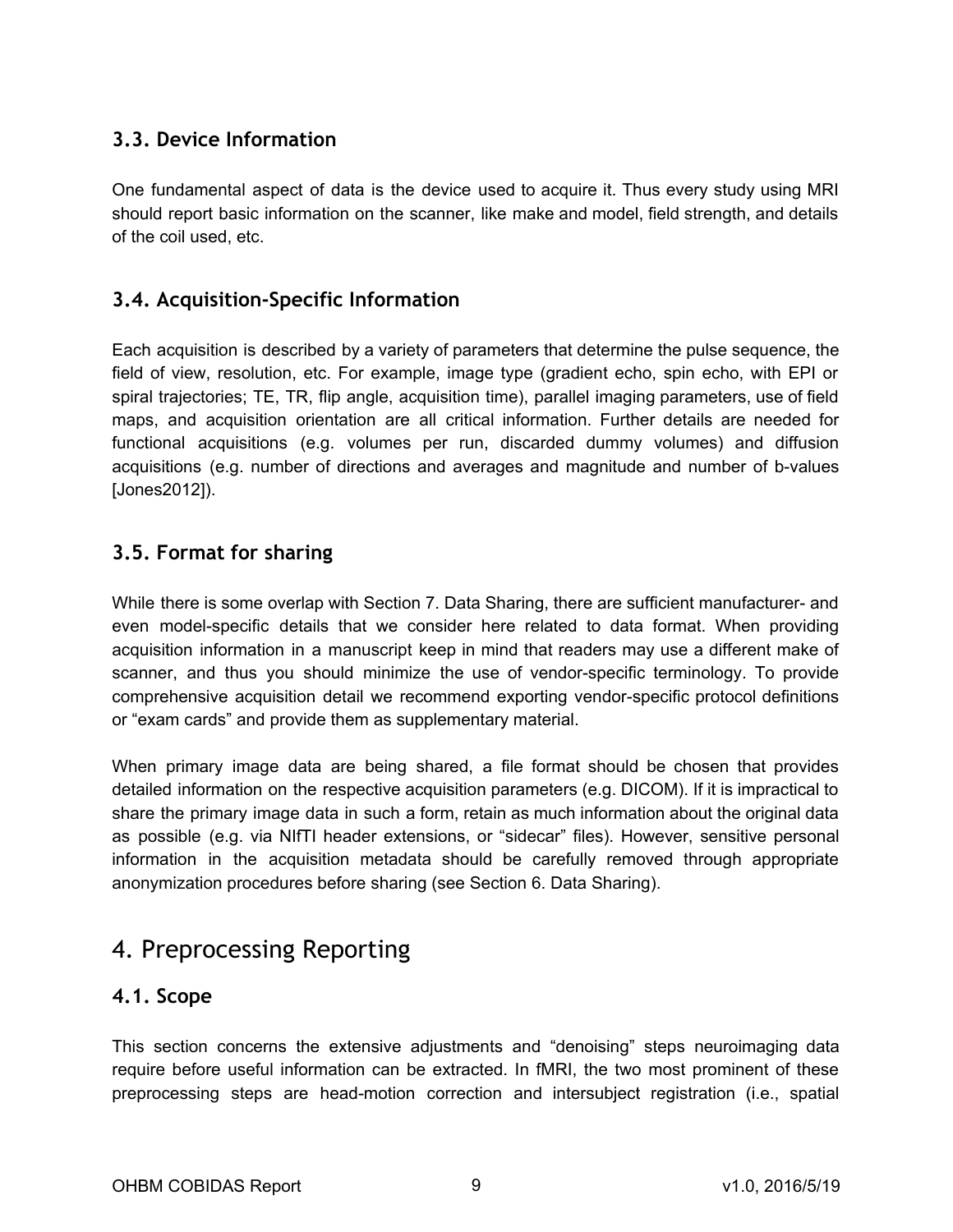normalisation), but there are many others. In diffusion imaging, motion correction, eddy current correction, skull stripping, and fitting of tensors (least squares, ROBUST, etc.) or more complex diffusion models are also key steps.

### <span id="page-9-0"></span>**4.2. General Principles**

As with other areas of practice, good reporting here requires authors to clearly detail each manipulation done to the data before a statistical or predictive model is fit. This is essential for reproducibility, as the exact outcome of preprocessing is dependent on the exact steps, their order and the particular software used. Moreover, the vast array of reprocessing options gives ample opportunity for p-hacking [Simmons2011] and thus it is vital to constrain choices and establish fixed preprocessing protocols whenever possible.

### <span id="page-9-1"></span>**4.3. Software Issues**

*Software versions.* Different tools implementing the same methodological pipeline, or different versions of the same tool, may produce different results  [[Gronenschild2](http://paperpile.com/b/O34o03/xnf5)01[2\].](https://paperpile.com/c/O34o03/xnf5) Thus ensure that the exact name, version, and URL of all the tools involved in the analysis are accurately reported. It is essential to provide not just the major version number (e.g., SPM12, or FSL 5.0) but indicate the exact version (e.g. SPM12 revision 6225, or FSL 5.0.8). The version of software interpreters, e.g. Matlab or Python, should also be included as well as compilation conditions when known. To avoid ambiguities on the tool name, consider adding a Research Resource Identifier (RRID<sup>7</sup>) [Bandrowski2015] citation for each tool used in addition to reporting the version. RRIDs index everything from software to mouse strains, and provide a consistent and searchable reference.

*In-house pipelines & software.* When using a combination of software tools, be sure to detail the different functions utilized from each tool (e.g., SPM's realign tool followed by FreeSurfer's boundary-based registration; see Reproducibility section for more on pipelines). In-house software should be described in detail, giving explicit details (or reference to peer-reviewed citation with such details) for any processing steps/operations carried out. Public release of in-house software through an open code repository is strongly recommended (e.g. Bitbucket or Github).

*Quality control*. Quality control criteria, such as visual inspection and automated checks (e.g., motion parameters), should be specified. If automated checks are considered, metric and criteria thresholds should be provided. If data has been excluded, i.e., due to scrubbing or other denoising of fMRI time series or removal of slices or volumes in diffusion imaging data, this should be reported.

<sup>7</sup> <http://www.force11.org/group/resource-identification-initiative> & [https://scicrunch.org/resources.](https://scicrunch.org/resources)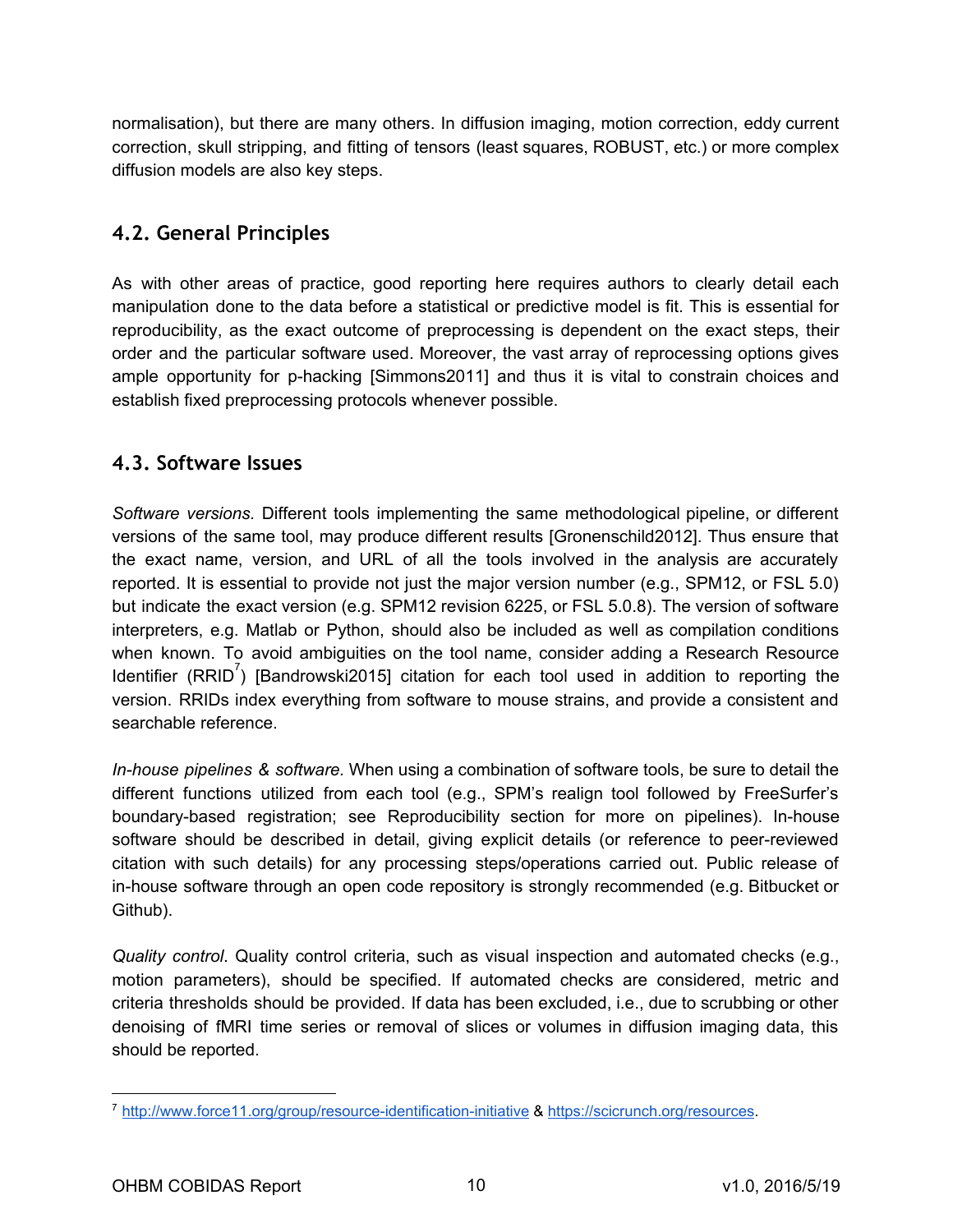*Ordering of steps.* The ordering of preprocessing steps (e.g., slice time correction before motion correction) should be explicitly stated.

*Handling of exceptional data*. Sometimes individual subjects will have problems, e.g. with brain extraction or intersubject registration. Any subjects that require unique preprocessing operations or settings should be justified and explained clearly, including the number of subjects in each group for case-control studies.

# <span id="page-10-0"></span>5. Statistical Modeling & Inference

### <span id="page-10-1"></span>**5.1. Scope**

This section covers the general process of extracting results from data, distilling down vast datasets to meaningful, interpretable summaries. Usually this consists of model fitting followed by statistical inference or prediction. Models relate the observable data to unobservable parameters, while inference quantifies the uncertainty in the estimated parameter values, including hypothesis tests of whether an observed effect is distinguishable from chance variation. Inference can also be seen as part of making predictions about unseen data, from the same or different subjects. Note that while we make a clean distinction between preprocessing and modeling, there is some overlap (e.g. movement can be a preprocessing "correction" or part of a model) and they can in fact interact [Strother2002].

### <span id="page-10-2"></span>**5.2. General Principles**

For statistical modeling and inference, the guiding principle of openness dictates that the reader of published work can readily understand what statistical model was used to draw the conclusions of the paper. Whether accidental or intentional (i.e. for brevity), omission of methodological details needed to reproduce the analyses violates these principles. For maximal clarity, be sure to describe all data manipulation and modeling in the methods section [Gopen1990]. For maximal transparency, report all regions of interest (ROIs) and/or experimental conditions examined as part of the research, so that the reader can gauge the degree of any HARKing (Hypothesizing After the Results are Known) [Kerr1998]; to absolutely minimize HARKing, register your hypothesis and analysis before exploring the data.

### <span id="page-10-3"></span>**5.3. Assumptions**

Every modelling and inference method described below makes assumptions about the data analyzed. Take the time to understand assumptions and the implications on your results. Just to name a few for linear models: The correct model (no missing variables), additive model (no missing interactions), normality of errors (no outliers), etc. [Luo2003]. In group analyses, pay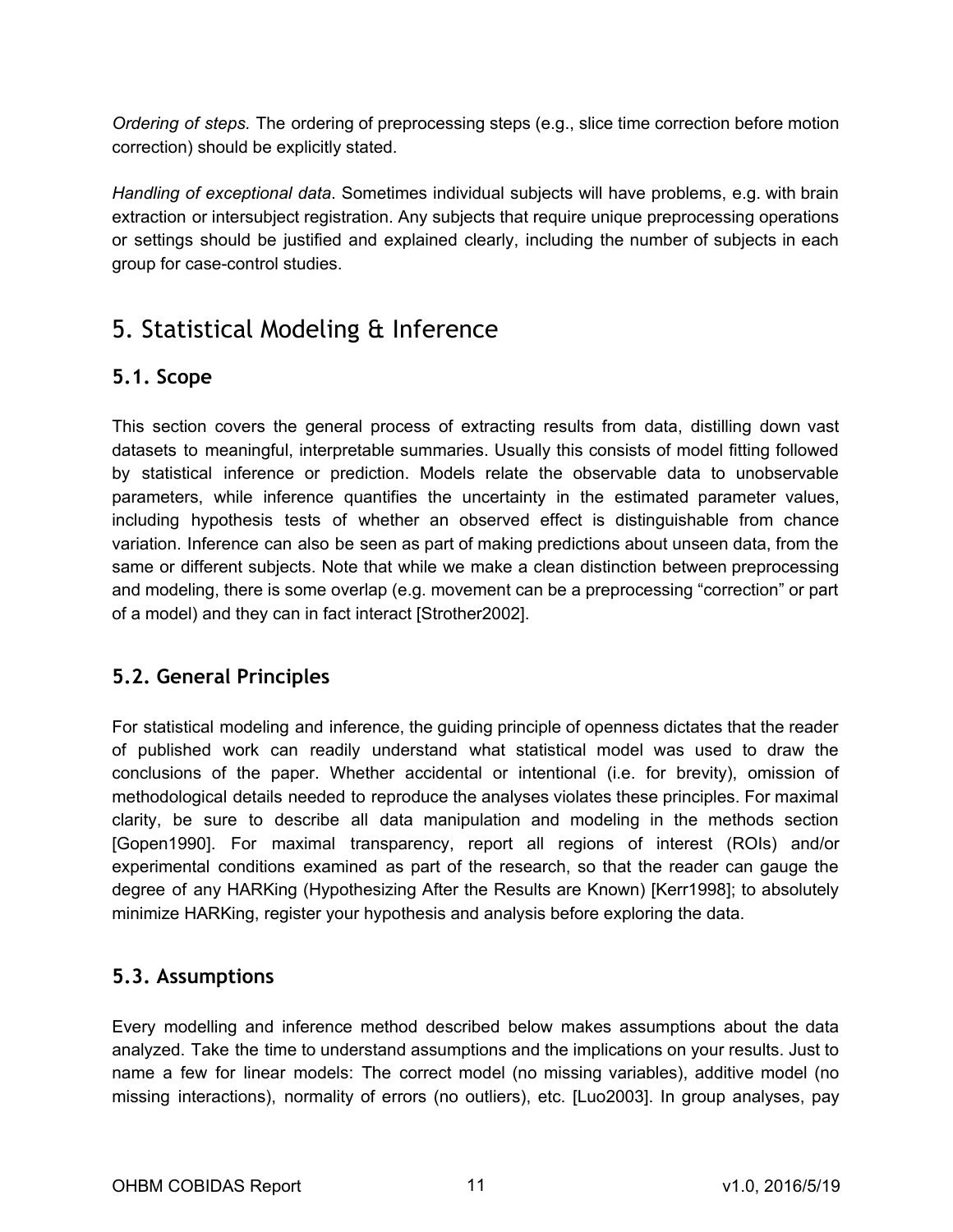special attention to reversal paradoxes where an effect can be flipped if an important covariate is omitted [Tu2008]. And always take care when removing outliers, as informative observations may be discarded. Consider using the analysis that has the weakest assumptions while still providing the needed inference, e.g. tools like permutation or bootstrap (e.g. [Eklund2015,Bellec2010].

#### <span id="page-11-0"></span>**5.4. Software**

See the previous section for details on how to describe the exact software and pipeline used.

### <span id="page-11-1"></span>**5.5. Mass Univariate Modelling**

A simple univariate model fit to each voxel or surface element is known as a mass univariate modelling approach, and is an essential tool for everything from task fMRI, structural MRI measures like Voxel Based Morphometry, scalar diffusion measures like Fractional Anisotropy or even resting state fMRI, when measured with low frequency variance (see *Other Resting-State Analyses* below). Regardless of the type of data, a mass-univariate linear model is specified by five types of information: Dependent variables, independent variables, model, estimation method and inference method (where inference refers to quantification of uncertainty of estimated parameters and hypothesis testing).

While the *dependent variable* (or response) may be unambiguous (e.g. for T2<sup>\*</sup> BOLD), be sure to identify it in any nonstandard analysis. Itemize each *independent* (or explanatory) *variable* in each model used. In a first level fMRI model, this includes the usual condition effects, as well as motion regressors added to explain nuisance variation. In a second level or group model, independent variables include the group assignment (e.g. patient vs. control) or other between-subject effects that may or may not be of interest (e.g. age or sex). Report non-trivial contrasts, linear combinations of independent variables, that are used to interrogate the experimental effect of interest. Variables generally do not need to be centered<sup>8</sup>, but do indicate how and if this was done.

While software may make the model and estimation method seem 'automatic', a short description is needed for a complete scientific report. See Appendix C for examples of short descriptions of commonly used task fMRI models. Beyond the mass univariate model, there is growing use of other types of models, including local multivariate, whole-brain multivariate, etc. Regardless of the model, be sure to note the essential details of the estimation procedure.

The *inference method* is used to flag some voxels or elements as "active" or "different", as distinguished from background noise, and is a crucial final step. In brain imaging, inference

<sup>&</sup>lt;sup>8</sup> [http://mumford.fmripower.org/mean\\_centering.](http://mumford.fmripower.org/mean_centering)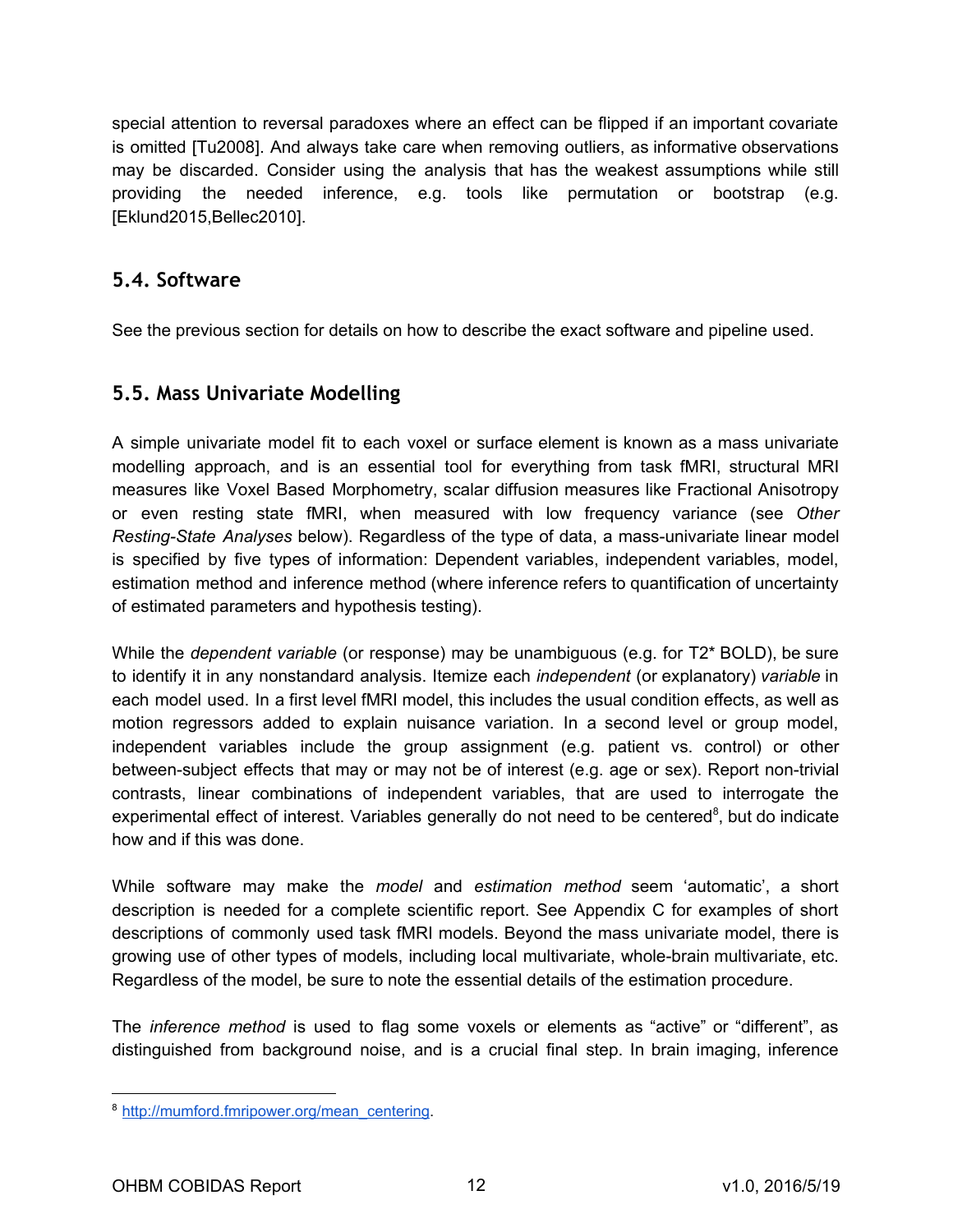usually amounts to a thresholding procedure, though if ROIs are used, it should also include computation of confidence or credible intervals. ROIs can be defined based on anatomy or previous literature [Poldrack2007], or based on functional results with great care and attention to circularity (see *Extracted Data* below).

While the dangers of multiple testing are generally well understood, one review found only 59% of studies used a correction for multiple testing [Carp2012]. While there are domains where stringent corrections are not suitable (e.g. presurgical fMRI, where false positive risk has to be balanced against the dangers of missing eloquent tissue), every study needs to address the issue, using a standard correction method or defending the lack of correction. Thus clearly state the type of inference and the manner of multiple-testing correction or reasons for no correction. Note that the inference method description "5% cluster wise inference" doesn't specify the cluster-forming threshold nor the multiple-testing correction measure (e.g. familywise or false discovery rate). Also describe the volume, sub-volume, or surface domain for which multiple-testing correction has been performed, and whether multiple volumes/ROIs have been corrected for.

### <span id="page-12-0"></span>**5.6. Connectivity Analyses**

Functional and effective connectivity encompass a broad range of methods, from data-driven multivariate or clustering methods on high resolution voxel-wise data, to highly structured physiological-based models on a small number of regions. Methods are still evolving for resting-state fMRI in particular, but careful execution of a study requires considering topics similar to task fMRI modeling: response variables, model, estimation method and inference method.

The goal of most connectivity analyses is to understand the relationships among multiple *response (dependent) variables*. These variables can be defined by regions-of-interest (ROIs), in which case be sure to report the number of ROIs and how the ROIs are defined (e.g. citable anatomical atlas; auxiliary fMRI experiments). State whether analyses were carried out as a voxelwise whole-brain analysis or by using cortical surfaces or CIFTI 'grayordinates' (surface vertices + subcortical gray matter voxels [Glasser2013]). For seed-based analyses, or small-scale (e.g. Bayes Net) methods, provide the rationale and method for selecting the particular ROIs. Carefully describe how time series were attributed to each ROI (e.g. averaging, median, or eigenvariate), and detail any additional (temporal or spatial) filtering or transformations (e.g. into wavelet coefficients) used, or nuisance variables (e.g. motion parameters) 'pre-regressed' out of the data.

A number of exploratory multivariate methods are used to understand high-dimensional fMRI data in a lower dimensional space. These include Principal Component Analysis, Multidimensional Scaling, Self Organizing Maps, and Independent Component Analysis (ICA), of which ICA is probably the most widely used. For any such method report the model variant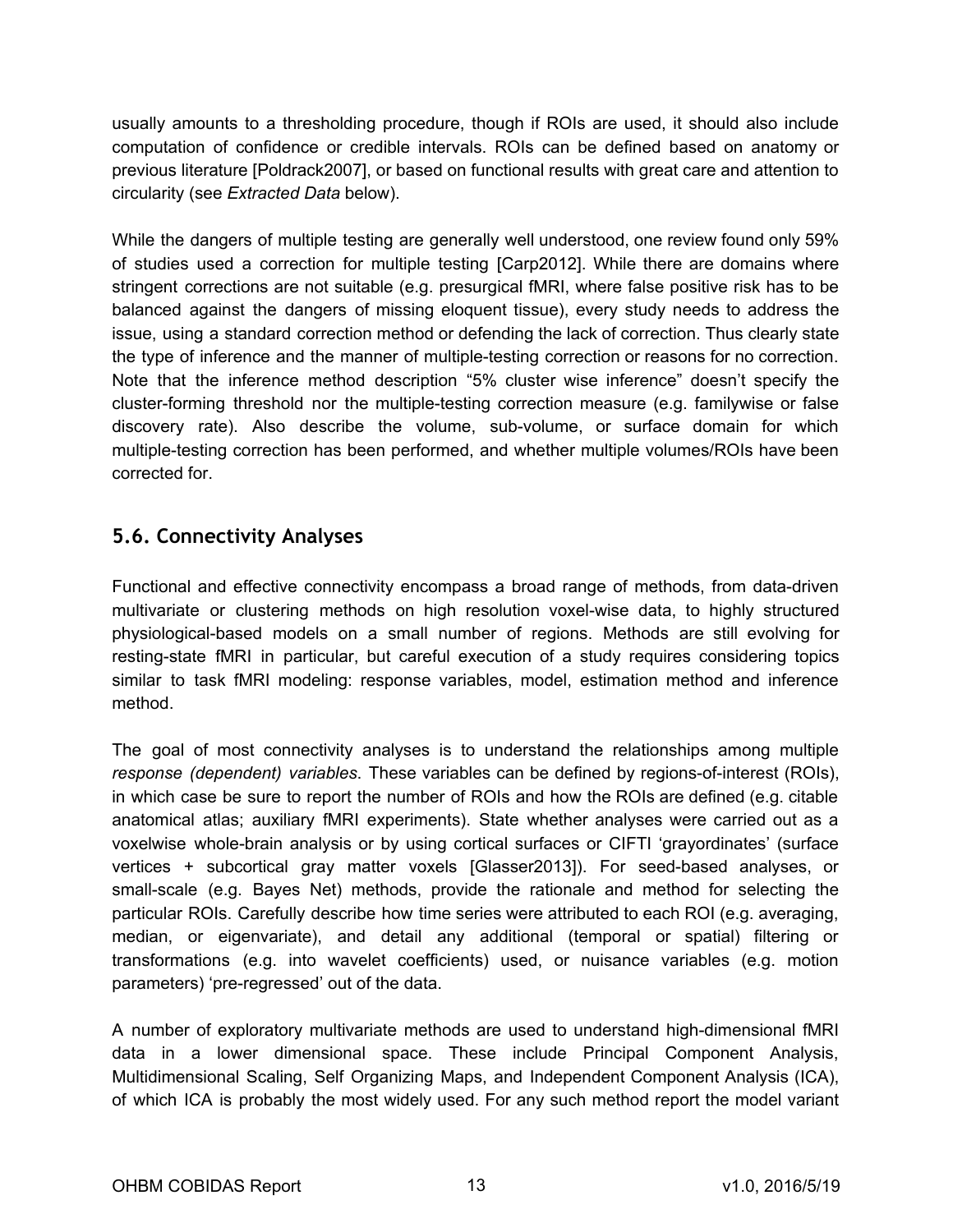(e.g. spatial or temporal ICA), the estimation method (i.e. algorithm) and the number of dimensions or components used and, crucially, how this number was selected. ICA fitting and interpretation depends on choices about scaling (a.k.a. variance normalization), both to the data before fitting and as a constraint between spatial and temporal components; describe the type of scaling (i.e. variance normalization) applied to data and extracted components. Always report how the components were sorted and selected for analysis, whether for the primary analysis or as part of a denoising procedure; if using a post-hoc task regression model supply associated task model details (see above).

As any nuisance variation jointly influencing multiple voxels/regions can be mistaken for brain connectivity, it is essential that careful preprocessing has been applied, including artifact removal (See Section 3).

For many connectivity analyses the model is nothing more than the summary measure of dependence, e.g. Pearson's (full) correlation, partial correlation, mutual information, etc. However, be sure to note any further transformations (e.g. Fisher's Z-transform, regularization of partial correlation estimates). For seed-based analyses, describe the voxel-wise statistic or regression model (and other covariates) used. For regression-based group ICA analyses ("dual regression", or "PCA-based back-reconstruction"), clearly describe how the per-subject images are created. As with task-fMRI, any group analysis should be described in terms of dependent variables, independent variables, model, estimation method, and inference method. For graph analysis methods based on binary connection matrices, state how thresholding was done and consider the sensitivity of your results to the particular threshold used. While lag-based methods like Granger have been criticised for fMRI [Smith2012], they remain suitable for EEG and MEG.

For functional connectivity, *inference* typically focuses on making statements comparing two or more groups of subjects or assessing the impact of a covariate. Ensure that it is clear what is the response being fed into the group model. For some connectivity analyses, like Structural Equation Modelling or Dynamic Causal Modelling, the inference concerns selecting among a set of models. Be sure to justify and enumerate the models considered and how they were compared; describe how evidence for model selection was aggregated over multiple subjects. Discuss the prior distributions used and their impact on the result. For graph-based analyses, detail the construction of adjacency matrices (i.e. what was binarized and how), or if using weighted measures, how the weights are computed. Note the problems of comparing networks of different size or overall connection density [vanWijk2010].

### <span id="page-13-0"></span>**5.7. Other Resting‐State Analyses**

The analysis of resting state data does not necessarily incorporate connectivity. Methods like Amplitude of Low Frequency Fluctuations (ALFF) [Zang2007] and fractional ALFF (fALFF) [Zou2008] summarise brain activity with absolute (ALFF) or relative (fALFF) BOLD variance, and Regional Homogeneity (ReHo) [Zang2004] measures local consistency of signals. These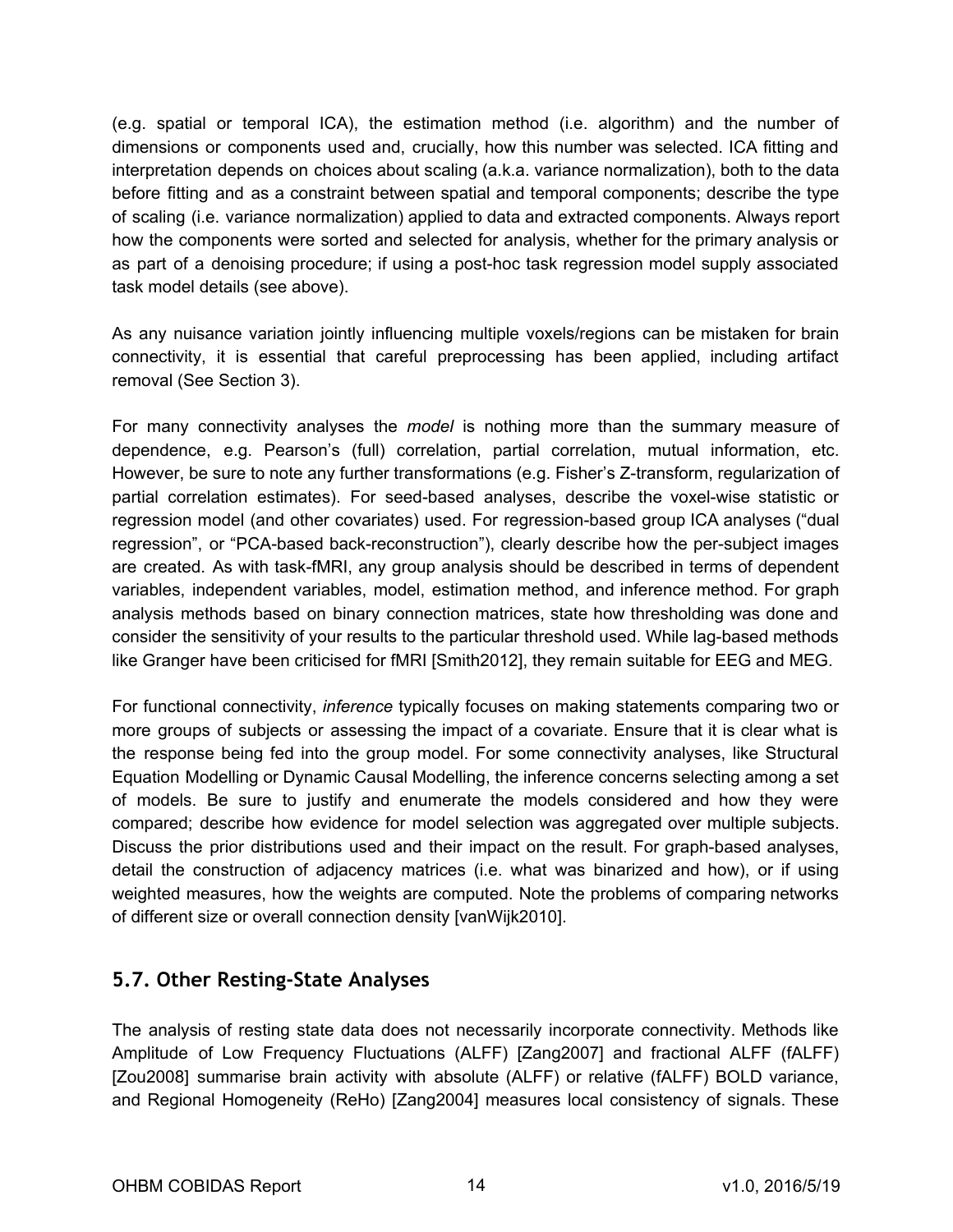methods produce a map per subject that can be analyzed with a mass univariate model (see above).

### <span id="page-14-0"></span>**5.8. Multivariate Modelling & Predictive Analysis**

Predictive methods focus on estimating an outcome for each experimental trial, block or subject, often using multivariate models. Multivariate methods exploit dependencies between many variables to overcome the limitations of mass univariate models, often providing better explanatory or predictive models. In brain imaging, predictive methods are often called decoding or multi-voxel pattern analyses [Norman2006]; an example of a multivariate analysis is representational similarity analysis [Kriegeskorte2008]. A complete description should include details of the following: Target values, features, predictive model, and training and validation method.

The *target values* are the outcomes or values to be predicted, which may be discrete or continuous. It should be made clear exactly what is being predicted, and what are the relative frequencies of this variable (e.g. proportions in each group, or a histogram for a continuous target). Unbalanced group sizes are not a problem but require appropriate evaluation measures, as described in the next section.

The *features* are the variables used to create the prediction, and often are not the raw data themselves but derived quantities. In addition, some features may be discarded in the process of feature selection. If feature selection is based on the target values there will be a tendency to over-fit, and then feature selection must be embedded in the validation framework (see below). It is essential that the analysis pipeline is described in sufficient detail to capture the definition of each element of the feature, any feature selection that precedes model-training, and any feature transformations (including possible standardization).

The *predictive model* is the type of method used to map features to targets. Typical examples include linear discriminant analysis and support vector machines. The model is distinct from the algorithm or training procedure used to optimize the parameters of the method (i.e. usually to minimize prediction error on held-out data). Be sure to clearly identify the model used and (if used) the specific machine learning library used.

Finally, the *training and validation method* is perhaps the most important facet of a predictive analysis. This comprises the algorithm used to build the predictive model and the framework used to evaluate the model. Training may be nothing more than fitting a regression model, but more typically consists of a complex algorithm that depends on the tuning of hyper-parameters. In the validation step the model's predictive performance (e.g. accuracy) is assessed using an independent dataset or a cross-validation framework (e.g. leave-one-out, k-fold cross-validation, stratified cross validation). Clearly specify the algorithm used, what objective function was optimized, how the algorithm's convergence was established (for iterative methods), and any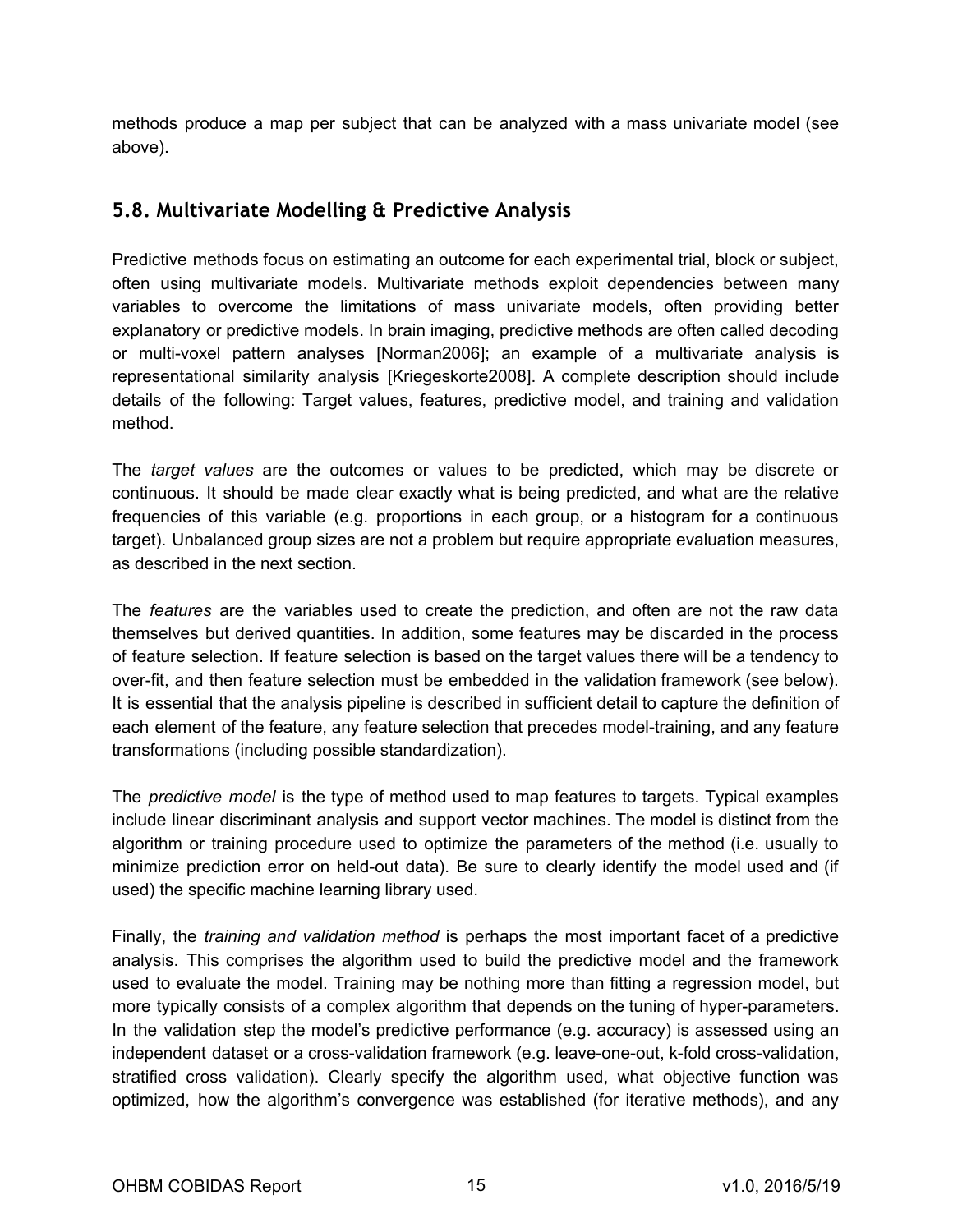post-processing of the fitted model. Be sure to clearly describe how hyper-parameters were estimated, including the choice of the hyper-parameter grid, figure-of-merit optimized, the type of validation scheme used, and the use of an averaging strategy to produce a final classifier. In particular, identify which hyper-tuning parameters were optimized outside vs. inside a cross-validation loop: The reported accuracy is evidently valid only if *all* estimated hyper-parameters are optimized inside the loop as part of a nested cross-validation procedure with three-way splits providing disjoint training, testing and validation datasets, and no information from the test data enters the optimization of any of the parameters.

# <span id="page-15-0"></span>6. Results Reporting

### <span id="page-15-1"></span>**6.1. Scope**

The reporting of statistical results is inextricably tied to the statistical modeling and inference procedures of the previous section. However, a scientific investigation invariably requires dozens of analyses, inferences and views of the data, and thus any published report typically contains a subset of all output of every statistical procedure completed. Thus we feel that results reporting deserves its own section here, providing guidance on how authors should select and present the outcomes of the modeling process.

### <span id="page-15-2"></span>**6.2. General Principles**

Transparency of published research requires that the reader can easily interpret the results shown and, crucially, what results were considered but then not shown. Unreported selective inference (a type of file drawer effect) inflates the significance of results shown and will stymie efforts to replicate a finding.

### <span id="page-15-3"></span>**6.3. Mass Univariate Modelling**

For reporting single univariate outcomes, like average BOLD response in an ROI or global mean FA, there is a wealth of best practice guidelines available<sup>9</sup> [Altman2008]. For mass univariate models, there are four general classes of information that need to be carefully described: Effects tested, tables of brain coordinates, thresholded maps, parcellated maps, and extracted data.

A complete itemization of the *effects tested* must be presented, identifying the subset that are presented. This is necessary to understand the true magnitude of the multiplicity involved and the potential danger of selection biases. For example, if a study has a multifaceted design

<sup>9</sup> [http://www.equator-network.org.](http://www.equator-network.org/)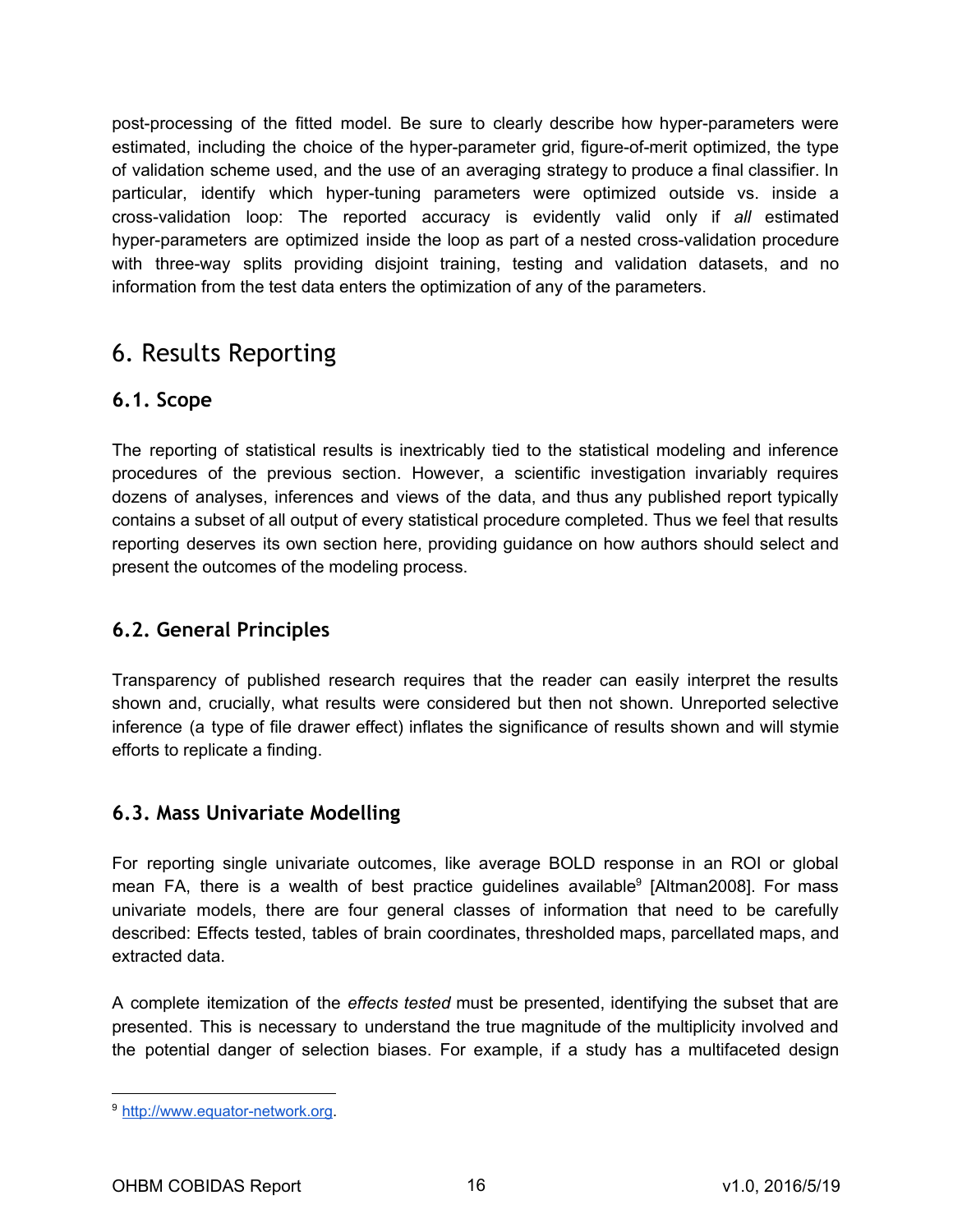allowing various main and interaction effects to be considered, effects tested and omitted should be enumerated, including references to previously published results on the current dataset. A full sense of how extensively the data has been explored is needed for the reader to understand the strength of the results.

*Tables of coordinates* historically have often been the *only* quantification of the results, and now should be complemented with sharing of full statistic images (see, e.g., NeuroVault<sup>10</sup>). If coordinates are reported, each table or sub-portion of a table should be clearly labeled as to what contrast / effect it refers to (nature of the contrast, individual versus group result, group size), and should have columns for: Anatomical region, X-Y-Z coordinate, T/Z/F statistic, and the P-value on which inference is based (e.g. voxel-wise FWE corrected P; or cluster-wise FDR corrected P); if cluster-wise inference is used, the cluster statistic (e.g. size, mass, etc) should be included. Avoid having multiple columns of results, e.g. multiple XYZ columns, one for increases, one for decreases, or one for left hemisphere, one for right hemisphere.

The table caption should clearly state (even if in repetition of the body text) the significance criterion used to obtain these coordinates, and whether they represent a subset of all such significant results (e.g. all findings from whole-brain significance, or just those in a selected anatomical region). If T or F statistics are listed, supply the degrees of freedom. Whenever possible, provide effects sizes at the selected coordinates together with 95% confidence intervals. Finally, the space (i.e., Talairach, MNI, fsaverage) of the coordinate system should be noted.

The *thresholded map figures* perhaps garner the most attention by readers and should be carefully described. In the figure caption clearly state the type of inference and the correction method (e.g. "5% FWE cluster size inference with P=0.001 cluster-forming threshold"), and the form of any sub-volume corrections applied. For small volume or surface ROI corrections, specify whether or not the ROI was identified prior to any data analysis and how it was defined. Always annotate threshold maps with a color bar for the statistic values; when showing multiple maps, use a common color bar when feasible; and always indicate right and left. Avoid common fallacies in interpreting maps; e.g. an activation in region A but not region B doesn't mean A is significantly more active than B [Poldrack2008], and lack of activation is not evidence of no activation. Most important, publicly share the original statistic images, unthresholded and thresholded, so readers can explore the maps themselves in 3D (see Data Sharing below).

*Extracted data* from images aids the interpretation of the complex imaging results, and is presented as effect magnitudes, bar plots, scatter plots or activation time courses. Computed from a single voxel/vertex, or an average or principal component of a set of voxels/vertices, they however present a great risk for "circularity" [Vul2009; Kriegeskorte2009]. Specifically, when the voxels summarized are selected on the basis of a statistic map, they are biased estimates of the effect that map describes. Thus it is essential that every extracted summary clearly address the

<sup>10</sup> [http://neurovault.org.](http://neurovault.org/)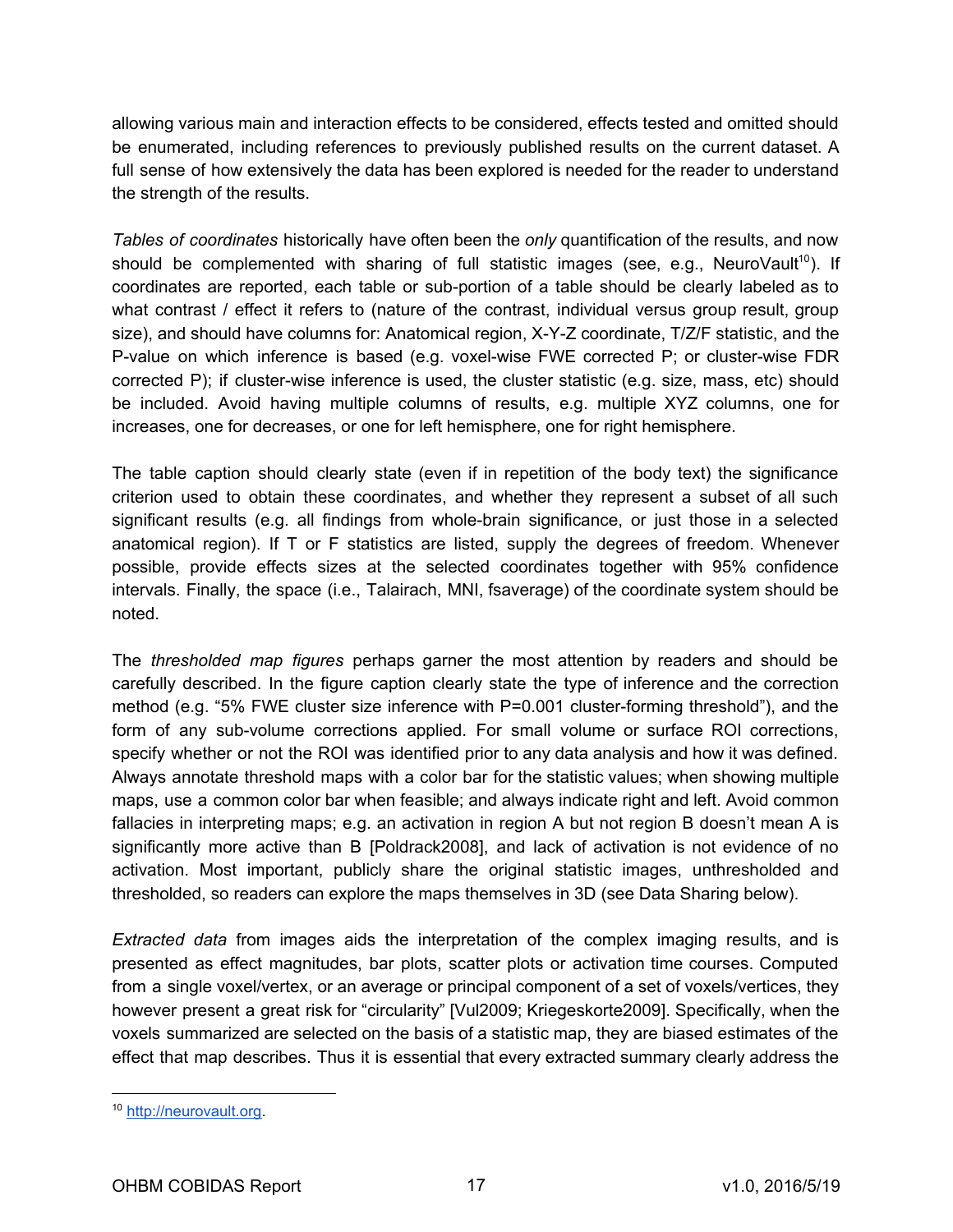circularity problem; e.g. "derived from independently-formed ROI", or "values based on voxels in a significant cluster and are susceptible to selection bias". When working with single regions and uncorrected P-values, consider the current discussions on the limitations of P-values [Wasserstein2016] and in particular how P=0.05 can amount to very weak evidence of an effect [Nuzzo2014].

### <span id="page-17-0"></span>**6.4. Functional Connectivity**

The critical issues when reporting functional connectivity differ between types of approaches, for example exploratory multivariate vs. seed-based correlation methods, which provide whole maps, versus confirmatory multivariate methods for a handful of regions.

When reporting multivariate decomposition methods like ICA or PCA, state how the number of components were selected. With either ICA or seed-based analyses, when conducting inference on multiple networks, be sure to account for multiplicity when searching over the networks. For example, if testing for patient vs. control differences in the default mode, attentional, visual and motor networks, the inference must account for not only the voxels within networks, but additionally for searching the four IC maps for significance.

### <span id="page-17-1"></span>**6.5. Multivariate Modelling & Predictive Analysis**

While it may appear that predictive analyses are trivial to report ("Accuracy was  $X\%$ ,  $p(X>$ chance)<0.001"), there are in fact two broad types of information to convey: Evaluation & interpretation.

*Evaluation* refers to the assessment of a fitted classifier on out-of-sample data. As shown in the tabular listing, there are several measures of classifier performance that should be reported aside from overall accuracy (percentage of correct predictions). For example, when group sizes are unequal, be sure to also report average or balanced accuracy (accuracy per group, averaged).

Do not make claims of "above chance accuracy" unless based on confidence intervals or some appropriate formal test, ideally a permutation test [Combrisson2015]. For regression report prediction  $\mathsf{R}^2$ , though be aware this may be negative when the explained variance is low (but is not necessarily truly zero). Avoid using a correlation coefficient as an evaluation metric (computed between actual and held-out-predicted continuous values) as this is susceptible to bias [Hastie2011, Ch7].

*Interpretation* of the fitted classifier allows potential insights to brain function or structure that drives prediction, though must be done with care (see e.g. [Haufe2014]). In particular, be sure not to over-interpret whole brain weight maps as localizing the source of decoding information,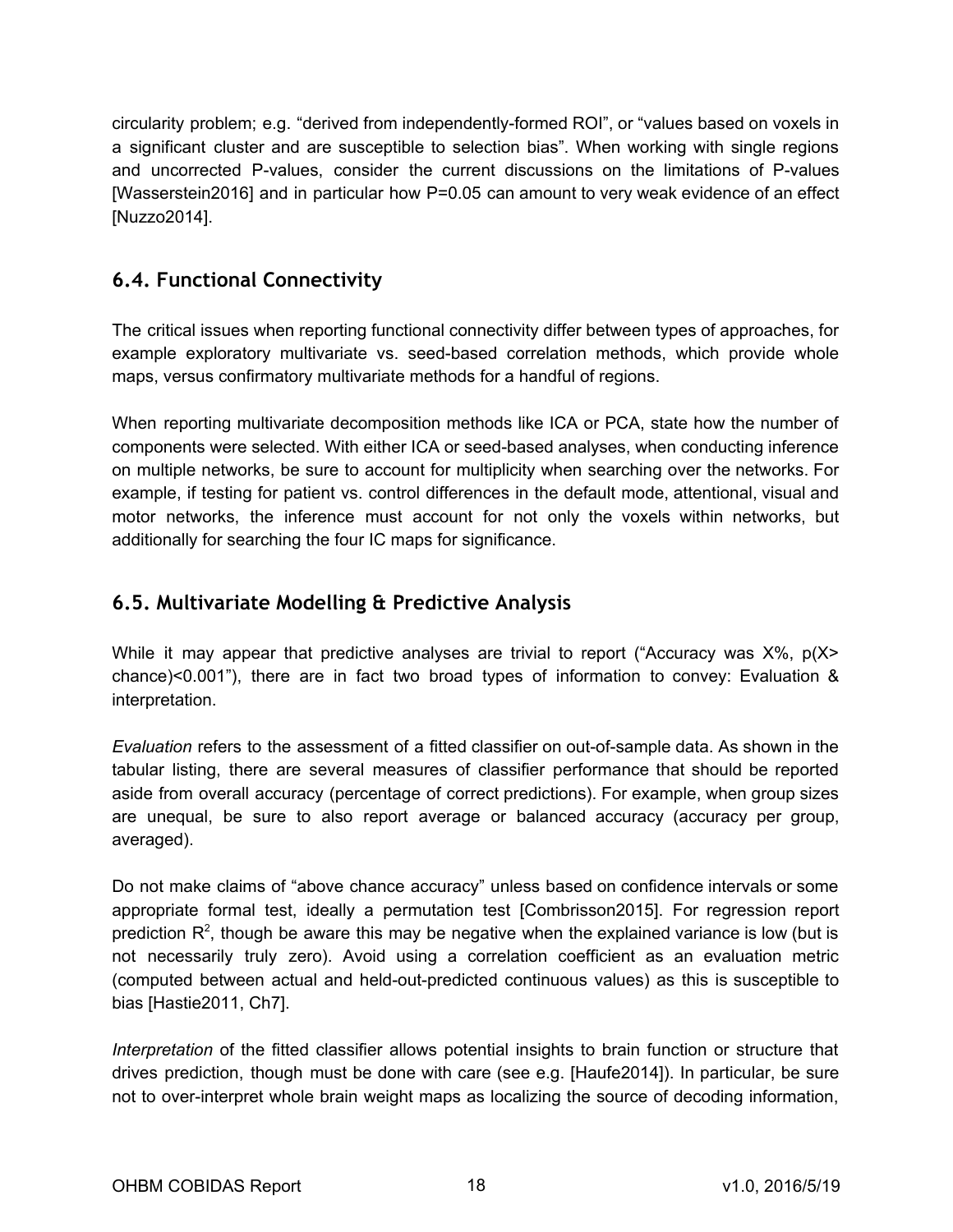as the very multivariate nature of the method means it is impossible to isolate a single region as being responsible for classification. Voxels or vertices containing significant information may receive small or zero weight if a regularisation penalty is used in fitting. Conversely, voxels/vertices with high absolute weight may contain little predictive signal, but may mostly serve to cancel correlated noise, thus improving classifier performance. The same caveats apply in the context of an encoding model that predicts brain responses from various experimental features; e.g. a predictor with large weight may be cancelling effects of other predictors and may not by itself contain any information about the voxel in question. Solutions to this problem include adding relevant (e.g. smoothness, continuity) priors to the multivariate model to improve its interpretability, and using resampling techniques like *stability selection* to enhance the reliability of the estimated classifier weights [Varoquaux2012]. Mapping procedures that conduct the same analysis at every location, such as multivariate searchlight mapping, can also outline regions that are predictive in isolation of activity elsewhere and thus complement whole-brain classification methods.

Finally, just as mass univariate analyses can be weakened by 'data dredging' through scores of contrasts, a predictive analysis is also less meaningful if it is the (say) 10th analytical approach tried on a single dataset. It is essential to itemize the analyses attempted, both to convey what doesn't work and the size of the model space considered.

# <span id="page-18-0"></span>7. Data Sharing

While previous sections have largely described good practice that is (more or less) prevalent in the community, this and the next section concerns practices that are currently scarce. Thus these sections are necessarily more prescriptive, providing explicit suggestions on ways to change how we conduct studies, meeting the challenges of making neuroimaging science as transparent and reproducible as possible.

# <span id="page-18-1"></span>**7.1. Scope**

Neuroimaging, relative to other disciplines like genetics and bioinformatics, has lagged behind in widespread acceptance of data sharing. This section outlines the practicalities of sharing of data and results, including issues related to the use of software infrastructure, data repositories and the details surrounding retrieval of data.

# <span id="page-18-2"></span>**7.2. General Principles**

Data sharing is one of the cornerstones of verifiable and efficient research, permitting others to reproduce the results of a study and maximizing the value of research funds already spent. However, to fully realize this value, data should not just be "available on request", but shared in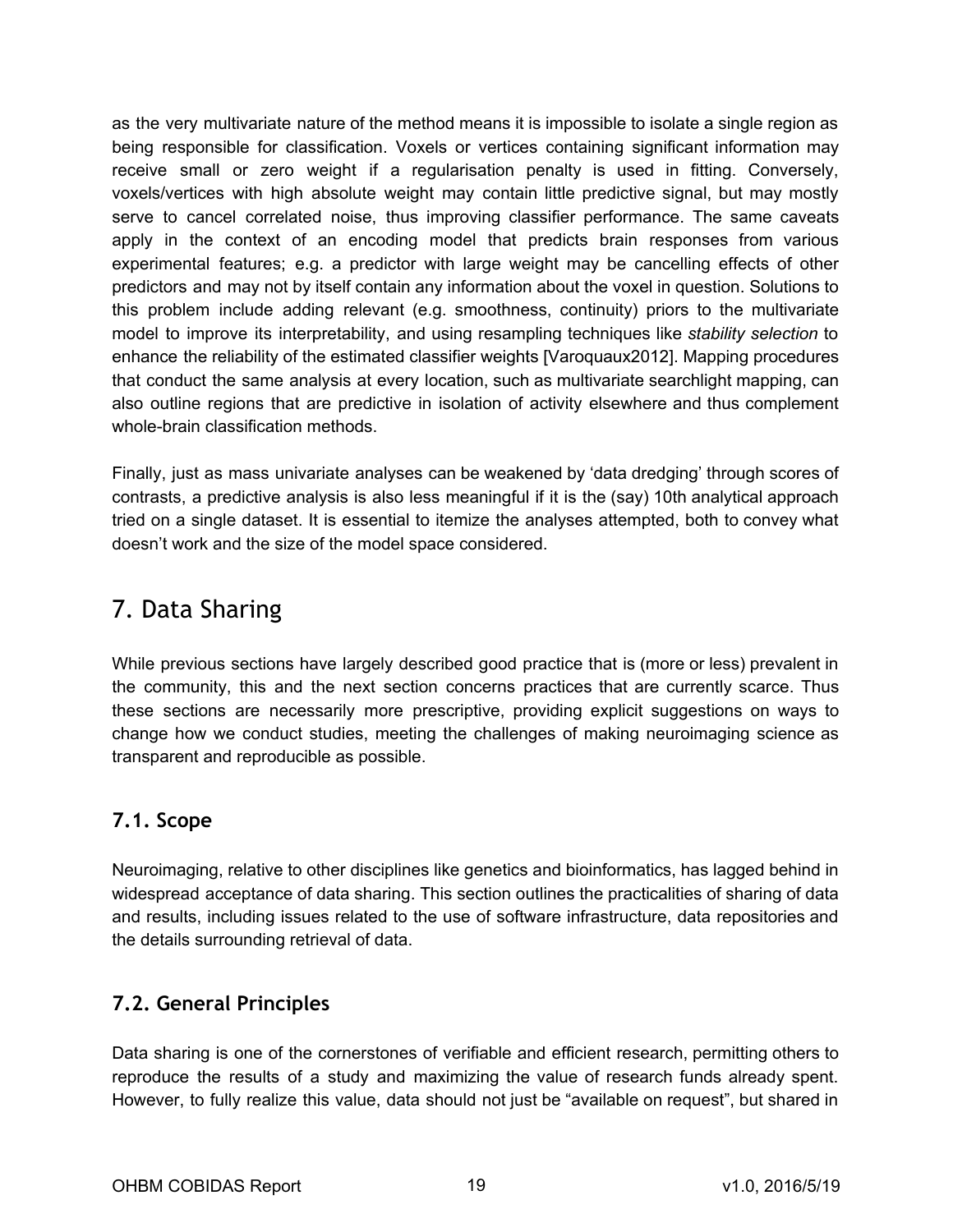a data repository that is well organized, properly documented, easily searchable and sufficiently resourced as to have good prospects for longevity. In this respect, we support the FAIR data guiding principles according to whom data should be Findable, Accessible, Interoperable and Re-usable<sup>11</sup>. To fulfill these goals, there are four key elements to a successful data sharing effort: planning, databases, documentation, & ethics.

### <span id="page-19-0"></span>**7.3. Planning for Sharing**

Data sharing is most onerous when done as an afterthought [Halchenko2015]. Instead, if data sharing is considered when a study is planned and initiated as part of a complete data management plan, the additional effort required will be minimal. A data sharing plan should establish a viable path for any qualified researcher to gain access to the data. Planning efforts should begin with ethics (consent forms) and funding agencies, by creating realistic funding roadmaps for long-term stewardship of data. Having realistic workflows and a proper technical infrastructure are important prospective steps. In addition, there are a number of considerations and hurdles for publishers, each of which have their own policies for data sharing.

A key to an effective data sharing is the use of a strict naming structure for files and directories. This regularity brings a number of benefits, including greater ease in finding errors and anomalies. But most valuable, organized data facilitates extensive use of scripting and automation, reducing time needed for analysis and quality control (QC). Best practice is to use a standardized data structure; for example, the recently developed BIDS standard<sup>12</sup> provides a detailed directory hierarchy for images and a system of plain text files for key information about a study's data. This structure is used by OpenfMRI<sup>13</sup>, making it easy to upload data to that repository. Whatever the system, arranging your data in a regular structure will simplify all efforts to manipulate and—specifically—share your data.

Another essential decision to make early in a study is exactly what kinds of data are to be shared. The exact data shared must be consistent with the ethics of the study (see below, Ethics). But once suitably anonymised, there are still the various versions of image data to choose from: DICOM files from the scanner for each subject; "raw" converted data (e.g. NIFTI), free of any preprocessing; ready-to-model fMRI data for each subject, having all of the basic processing completed; per-subject summary maps, e.g. one effect/contrast image per subject in fMRI; per-study statistic maps. Sharing raw data gives more options to other users (DICOM being the rawest), while sharing preprocessed images makes it easier for others to immediately start analyzing your data. Sharing of extensively processed data, such as (unthresholded) statistical maps and underlying structural data (e.g., volumes and cortical surfaces of individuals and/or group averages) can be very valuable, enabling readers of an article to access much more information than can be conveyed in a static image in a publication. Finally, share as

<sup>11</sup> [https://www.force11.org/node/6062.](https://www.force11.org/node/6062)

<sup>12</sup> [http://bids.neuroimaging.io.](http://bids.neuroimaging.io/)

<sup>13</sup> [http://openfmri.org.](http://openfmri.org/)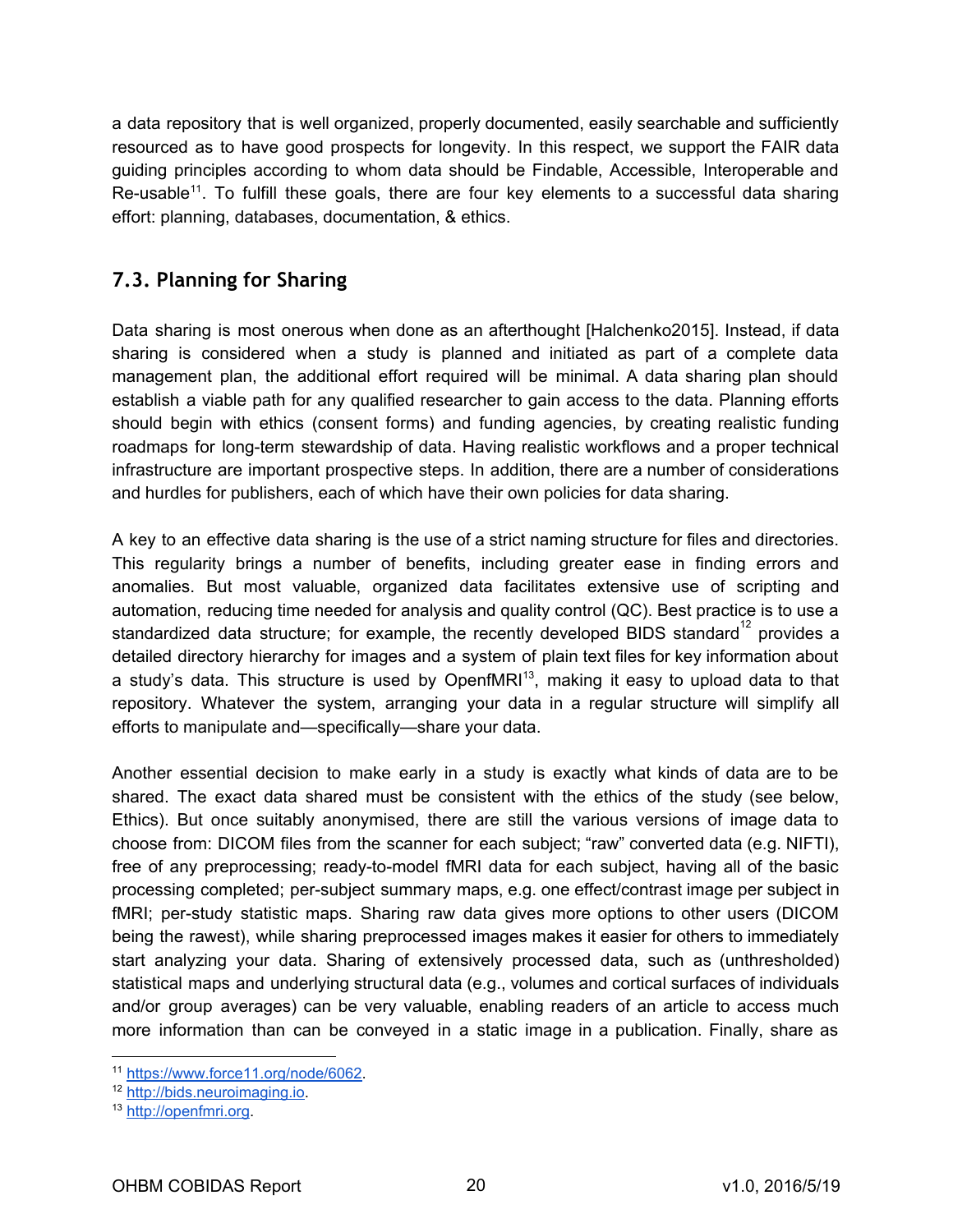many QC measures as possible as well as providing a PASS/FAIL summary for each dataset, allowing easy selection of usable data while allowing users to revisit QC decisions.

Decide at the outset with whom the data is to be shared and at what stage, as it may be useful to share data with collaborators prior to publication, then more freely after publication. We support the widest sharing of data possible, but in certain (e.g. clinical) circumstances this may not be possible without additional protective measures, such as an explicit Data Use Agreement (DUA), or the use of "data on request" services (e.g. Clinical Study Data Request<sup>14</sup>) that enable assessment of compliance with such terms. Again consistent with ethics, have a data management plan that clearly specifies whether data can be freely distributed, or under exactly what constraints it can be shared. For example, in large-scale databases, data may be freely shared within a project, with some limits to other related projects, or with yet more constraints to the general public. Establishing these limits before a single subject is scanned will save many headaches down the road. Instead of setting the exact rules for data use yourself, consider using an established license, like from the Creative Commons<sup>15</sup> or Open Data Commons<sup>16</sup>, saving yourself time and making the terms of use clear to users.

For large-scale, multi-site studies, the greater effort put into harmonization of experimental paradigms, data acquisition, analysis and modeling, the easier it will be to amalgamate the data later. If separate databases are used, then an ontological standardization is important, establishing how to map data fields and the data dictionaries between sites.

Another facet to consider is the sharing of data analysis pipelines scripts and any provenance traces. These are generally free of ethical concerns (unless protected information like subject names creeps into a script!) and there is great value in allowing others to recreate your results and apply your methods to new data. This is discussed in greater detail below (see Documentation).

Finally, whenever possible use publication as the milestone for sharing. The longer you wait the harder it becomes to assemble all the pieces (data, scripts, etc), plus the article can then have the DOI/URL reference to the data.

In short, a comprehensive data management plan—that involves all authors, collaborators, funding agencies, and publishing entities—is essential no matter what is shared and should be considered from the outset of a study. Without such planning, in a jumble of folders and after a graduate student or post-doc has moved on, data can effectively be lost.

<sup>14</sup> [http://clinicalstudydatarequest.com.](http://clinicalstudydatarequest.com/)

<sup>15</sup> [http://creativecommons.org/licenses.](http://creativecommons.org/licenses)

<sup>16</sup> [http://opendatacommons.org/licenses.](http://opendatacommons.org/licenses)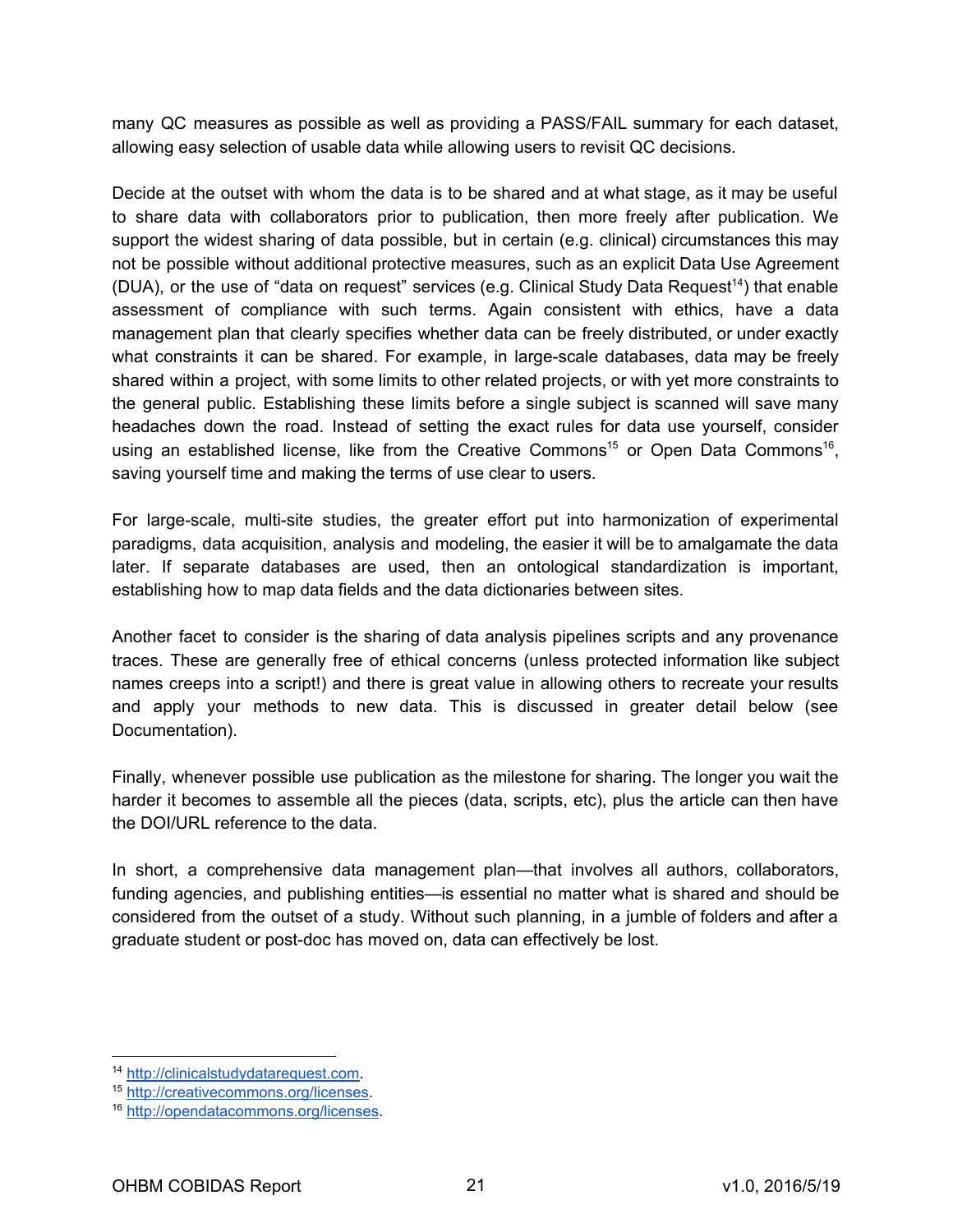### <span id="page-21-0"></span>**7.4. Databases**

While a highly organized arrangement of data in a folder hierarchy is prerequisite for good data management, it does not in itself constitute a database. A database, in addition to organizing data, is searchable and provides access controls. Databases for imaging data may include non-imaging data and allow direct entry of data. There are a number of imaging-oriented databases, ranging in scale, complexity, features and, crucially, effort needed to install and maintain them. As individual users are unlikely (and not advised!) to create imaging databases, we review the considerations when choosing a database.

Consider access control options, and exactly who and which types of users should be allowed to enter data, and access the data. There may be some types of data (e.g. sensitive behavioral tests or essential personal information) that require special, restricted access. The ability to modify existing data should be highly restricted, ideally with a form of audit control that records the nature of the changes. A public repository must of course provide access for external users.

Comprehensive search functionality is important, especially for large scale, multi-project databases. Useful features include being able to select subsets of data of interest, e.g. finding subjects that have a certain age range, IQ and a clinical diagnosis, with two different imaging modalities. Once a selection is made, some systems may only let you download data, while others may provide quick visualization or extensive analysis options. Especially when working with large repositories, the availability of a scriptable query interface can be handy for complex queries.

Consider the ability of a system to handle heterogeneous data. Most imaging databases will accommodate the most basic demographic information, but may not accept more than one modality (e.g. both MRI and EEG) or other types of essential data, like clinical evaluations or batteries of psychological tests. Consider carefully all the data that comprises your studies and whether it can all be stored in one unified system. Some systems allow staff to directly enter subject information, and even conduct batteries of psychological tests on subjects, eliminating double entry and reducing the risk of errors.

Finally, assess the complexity of installation and maintenance of a system. At a single site, the system must be easy to install and maintain, while a database for a multi-site study will necessarily be more complex and require adequate expertise to manage. As part of this, ensure there is detailed documentation for maintainers, as well for end users on how to navigate the resource. And if serving as a repository, a database must additionally possess a long-term preservation plan.

Now, with a variety of mature imaging databases available, building a de novo home-grown database cannot be recommended. For example, IDA [Mueller2005], XNAT [Marcus2007], COINS [Scott2011], and LORIS [Das2012] are four established and well-resourced systems for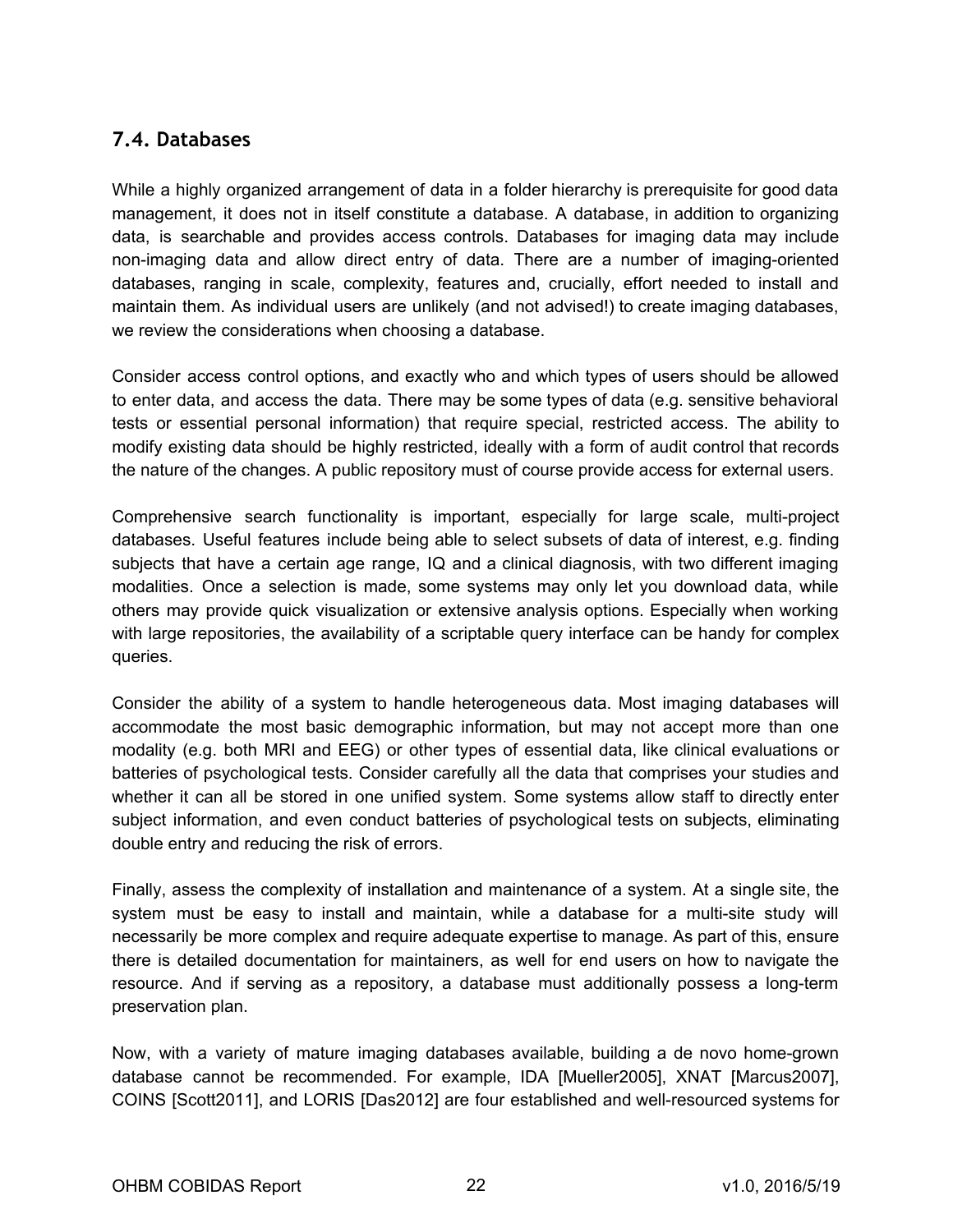longitudinal, multi-modal, web-based data storage and querying, with proper user control. Some of these tools interface to high performance computing platforms for mass processing (e.g. IDA to LONI [Dinov2009] or LORIS to CBRAIN [Das2016]) and can be an important element in reproducibility (see *Reproducibility* section).

While these established databases are becoming easier to install and maintain, we acknowledge that in low resource environments they may be impractical. In these settings, the use of highly structured storage of imaging data (see BIDS above) and extensive use of scripting is the best approach, and facilitates a transition later to a formal database. In most research environments, however, informatics support should be regarded as a necessity and funded accordingly, if for no other reason than to obtain the maximal value of the data collected, now and for years to come.

### <span id="page-22-0"></span>**7.5. Documentation**

Even an organized and searchable database is of no use, unless users have access to information describing what is actually stored in the repository. Clear documentation on the studies within a repository, the data acquisition and experimental paradigm detail are all examples of information that are needed to make use of information in a database. If processed data and results are stored, details on the preprocessing and models fit are also essential. The documentation should be written for a wide audience, including members from multiple disciplines. The extensive documentation for the Human Connectome Project<sup>17</sup> provides a great example of how to describe data (unprocessed and minimally preprocessed) as well as the acquisition and preprocessing methods in a large and complex database.

A form of self-documentation is provenance, i.e. recording exactly what happened to data through preprocessing and modeling. These "provenance traces" can help track-down problems and provide invaluable reference for others who want to replicate previous studies. While provenance is not usually recorded, the AFNI BRIK<sup>18</sup> and MINC<sup>19</sup> formats have forms of provenance tracking, and the NIDM project<sup>20</sup> is developing a framework to save this information provenance tracking, and the NIDM project<sup>20</sup> in a standard format. Pipeline software like LONI Pipeline $^{21}$  or Nipype<sup>22</sup> explicitly provide such provenance records.

<sup>17</sup> <http://humanconnectome.org/documentation>.

<sup>18</sup> [http://afni.nimh.nih.gov/afni/doc/faq/39.](http://afni.nimh.nih.gov/afni/doc/faq/39)

<sup>19</sup> [http://www.bic.mni.mcgill.ca/software/minc.](http://www.bic.mni.mcgill.ca/software/minc)

<sup>20</sup> [http://nidm.nidash.org.](http://nidm.nidash.org/)

<sup>21</sup> [http://loni.usc.edu/Software/Pipeline.](http://loni.usc.edu/Software/Pipeline)

<sup>22</sup> [http://nipy.org/nipype.](http://nipy.org/nipype)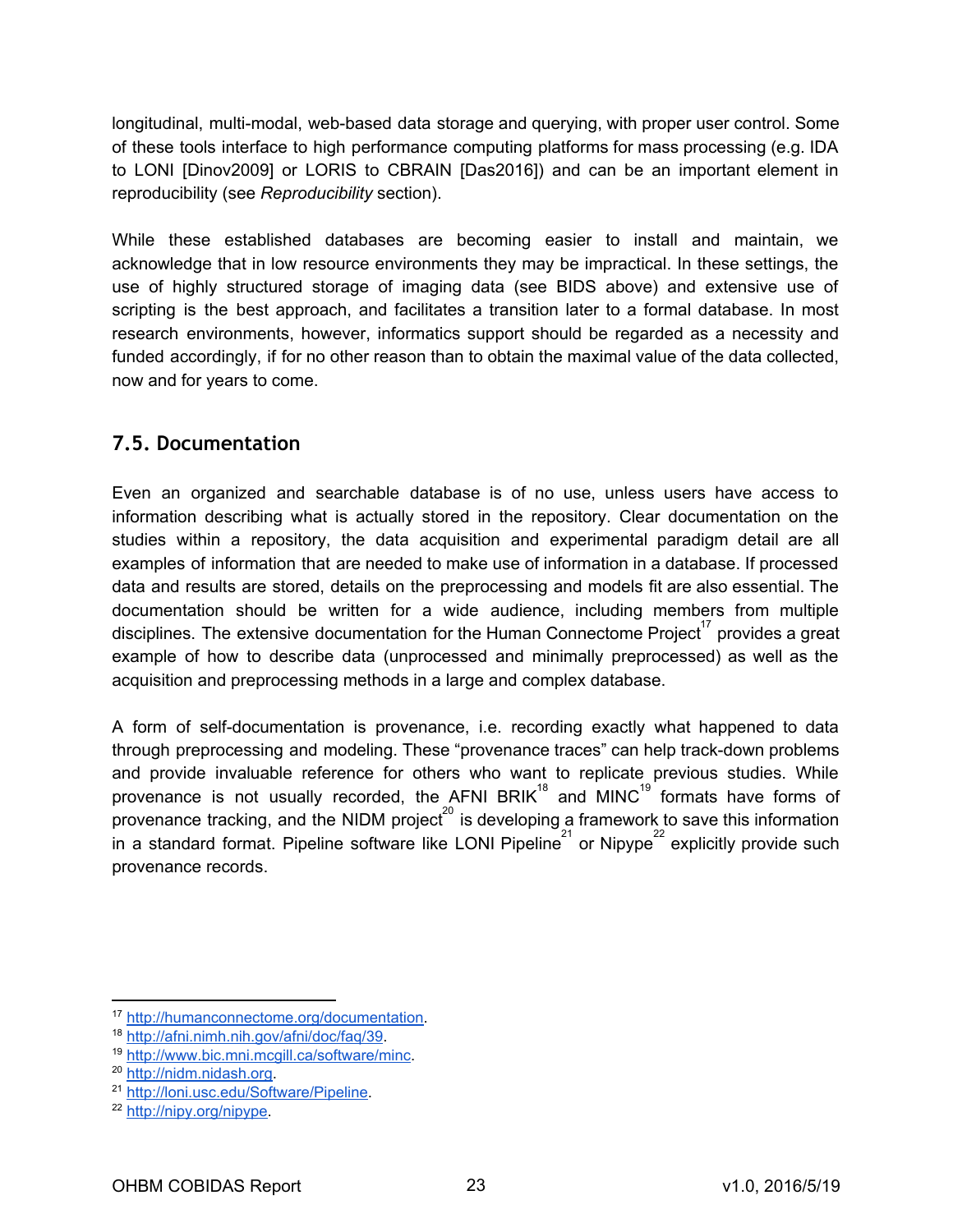# <span id="page-23-0"></span>**7.6. Ethics**

There are ethical issues that promote and constrain data sharing. In favor of data sharing is the gain in knowledge from re-used data that can improve health in patient populations, not to mention how sharing can make better use of the public funds spent on research. But the data to be shared pertains humans whose rights and wishes must be respected. Hence suitably crafted ethics and consent documents are essential for data sharing. While in the United States de-identified data is currently not "protected health information" and should be able to be shared, regulations differ between countries and institutions and are subject to change. In the United Kingdom, a separate set of data protection laws exist and must be complied with. Thus be sure to consult your ethics or institutional review board, and any data protection office, before acquiring data with the intent of sharing, as well as before releasing data. The Open Brain Consent project<sup>23</sup> can also be of use, providing sample forms written specifically to account for later sharing of data. Some level of anonymization will be required, ensuring all sensitive personal information is withheld or suitably coarsened or obscured (e.g. reporting only age in years at scan time instead of birth date), and/or applying a "de-facing" procedure to anatomical MRI images. Careful 'scrubbing' (e.g. removing subject names from DICOM files, or analysis pathnames) is required to ensure no personal information is discussed.

# <span id="page-23-1"></span>8. Reproducibility

We make the distinction articulated by [Peng2011] and others that *reproducible* results can be recreated by others using the same data and software as shared by the original authors, while a *replication* is the traditional scientific goal of independent researchers using independent data and possibly distinct methods to arrive at the same scientific conclusion (see [Appendix](#page-36-0)  $B$ ). While some have argued that reproducibility is secondary, and that "one should replicate the result not the experiment" [Drummond2009], recent failures to replicate high-impact results and occasional but acutely concerning examples of outright fraud have made the case for the importance of reproducibility.

### <span id="page-23-2"></span>**8.1. Scope**

We focus on analysis-level reproducibility, i.e. the ability to recreate the results of a well-defined analysis using the same data. All of the recommendations of this paper are in the service of the clear, unambiguous reporting of design, data and analysis workflow as recommended by the FAIR principles<sup>24</sup> [Wilkinson2016], EQUATOR Network<sup>25</sup> [Altman2008], Reward Alliance<sup>26</sup> and

<sup>23</sup> [http://open-brain-consent.readthedocs.org](http://open-brain-consent.readthedocs.org/).

<sup>24</sup> [https://www.force11.org/node/6062.](https://www.force11.org/node/6062)

<sup>25</sup> [http://www.equator-network.org.](http://www.equator-network.org/)

<sup>26</sup> [http://researchwaste.net.](http://researchwaste.net/)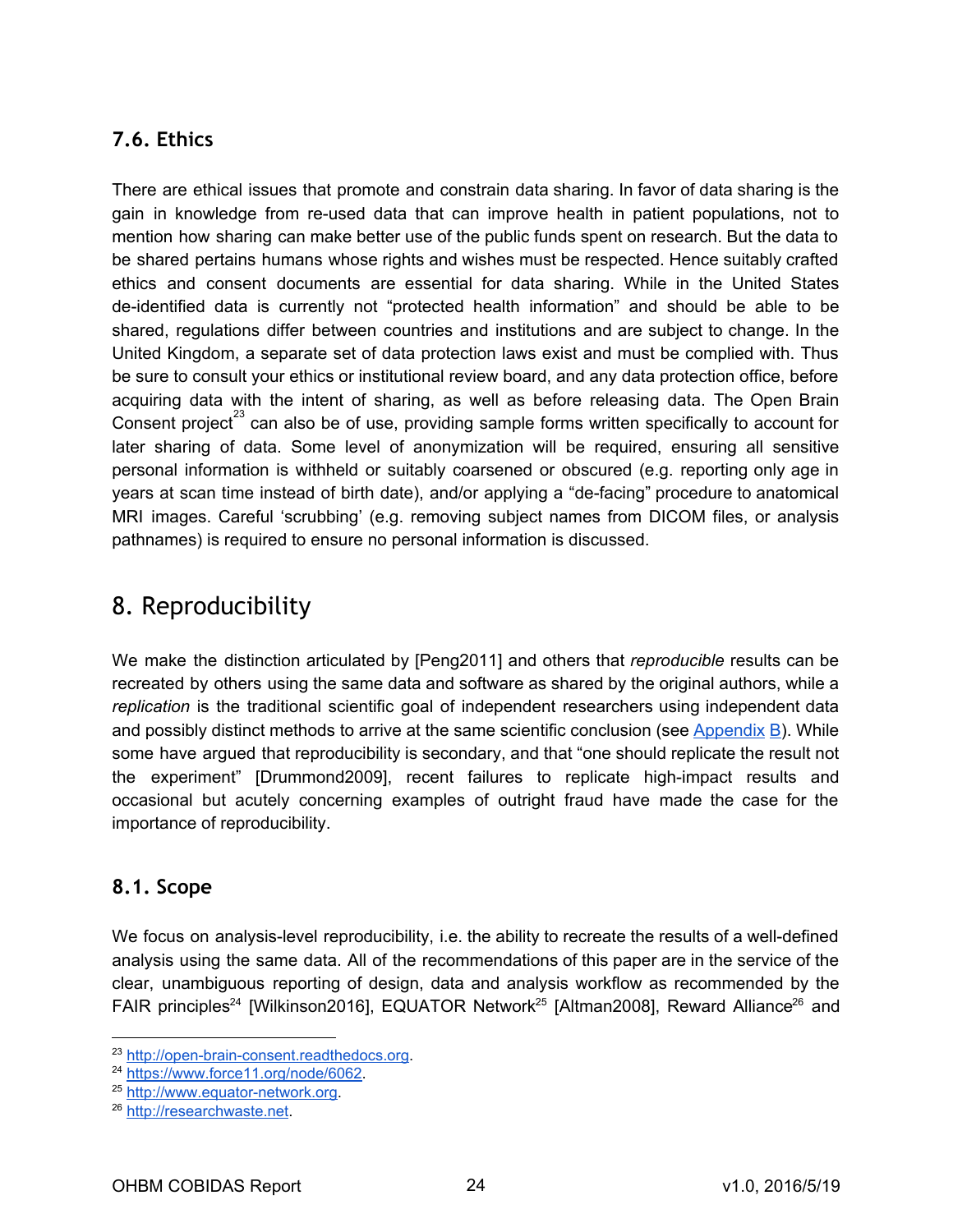ARRIVE guidelines<sup>27</sup> [Kilkenny2010]. To further make your analysis as reproducible as possible, ensure it is *documented*, *archived* and *citable*.

### <span id="page-24-0"></span>**8.2. Documentation**

As even the operation system version can influence the exact results obtained [Glatard2015], be sure to cite the computational infrastructure as well as versions of software used.

When the analysis involves multiple tools, some formal description of the workflow connecting these tools should be provided. Tools such as BrainVISA  [\[Cointepas2](http://paperpile.com/b/O34o03/20oG)001[\],](https://paperpile.com/c/O34o03/20oG) LONI pipeline [\[](https://paperpile.com/c/O34o03/H3ao)[Rex2](http://paperpile.com/b/O34o03/H3ao)00[3\]](https://paperpile.com/c/O34o03/H3ao), NiPype  [[Gorgolewski](http://paperpile.com/b/O34o03/WyBg)201[1\],](https://paperpile.com/c/O34o03/WyBg) PSOM  [\[Bellec2](http://paperpile.com/b/O34o03/FqxW)012[\],](https://paperpile.com/c/O34o03/FqxW) Automatic Analysis Pipeline [Cusack2015], SPM batch  [Penny200[6\]](https://paperpile.com/c/O34o03/a1uh) and CBRAIN [Das2015] may help structure and describe workflows. myExperiment [\[D](https://paperpile.com/c/O34o03/Q0jL)eRoure201[0\]](https://paperpile.com/c/O34o03/Q0jL) can be used to share and run workflows online (see for instance this FSL fMRI workflow from the LONI Pipeline environment<sup>28</sup>).

Any additional information on provenance will aid in efforts to reproduce your analysis. For example, tools like NiPype & the LONI Pipeline Processing environment [MacKenzie-Graham2008] records an exact "provenance trace" of the analysis, and the MINC<sup>29</sup> and AFNI BRIK formats also store histories of analysis commands used to create a file. The Neuroimaging Data Model (NIDM [Keator2013]) is being actively developed to describe all steps of a data analysis in analysis-program-independent fashion.

Even when the data and workflow used in an analysis are properly documented, it may not be easy to reproduce the exact same data, for instance figures, as presented in a publication. Consider the use of literate programming tools such as iPython notebooks (used for instance in [\[](https://paperpile.com/c/O34o03/czRd)[Waskom2](http://paperpile.com/b/O34o03/czRd)01[4\]\)](https://paperpile.com/c/O34o03/czRd), or R-based Sweave  [[Leisch2](http://paperpile.com/b/O34o03/fIzH)002[\].](https://paperpile.com/c/O34o03/fIzH) Another example involves 'scene' files that store all of the information (including links to the associated data files) that is needed to exactly reproduce a published figure. Currently, scene files are supported by the Connectome Workbench [Marcus2013] and Caret [VanEssen2001] software platforms.

# <span id="page-24-1"></span>**8.3. Archiving**

The analysis documentation should be archived in a long-term accessible location on the web. Of course, even with excellent documentation resources may disappear, become inaccessible, or change, further challenging reproducibility.

Open-source software is more likely to be available long term and is thus recommended. Whenever available, report on the availability of tools in repositories such as the INCF software

<sup>27</sup> [https://www.nc3rs.org.uk/arrive-guidelines.](https://www.nc3rs.org.uk/arrive-guidelines)

<sup>28</sup> [http://www.myexperiment.org/workflows/2048.](http://www.myexperiment.org/workflows/2048)

<sup>&</sup>lt;sup>29</sup> http://en.wikibooks.org/wiki/MINC/Reference/MINC2.0 Users Guide.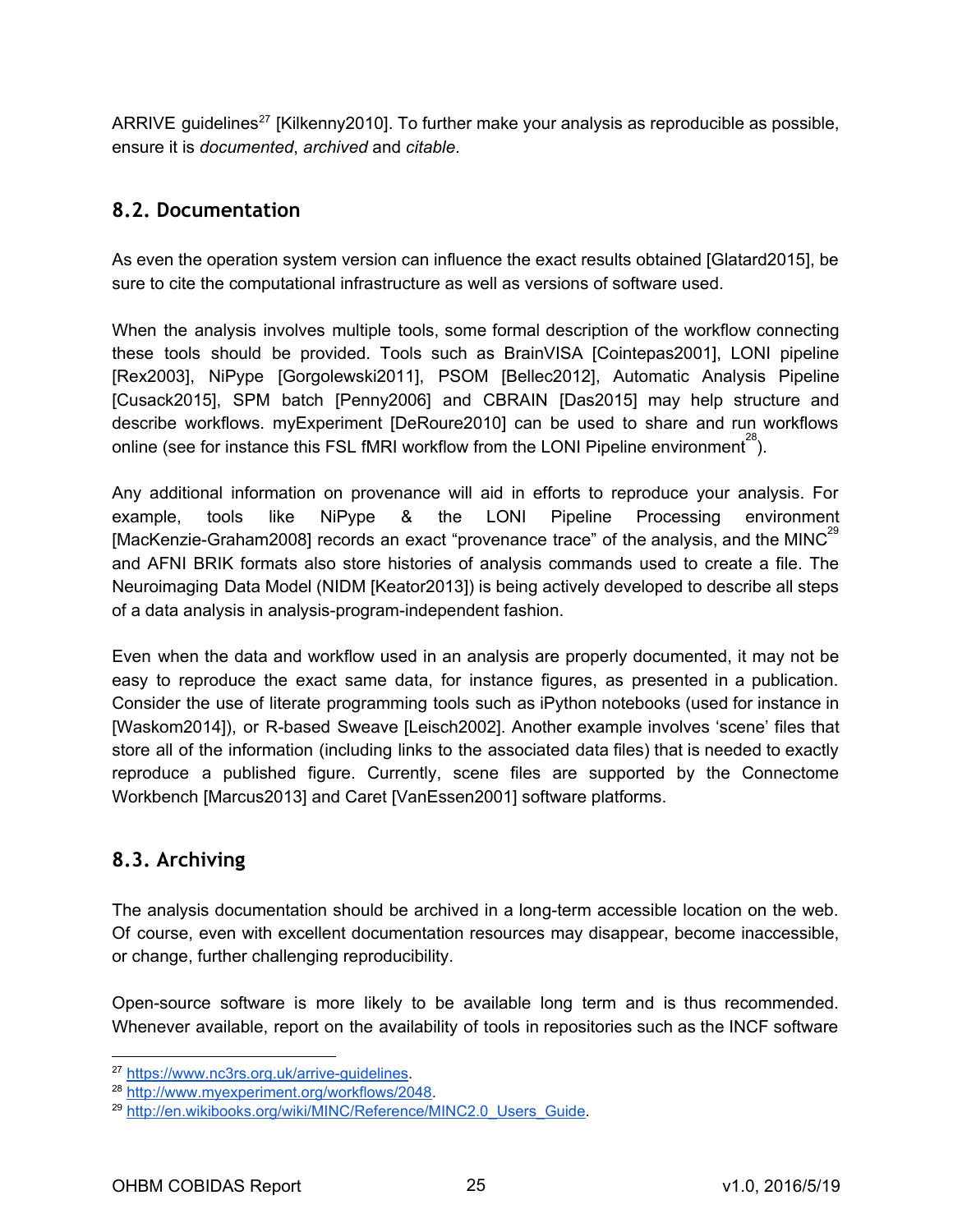center<sup>30</sup>, the NITRC Resource Registry<sup>31</sup>, or in software suites such as NeuroDebian [\[](https://paperpile.com/c/O34o03/Hcze)[Halchenko2](http://paperpile.com/b/O34o03/uOVU)01[2\]](https://paperpile.com/c/O34o03/uOVU) or Lin4Neuro [[Nemoto2](http://paperpile.com/b/O34o03/Hcze)01[1\]](https://paperpile.com/c/O34o03/Hcze).

A good way to facilitate reproducibility is to create and release a virtual machine (VM) or a container with the software and pipelines used in the analysis. A good starting point is the NeuroDebian VM $32$  that can be further customized for a particular use case. Examples of other practical solutions that demonstrate this approach are the Nipype vagrant box and the NITRC ComputationalEnvironment<sup>33</sup> (used e.g. in [\[Ziegler2](http://paperpile.com/b/O34o03/gwAE)01[4\]](https://paperpile.com/c/O34o03/gwAE)), both NeuroDebian-based VMs, and Niak<sup>34</sup> (available on DockerHub<sup>35</sup>). Of course licensing may prevent creating comprehensive VM. With Matlab code, consider using the Matlab Compiler to create standalone applications or free alternatives such as GNU Octave.

# <span id="page-25-0"></span>**8.4. Citation**

URLs tend to "decay" over time [Habibzadeh2013], making them inappropriate to cite online material permanently. Instead, Digital Object Identifiers (DOIs) provide a persistent way to index digital data. Various platforms are now available to host your data and workflows and create DOIs for them, such as Zenodo $^{36}$ , figshare $^{37}$ or the Harvard Dataverse system $^{38}$  (see examples in [\[](https://paperpile.com/c/O34o03/VkIl)[Tustison2](http://paperpile.com/b/O34o03/VkIl)01[4\],](https://paperpile.com/c/O34o03/VkIl) [\[](https://paperpile.com/c/O34o03/4i3N)[Soelter2](http://paperpile.com/b/O34o03/4i3N)014[\]](https://paperpile.com/c/O34o03/4i3N) & [Holmes2015]). Data hosting projects may also register DOIs directly to organizations such as DataCite<sup>39</sup> or CrossRef<sup>40</sup>.

# <span id="page-25-1"></span>9. Conclusions

In this work we have attempted to create an extensive (but not comprehensive) overview of reporting practices and, to a lesser extent, the practices themselves needed to maximize the openness and replicability of neuroimaging research. We have focused exclusively on MRI, but many of the suggestions and guidelines will easily translate to other areas of neuroimaging and related fields.

<sup>30</sup> [http://software.incf.org.](http://software.incf.org/)

<sup>31</sup> [http://www.nitrc.org.](http://www.nitrc.org/)

<sup>&</sup>lt;sup>32</sup> [http://neuro.debian.net](http://neuro.debian.net/) or https://hub.docker.com/ /neurodebian.

<sup>33</sup> [http://www.nitrc.org/plugins/mwiki/index.php/nitrc:User\\_Guide\\_-\\_NITRC\\_Computational\\_Environment.](http://www.nitrc.org/plugins/mwiki/index.php/nitrc:User_Guide_-_NITRC_Computational_Environment)

<sup>34</sup> [http://simexp.github.io/niak.](http://simexp.github.io/niak)

<sup>35</sup> [http://hub.docker.com.](http://hub.docker.com/)

<sup>36</sup> [http://zenodo.org.](http://zenodo.org/)

<sup>37</sup> [http://figshare.com.](http://figshare.com/)

<sup>38</sup> [http://dataverse.harvard.edu.](http://dataverse.harvard.edu/)

<sup>39</sup> [http://www.datacite.org.](http://www.datacite.org/)

<sup>40</sup> [http://www.crossref.org.](http://www.crossref.org/)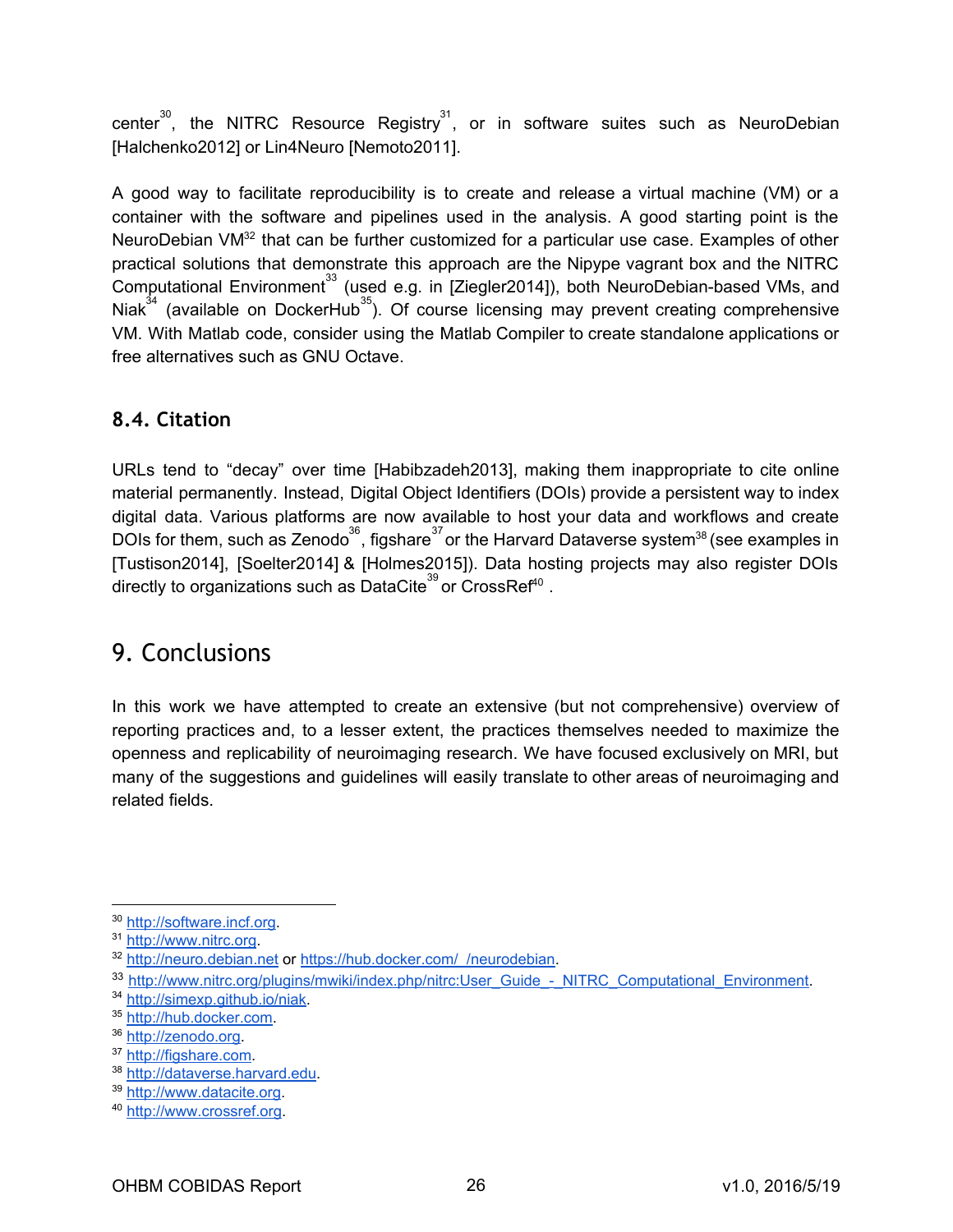This document is inevitably dated by the current technology and means of reporting scientific results. As these evolve this document will need to be updated and revised. Updates and the current version of these guidelines will be available at the COBIDAS website<sup>41</sup>.

A reaction to the extensive checklists ([Appendix](#page-42-0) D) could be "What human can put all that into their paper!?", and our response is that ideally no human should, that is it should be a computer's job. Many of the elements to report exist in some machine readable form, but in countless different forms. Thus the next important work to be done is to align these checklists to a controlled vocabulary, e.g. from NIH's Common Data Elements<sup>42</sup>. Once terms are set like this, they are more easily entered into a format like  $ISA-Tab^{43}$ , a table-based system for recording machine-readable metadata (now used, e.g., by the journal *Scientific Data*), and the stage is then set to develop the tools to automatically extract and export such vital meta-data.

#### **Acknowledgements**

Please see [Appendix A](#page-34-0).

# <span id="page-26-0"></span>References

Alsop, D. C., Detre, J. a, Golay, X., Günther, M., Hendrikse, J., Hernandez-Garcia, L., … Zaharchuk, G. (2014). Recommended implementation of arterial spin-labeled perfusion MRI for clinical applications: A consensus of the ISMRM perfusion study group and the european consortium for ASL in dementia. *Magnetic Resonance in Medicine*. doi:10.1002/mrm.25197

Altman, D. G., Simera, I., Hoey, J., Moher, D., & Schulz, K. (2008). EQUATOR: reporting guidelines for health research. *The Lancet*, 371(9619), 1149–1150. doi:10.1016/S0140-6736(08)60505-X

Bandrowski, A., Brush, M., Grethe, J. S., Haendel, M. a., Kennedy, D. N., Hill, S., … Vasilevsky, N. (2015). The Resource Identification Initiative: A cultural shift in publishing [version 1; referees: 2 approved]. *F1000Research*, 4:134. doi:10.12688/f1000research.6555.1

Bellec, P., Rosa-Neto, P., Lyttelton, O. C., Benali, H., & Evans, A. C. (2010). Multi-level bootstrap analysis of stable clusters in resting-state fMRI. *NeuroImage*, 51(3), 1126–39. doi:10.1016/j.neuroimage.2010.02.082

Bellec, P., Lavoie-Courchesne, S., Dickinson, P., Lerch, J. P., Zijdenbos, A. P., & Evans, A. C. (2012). The pipeline system for Octave and Matlab (PSOM): a lightweight scripting framework and execution engine for scientific workflows. *Frontiers in Neuroinformatics*, 6(April), 7. doi:10.3389/fninf.2012.00007

<sup>41</sup> <http://www.humanbrainmapping.org/cobidas>.

<sup>42</sup> [https://www.nlm.nih.gov/cde.](https://www.nlm.nih.gov/cde)

<sup>43</sup> [http://www.isa-tools.org.](http://www.isa-tools.org/)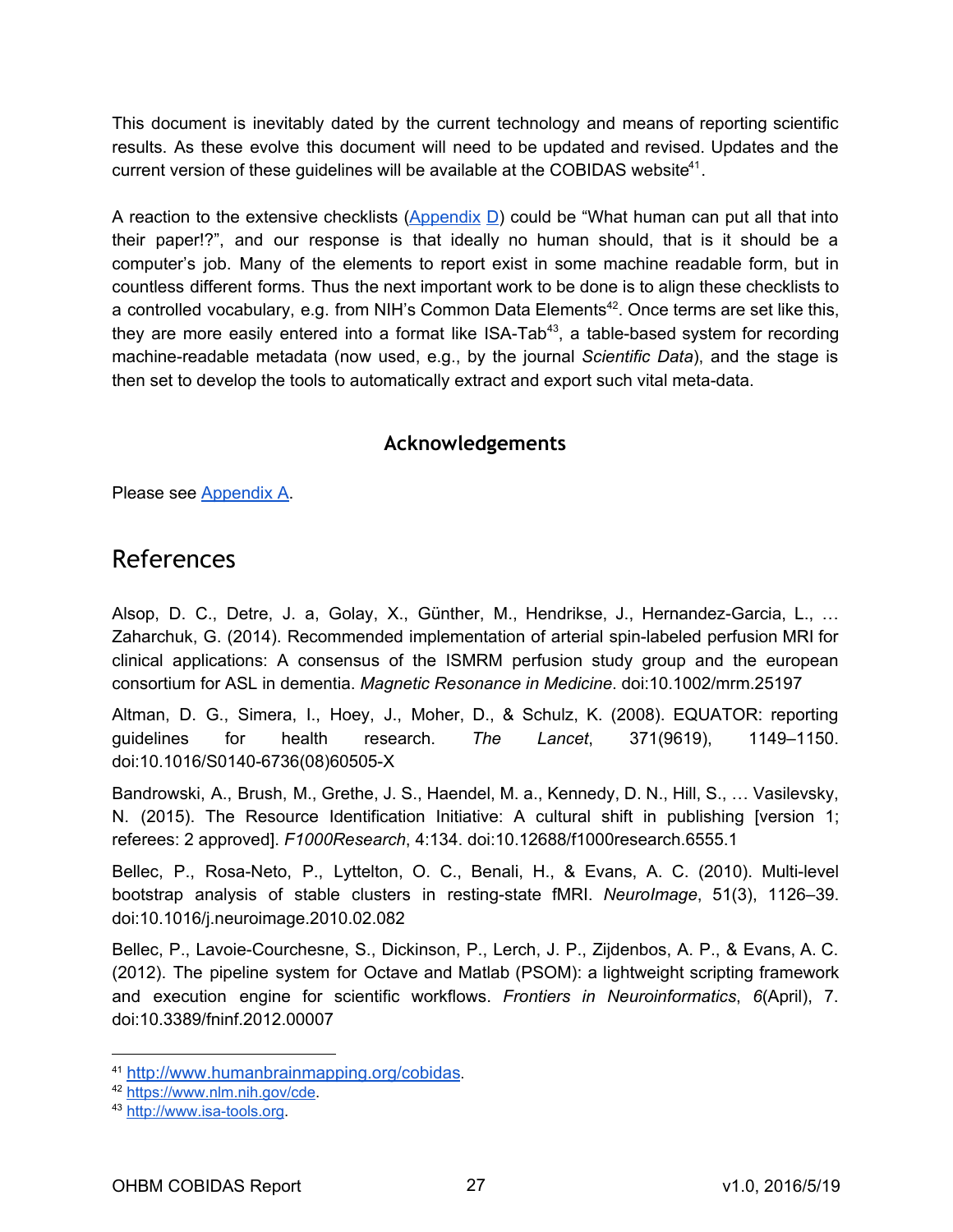Button, K. S., Ioannidis, J. P. a., Mokrysz, C., Nosek, B. a., Flint, J., Robinson, E. S. J., & Munafò, M. R. (2013). Power failure: why small sample size undermines the reliability of neuroscience. *Nature Reviews. Neuroscience*, 14(5), 365–76. doi:10.1038/nrn3475

Carp, J. (2012). The secret lives of experiments: methods reporting in the fMRI literature. *NeuroImage*, 63(1), 289–300. doi:10.1016/j.neuroimage.2012.07.004

Cointepas, Y., Mangin, J.-F., Garnero, L., Poline, J.-B., & Benali, H. (2001). BrainVISA: software platform for visualization and analysis of multi-modality brain data. *NeuroImage*, *13*(6), 98. doi:10.1016/S1053-8119(01)91441-7

Combrisson, E., & Jerbi, K. (2015). Exceeding chance level by chance: The caveat of theoretical chance levels in brain signal classification and statistical assessment of decoding accuracy. *Journal of Neuroscience Methods*, 1–11. doi:10.1016/j.jneumeth.2015.01.010

Cusack, R., Vicente-Grabovetsky, A., Mitchell, D. J., Wild, C. J., Auer, T., Linke, A. C., & Peelle, J. E. (2015). Automatic analysis (aa): efficient neuroimaging workflows and parallel processing using Matlab and XML. *Frontiers in Neuroinformatics*  , 8(January), 90. doi:10.3389/fninf.2014.00090

Dale, A. M. (1999). Optimal experimental design for event-related fMRI. Human Brain Mapping, 8(2-3), 109-114. doi:10.1002/(SICI)1097-0193(1999)8:2/3<109::AID-HBM7>3.0.CO;2-W

Das, S., Zijdenbos, A. P., Harlap, J., Vins, D., & Evans, A. C. (2012). LORIS: a web-based data management system for multi-center studies. *Frontiers in Neuroinformatics*, 5(January), 1–11. doi:10.3389/fninf.2011.00037

Das, S., Glatard, T., MacIntyre, L. C., Madjar, C., Rogers, C., Rousseau, M.-E., … Evans, A. C. (2016). The MNI data-sharing and processing ecosystem. *NeuroImage*, 124(Pt B), 1188–95. doi:10.1016/j.neuroimage.2015.08.076

De Roure, D., Goble, C., Aleksejevs, S., Bechhofer, S., Bhagat, J., Cruickshank, D., … Newman, D. (2010). Towards open science: the myExperiment approach. *Concurrency and Computation: Practice and Experience*, *22*(17), 2335–2353. doi:10.1002/cpe.1601

Dinov, I. D., Van Horn, J. D., Lozev, K. M., Magsipoc, R., Petrosyan, P., Liu, Z., … Toga, A. W. (2009). Efficient, Distributed and Interactive Neuroimaging Data Analysis Using the LONI Pipeline. *Frontiers in Neuroinformatics*, 3(July), 22. doi:10.3389/neuro.11.022.2009

Drummond, C. (2009). Replicability is not reproducibility: nor is it good science. In *Proceedings of the Evaluation Methods for Machine Learning Workshop 26th International Conference for Machine Learning* (p. 4). Montreal.

Durnez, J., Moerkerke, B., & Nichols, T. E. (2014). Post-hoc power estimation for topological inference in fMRI. *NeuroImage*, 84, 45–64. doi:10.1016/j.neuroimage.2013.07.072

Eklund, A., Nichols, T., Andersson, M., & Knutsson, H. (2015). Empirically investigating the statistical validity of spm, fsl and afni for single subject fmri analysis. In  *IEEE 12th International Symposium on Biomedical Imaging* (pp. 1376–1380). doi:10.1109/ISBI.2015.7164132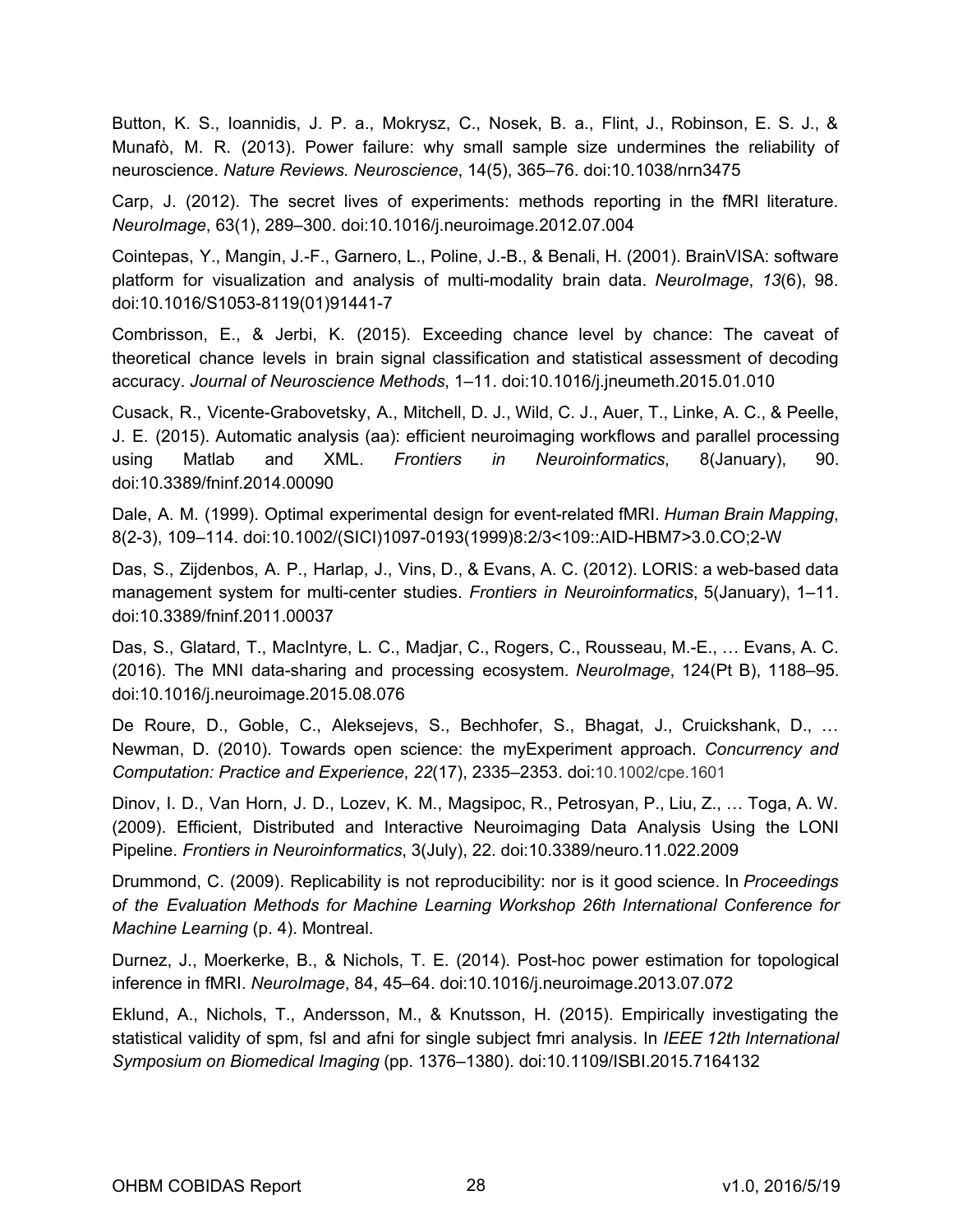Gilmore, C. D., Comeau, C. R., Alessi, A. M., Blaine, M., El Fakhri, G. N., Hunt, J. K. E., … Wenzel-Lamb, N. (2013). PET/MR imaging consensus paper: a joint paper by the Society of Nuclear Medicine and Molecular Imaging Technologist Section and the Section for Magnetic Resonance Technologists. *Journal of Nuclear Medicine Technology*, 41(2), 108–113. doi:10.2967/jnmt.113.123869

Glatard, T., Lewis, L. B., Ferreira da Silva, R., Adalat, R., Beck, N., Lepage, C., … Evans, A. C. (2015). Reproducibility of neuroimaging analyses across operating systems. *Frontiers in Neuroinformatics*, *9*(April), 1–14. doi:10.3389/fninf.2015.00012

Glasser MF, Sotiropoulos SN, Wilson JA, Coalson T, Fischl B, Andersson J, Xu J, Jbabdi S, Webster M, Polimeni J, Van Essen DC, Jenkinson M (2013) The minimal preprocessing pipelines for the Human Connectome Projects. *Neuroimage* 80: 105-124. 10.1016/j.neuroimage.2013.04.127

Gopen, G. D., & Swan, J. A. (1990). The Science of Scientific Writing. *The American Scientist*  , 550–558.

Gorgolewski, K., Burns, C. D., Madison, C., Clark, D., Halchenko, Y. O., Waskom, M. L., & Ghosh, S. S. (2011). Nipype: a flexible, lightweight and extensible neuroimaging data processing framework in python. *Frontiers in Neuroinformatics*, *5*. doi:10.3389/fninf.2011.00013

Gronenschild, E. H. B. M., Habets, P., Jacobs, H. I. L., Mengelers, R., Rozendaal, N., Van Os, J., & Marcelis, M. (2012). The effects of FreeSurfer version, workstation type, and Macintosh operating system version on anatomical volume and cortical thickness measurements. *PloS One*, *7*(6), e38234. doi:10.1371/journal.pone.0038234

Habibzadeh, P. (2013). Decay of References to Web sites in Articles Published in General Medical Journals: Mainstream vs Small Journals. *Applied Clinical Informatics*  , *4*, 455–64. doi:10.4338/ACI-2013-07-RA-0055

Halchenko, Y. O., & Hanke, M. (2012). Open is not enough. Let's take the next step: an integrated, community-driven computing platform for neuroscience. *Frontiers in Neuroinformatics*, *6*. doi:10.3389/fninf.2012.00022

Halchenko, Y. O & Hanke, M. (2015). Four aspects to make science open "by design" and not as an after-thought. *GigaScience* 2015, 4:31. doi:10.1186/s13742-015-0072-7

Hastie, T., Tibshirani, R. J., & Friedman, J. (2011). *The Elements of Statistical Learning: Data Mining, Inference, and Prediction.* (2nd ed.). Springer-Verlag.

Haufe, S., Meinecke, F., Görgen, K., Dähne, S., Haynes, J. D., Blankertz, B., & Bießmann, F. (2014). On the interpretation of weight vectors of linear models in multivariate neuroimaging. *NeuroImage*, *87*, 96–110. doi:10.1016/j.neuroimage.2013.10.067

Holmes, A. J., Hollinshead, M. O., O'Keefe, T. M., Petrov, V. I., Fariello, G. R., Wald, L. L., … Buckner, R. L. (2015). Brain Genomics Superstruct Project initial data release with structural, functional, and behavioral measures. *Scientific Data*, 2, 150031. doi:10.1038/sdata.2015.31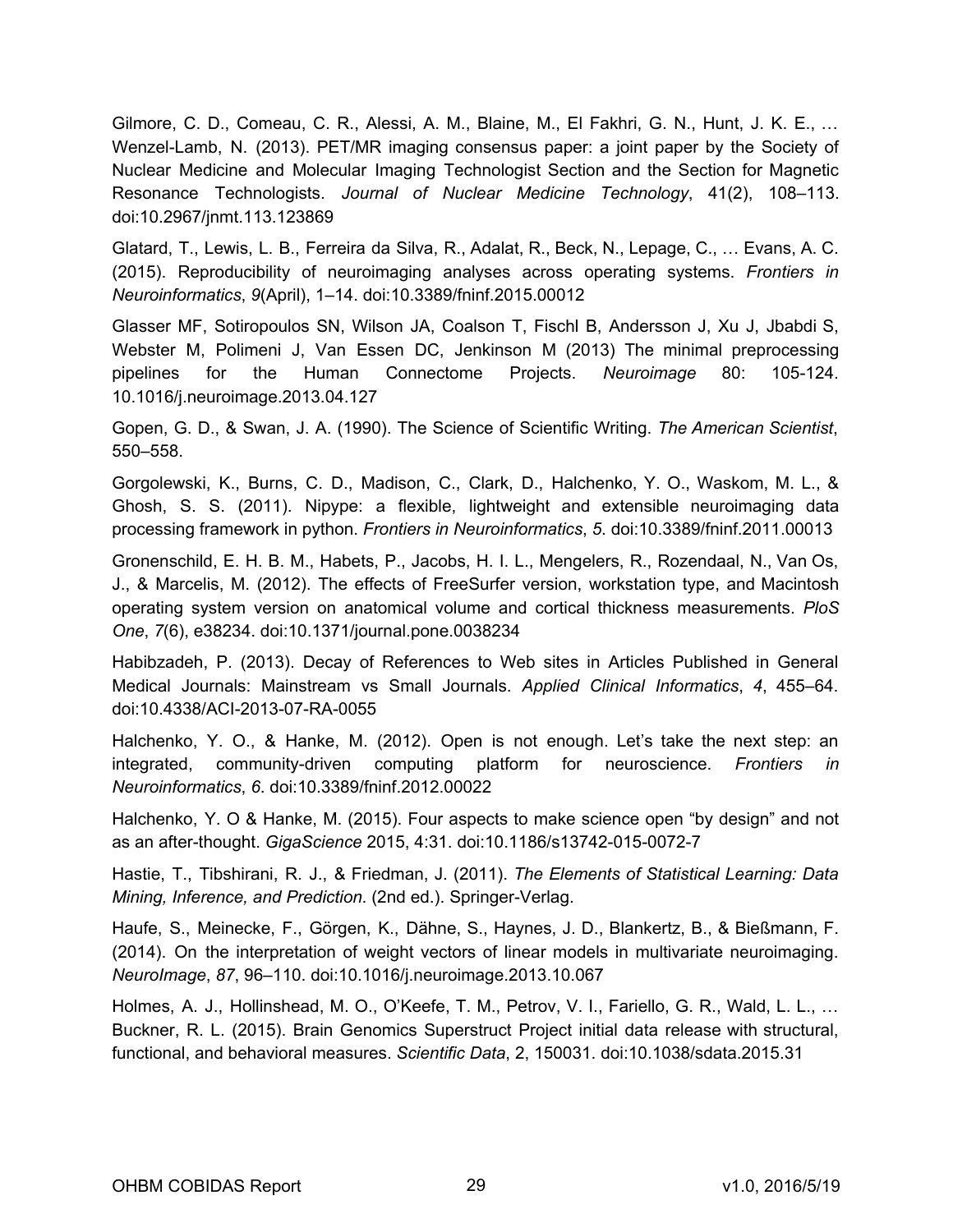Inglis, B. (2015). A checklist for fMRI acquisition methods reporting in the literature. *The Winnower*. doi:10.15200/winn.143191.17127

Ioannidis, J. P. A. (2005). Why most published research findings are false. *PLoS Medicine*, 2(8), e124. 10.1371/journal.pmed.0020124

ISO. (2006). *Statistics - Vocabulary and symbols. Part 2: Applied statistics.*  ISO 3534–2 (Second.). Geneva: ISO.

Jones, D. K., Knösche, T. R., & Turner, R. (2012). White matter integrity, fiber count, and other fallacies: The do's and don'ts of diffusion MRI. *NeuroImage*. doi:10.1016/j.neuroimage.2012.06.081

Journals unite for reproducibility. (2014). *Nature*, 515(7525), 7. doi:10.1038/515007a

Joyce, K. E., & Hayasaka, S. (2012). Development of PowerMap: a Software Package for Statistical Power Calculation in Neuroimaging Studies. *Neuroinformatics*, 10(4), 351–65. doi:10.1007/s12021-012-9152-3

Kanal, E., Barkovich, a J., Bell, C., Borgstede, J. P., Bradley, W. G., Froelich, J. W., … Hernandez, D. (2013). ACR guidance document on MR safe practices: 2013. *Journal of Magnetic Resonance Imaging : JMRI*, 37(3), 501–30. doi:10.1002/jmri.24011

Keator, D. B., Helmer, K., Steffener, J., Turner, J. A., Van Erp, T. G. M., Gadde, S., … Nichols, B. N. (2013). Towards structured sharing of raw and derived neuroimaging data across existing resources. *NeuroImage*, 82, 647–61. doi:10.1016/j.neuroimage.2013.05.094

Kerr, N. L. (1998). HARKing: Hypothesizing After the Results are Known. *Personality and Social Psychology Review*, 2(3), 196–217. doi:10.1207/s15327957pspr0203\_4

Kessler, R. C., Berglund, P., Demler, O., Jin, R., Merikangas, K. R., & Walters, E. E. (2005). Lifetime prevalence and age-of-onset distributions of DSM-IV disorders in the National Comorbidity Survey Replication. Archives of General Psychiatry, 62(6), 593–602. doi:10.1001/archpsyc.62.6.593

Kilkenny, C., Browne, W. J., Cuthill, I. C., Emerson, M., & Altman, D. G. (2010). Improving Bioscience Research Reporting: The ARRIVE Guidelines for Reporting Animal Research. *PLoS Biology*, 8(6), e1000412. doi:10.1371/journal.pbio.1000412

Kriegeskorte, N., Mur, M., & Bandettini, P. (2008). Representational similarity analysis connecting the branches of systems neuroscience. Frontiers in Systems Neuroscience, 2(November), 4. doi:10.3389/neuro.06.004.2008

Kriegeskorte, N., Simmons, W. K., Bellgowan, P. S. F., & Baker, C. I. (2009). Circular analysis in systems neuroscience: the dangers of double dipping. *Nature Neuroscience*, *12*(5), 535–40. doi:10.1038/nn.2303

Leisch, F. (2002). Sweave: Dynamic generation of statistical reports using literate data analysis. In *Compstat* (pp. 575–580). Springer. doi:10.1007/978-3-642-57489-4 89

Le Noury, J., Nardo, J. M., Healy, D., Jureidini, J., Raven, M., Tufanaru, C., & Abi-Jaoude, E. (2015). Restoring Study 329: efficacy and harms of paroxetine and imipramine in treatment of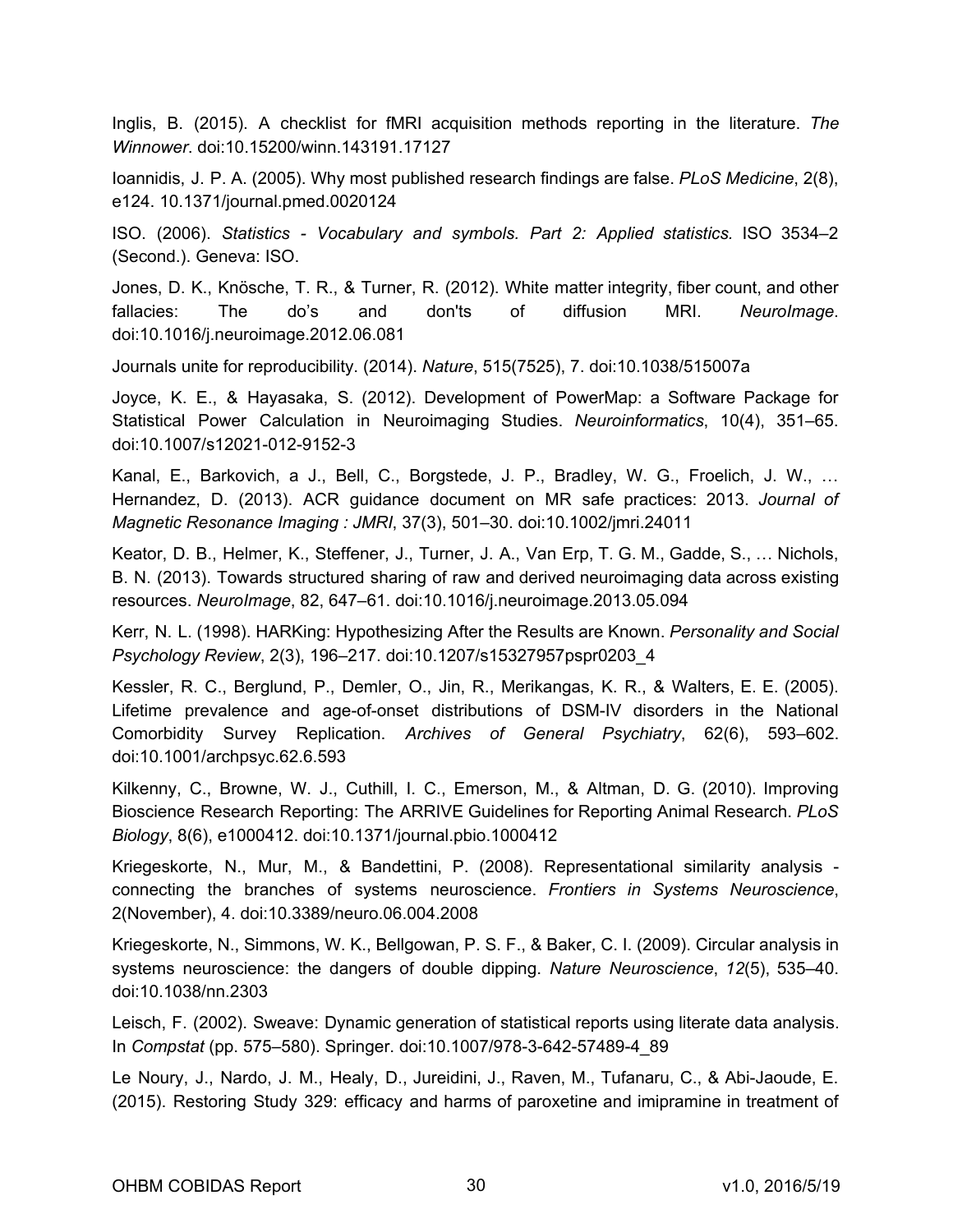major depression in adolescence. *BMJ (Clinical Research Ed.),*  351, h4320. doi:10.1136/bmj.h4320

Liu, T. T., Frank, L. R., Wong, E. C., & Buxton, R. B. (2001). Detection power, estimation efficiency, and predictability in event-related fMRI. *NeuroImage*, 13(4), 759–773. doi:10.1006/nimg.2000.0728

Luo, W.-L., & Nichols, T. E. (2003). Diagnosis and exploration of massively univariate neuroimaging models. Neurolmage, 19(3), 1014-1032. doi:10.1016/S1053-8119(03)00149-6

Mackenzie-Graham, A. J., Van Horn, J. D., Woods, R. P., Crawford, K. L., & Toga, A. W. (2008). Provenance in neuroimaging. *NeuroImage*, *42*(1), 178–95. doi:10.1016/j.neuroimage.2008.04.186

Macleod, M. R., Michie, S., Roberts, I., Dirnagl, U., Chalmers, I., Ioannidis, J. P. A., … Glasziou, P. (2014). Biomedical research: Increasing value, reducing waste. *The Lancet*, 383(9912), 101-104. doi:10.1016/S0140-6736(13)62329-6

MacCoun, R., & Perlmutter, S. (2015). Hide results to seek the truth. *Nature*, 526, 187–189. doi:10.1038/526187a

Marcus, D. S., Olsen, T. R., Ramaratnam, M., & Buckner, R. L. (2007). The Extensible Neuroimaging Archive Toolkit: an informatics platform for managing, exploring, and sharing neuroimaging data. *Neuroinformatics*, 5(1), 11–34. doi:10.1385/NI

Marcus, D. S., Harms, M. P., Snyder, A. Z., Jenkinson, M., Wilson, J. A., Glasser, M. F., … Van Essen, D. C. (2013). Human Connectome Project informatics: Quality control, database services, and data visualization. *NeuroImage*, 80, 202–219. doi:10.1016/j.neuroimage.2013.05.077

McNutt, M. (2014). Journals unite for reproducibility. *Science*, 346(6210), 679–679. doi:10.1126/science.aaa1724

Mueller, S. G., Weiner, M. W., Thal, L. J., Petersen, R. C., Jack, C. R., Jagust, W., … Beckett, L. (2005). Ways toward an early diagnosis in Alzheimer's disease: The Alzheimer's Disease Neuroimaging Initiative (ADNI). Alzheimer's and Dementia, 1(1), 55–66. 10.1016/j.jalz.2005.06.003

Mumford, J. A., & Nichols, T. E. (2008). Power calculation for group fMRI studies accounting for arbitrary design and temporal autocorrelation. *NeuroImage*, 39(1), 261–8. doi:10.1016/j.neuroimage.2007.07.061

Mumford, J. a. (2012). A power calculation guide for fMRI studies. *Social Cognitive and Affective Neuroscience*, 7(6), 738–42. doi:10.1093/scan/nss059

Nemoto, K., Dan, I., Rorden, C., Ohnishi, T., Tsuzuki, D., Okamoto, M., … Asada, T. (2011). Lin4Neuro: a customized Linux distribution ready for neuroimaging analysis. *BMC Medical Imaging*, 11(1), 3. doi:10.1186/1471-2342-11-3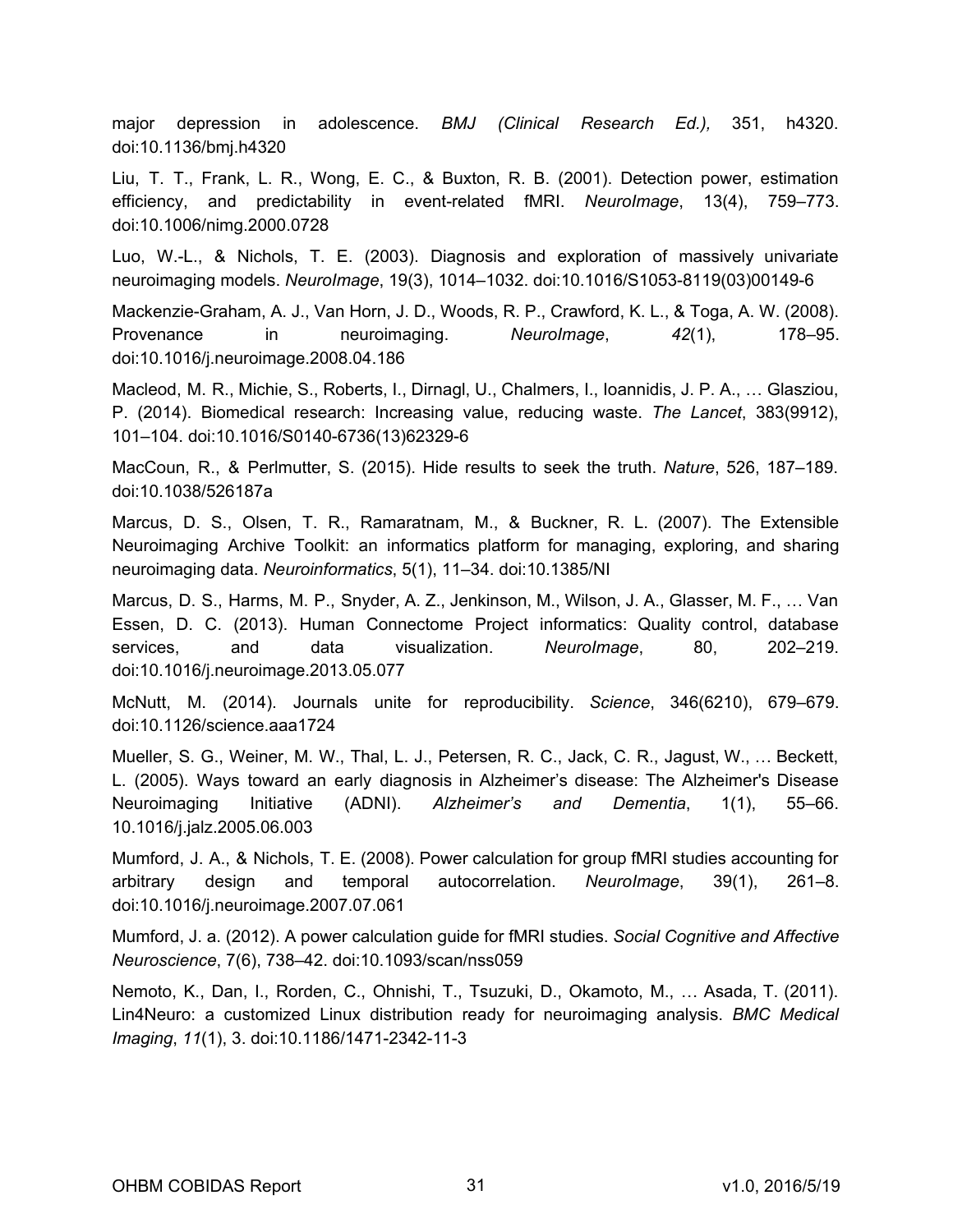Norman, K. A, Polyn, S. M., Detre, G. J., & Haxby, J. V. (2006). Beyond mind-reading: multi-voxel pattern analysis of fMRI data. *Trends in Cognitive Sciences*  , 10(9), 424–30. doi:10.1016/j.tics.2006.07.005

Nosek, B. A., & Lakens, D. (2014). Registered reports: A method to increase the credibility of published results. *Social Psychology*, 45(3), 137–141. doi:10.1027/1864-9335/a000192

Nuzzo, R. (2014). Scientific method: statistical errors. *Nature*, 506(7487), 150–152. doi:10.1038/506150a

Open Science Collaboration. (2015). PSYCHOLOGY. Estimating the reproducibility of psychological science. *Science*, 349(6251), aac4716. doi:10.1126/science.aac4716

Peng, R. D. (2011). Reproducible research in computational science. *Science*, 334(6060), 1226–7. doi:10.1126/science.1213847

Penny, W. D., Friston, K. J., Ashburner, J. T., Kiebel, S. J., & Nichols, T. E. (2006). *Statistical Parametric Mapping: The Analysis of Functional Brain Images*. Academic Press.

Petersen, S. E., & Dubis, J. W. (2012). The mixed block/event-related design. *NeuroImage*, 62, 1177–1184. doi:10.1016/j.neuroimage.2011.09.084

Poldrack, R. A. (2007). Region of interest analysis for fMRI. *Social Cognitive and Affective Neuroscience*, 2(1), 67. doi:10.1093/scan/nsm006

Poldrack, R. A., Fletcher, P. C., Henson, R. N., Worsley, K. J., Brett, M., & Nichols, T. E. (2008). Guidelines for reporting an fMRI study. *NeuroImage*, *40*(2), 409–14. doi:10.1016/j.neuroimage.2007.11.048

Poldrack, R. a, & Gorgolewski, K. J. (2014). Making big data open: data sharing in neuroimaging. *Nature Neuroscience*, 17(11), 1510–1517. doi:10.1038/nn.3818

Poline, J.-B., Breeze, J. L., Ghosh, S., Gorgolewski, K., Halchenko, Y. O., Hanke, M., … Kennedy, D. N. (2012). Data sharing in neuroimaging research. *Frontiers in Neuroinformatics*  , 6(April), 1–13. doi:10.3389/fninf.2012.00009

Rex, D. E., Ma, J. Q., & Toga, A. W. (2003). The LONI pipeline processing environment. *Neuroimage, 19*(3), 1033-1048. doi:10.1016/S1053-8119(03)00185-X

Scott, A., Courtney, W., Wood, D., de la Garza, R., Lane, S., King, M., … Calhoun, V. D. (2011). COINS: An Innovative Informatics and Neuroimaging Tool Suite Built for Large Heterogeneous Datasets. *Frontiers in Neuroinformatics*, 5(December), 33. doi:10.3389/fninf.2011.00033

Simmons, J. P., Nelson, L. D., & Simonsohn, U. (2011). False-positive psychology: undisclosed flexibility in data collection and analysis allows presenting anything as significant. *Psychological Science*, 22(11), 1359–66. doi:10.1177/0956797611417632

Smith, S. M., Bandettini, P. A., Miller, K. L., Behrens, T. E. J., Friston, K. J., David, O., … Nichols, T. E. (2012). The danger of systematic bias in group-level FMRI-lag-based causality estimation. *NeuroImage*, 59(2), 1228–9. doi:10.1016/j.neuroimage.2011.08.015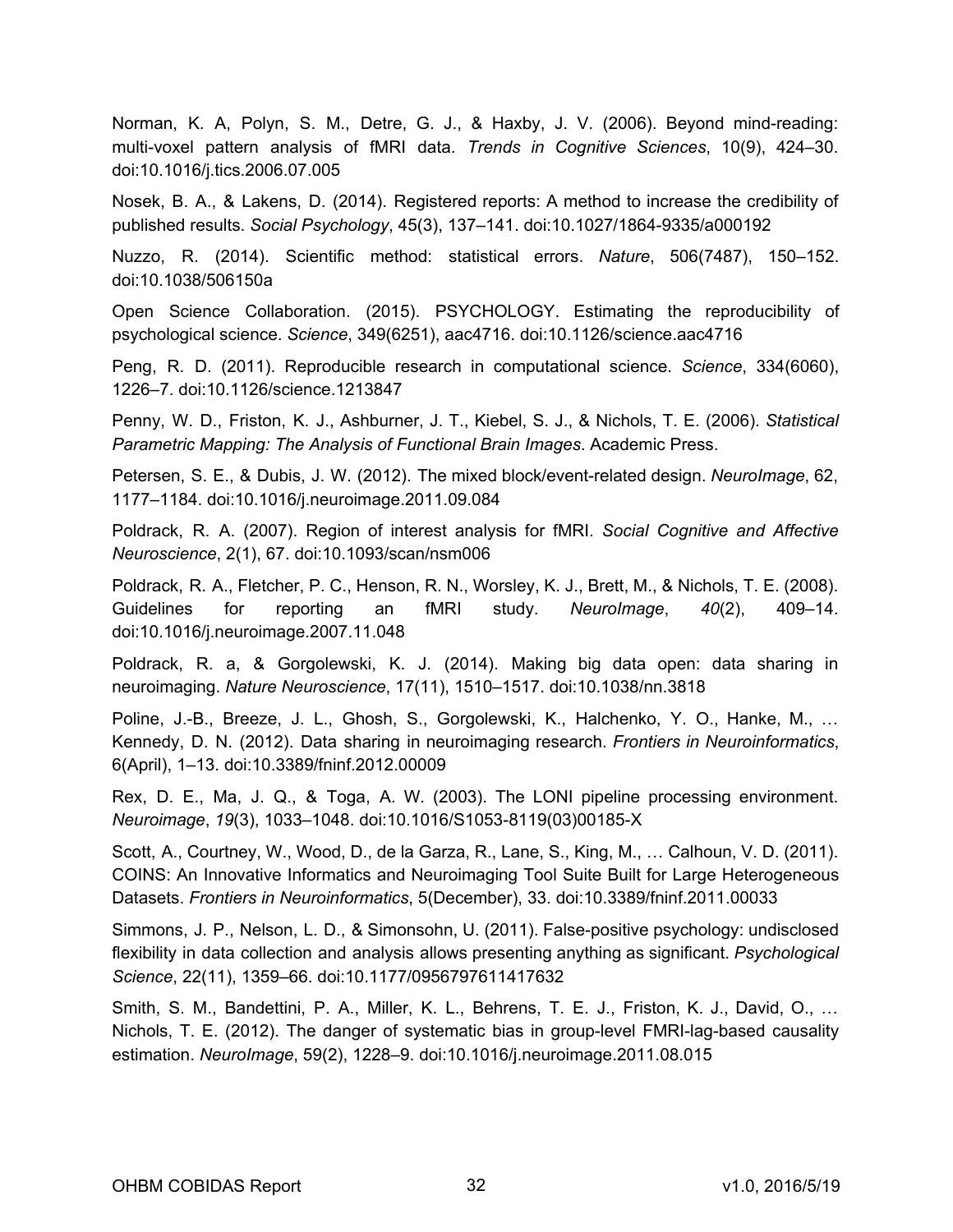Stark, D. E., Margulies, D. S., Shehzad, Z. E., Reiss, P., Kelly, a. M. C., Uddin, L. Q., … Milham, M. P. (2008). Regional variation in interhemispheric coordination of intrinsic hemodynamic fluctuations. *The Journal of Neuroscience*, 28(51), 13754–13764. doi:10.1523/JNEUROSCI.4544-08.2008

Strother, S. C., Anderson, J., Hansen, L. K., Kjems, U., Kustra, R., Sidtis, J., … Siditis, J. (2002). The quantitative evaluation of functional neuroimaging experiments: The NPAIRS data analysis framework. *NeuroImage*, 15, 747–771. doi:10.1006/nimg.2001.1034

Tu, Y.-K., Gunnell, D., & Gilthorpe, M. S. (2008). Simpson's Paradox, Lord's Paradox, and Suppression Effects are the same phenomenon--the reversal paradox. *Emerging Themes in Epidemiology*, 5, 2. doi:10.1186/1742-7622-5-2

Tustison, N. J., Cook, P. A., Klein, A., Song, G., Das, S. R., Duda, J. T., … Gee, J. C. (2014). Large-scale evaluation of ANTs and FreeSurfer cortical thickness measurements. *Neuroimage*, *99*, 166–179. doi:10.1016/j.neuroimage.2014.05.044

Van Essen, D. C., Drury, H. A., Dickson, J., Harwell, J., Hanlon, D., & Anderson, C. H. (2001). An integrated software suite for surface-based analyses of cerebral cortex. *Journal of the American Medical Informatics Association*, 8(5), 443–459. doi:10.1136/jamia.2001.0080443

van Wijk, B. C. M., Stam, C. J., & Daffertshofer, A. (2010). Comparing Brain Networks of Different Size and Connectivity Density Using Graph Theory. *PLoS ONE*, 5(10), e13701. doi:10.1371/journal.pone.0013701

Varoquaux, G., Gramfort, A., & Thirion, B. (2012). Small-sample brain mapping: sparse recovery on spatially correlated designs with randomization and clustering. *Proceedings of the 29th International Conference on Machine Learning (ICML-12)*, 1375–1382.

Vul, E., Harris, C., Winkielman, P., & Pashler, H. (2009). Puzzlingly High Correlations in fMRI Studies of Emotion, Personality, and Social Cognition. *Perspectives on Psychological Science*  , *4*(3), 274–290. doi:10.1111/j.17456924.2009.01125.x

Wager, T. D., & Nichols, T. E. (2003). Optimization of experimental design in fMRI: a general framework using a genetic algorithm. *Neuroimage*, 18(2), 293–309. doi:10.1016/S1053-8119(02)00046-0

Waskom, M. L., Kumaran, D., Gordon, A. M., Rissman, J., & Wagner, A. D. (2014). Frontoparietal representations of task context support the flexible control of goal-directed cognition. The Journal of Neuroscience, 34(32), 10743-10755. doi:10.1523/JNEUROSCI.5282-13.2014

Wasserstein, R. L., & Lazar, N. A. (2016). The ASA's statement on p-values: context, process, and purpose. *The American Statistician*, 1305(April), 00–00. doi:10.1080/00031305.2016.1154108

Wilkinson, M. D., Dumontier, M., Aalbersberg, Ij. J., Appleton, G., Axton, M., Baak, A., … Mons, B. (2016). The FAIR Guiding Principles for scientific data management and stewardship. *Scientific Data*, 3, 160018. doi:10.1038/sdata.2016.18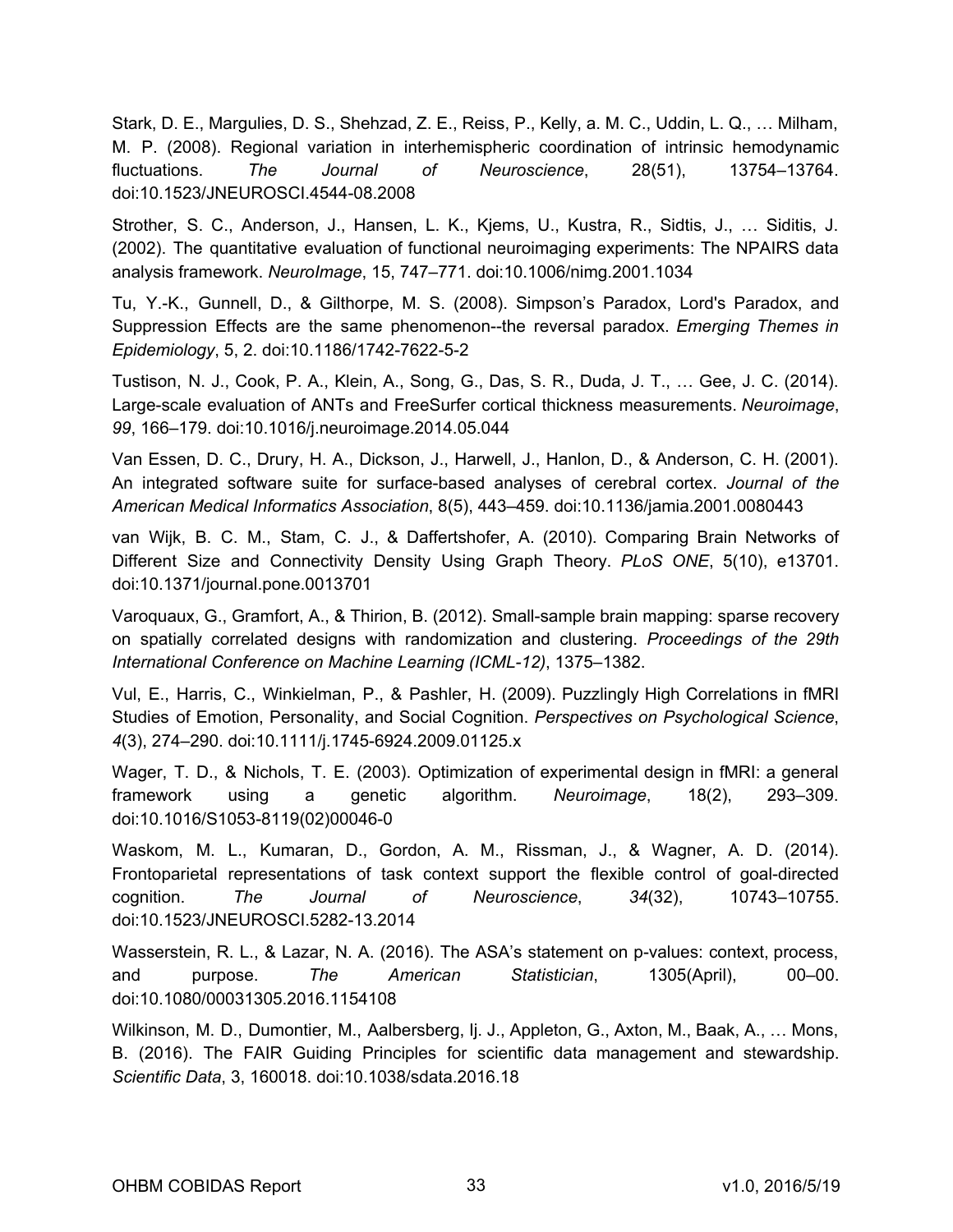Wicherts, J. M., Bakker, M., & Molenaar, D. (2011). Willingness to share research data is related to the strength of the evidence and the quality of reporting of statistical results. *PLoS ONE*, 6(11), 1–7. doi:10.1371/journal.pone.0026828

Zang, He, Zhu, Cao, Sui, Liang, … Wang. (2007). Altered baseline brain activity in children with ADHD revealed by resting-state functional MRI. *Brain & Development*  , 29(2), 83–91. doi:10.1016/j.braindev.2006.07.002

Zang, Y., Jiang, T., Lu, Y., He, Y., & Tian, L. (2004). Regional homogeneity approach to fMRI data analysis. *NeuroImage*, 22(1), 394–400. doi:10.1016/j.neuroimage.2003.12.030

Ziegler, E., Rouillard, M., André, E., Coolen, T., Stender, J., Balteau, E., … Garraux, G. (2014). Mapping track density changes in nigrostriatal and extranigral pathways in Parkinson's disease. *NeuroImage*, *99*, 498–508. doi:10.1016/j.neuroimage.2014.06.033

Zou, Q. H., Zhu, C. Z., Yang, Y., Zuo, X. N., Long, X. Y., Cao, Q. J., … Zang, Y. F. (2008). An improved approach to detection of amplitude of low-frequency fluctuation (ALFF) for resting-state fMRI: Fractional ALFF. Journal of Neuroscience Methods, 172(1), 137-141. doi:10.1016/j.jneumeth.2008.04.012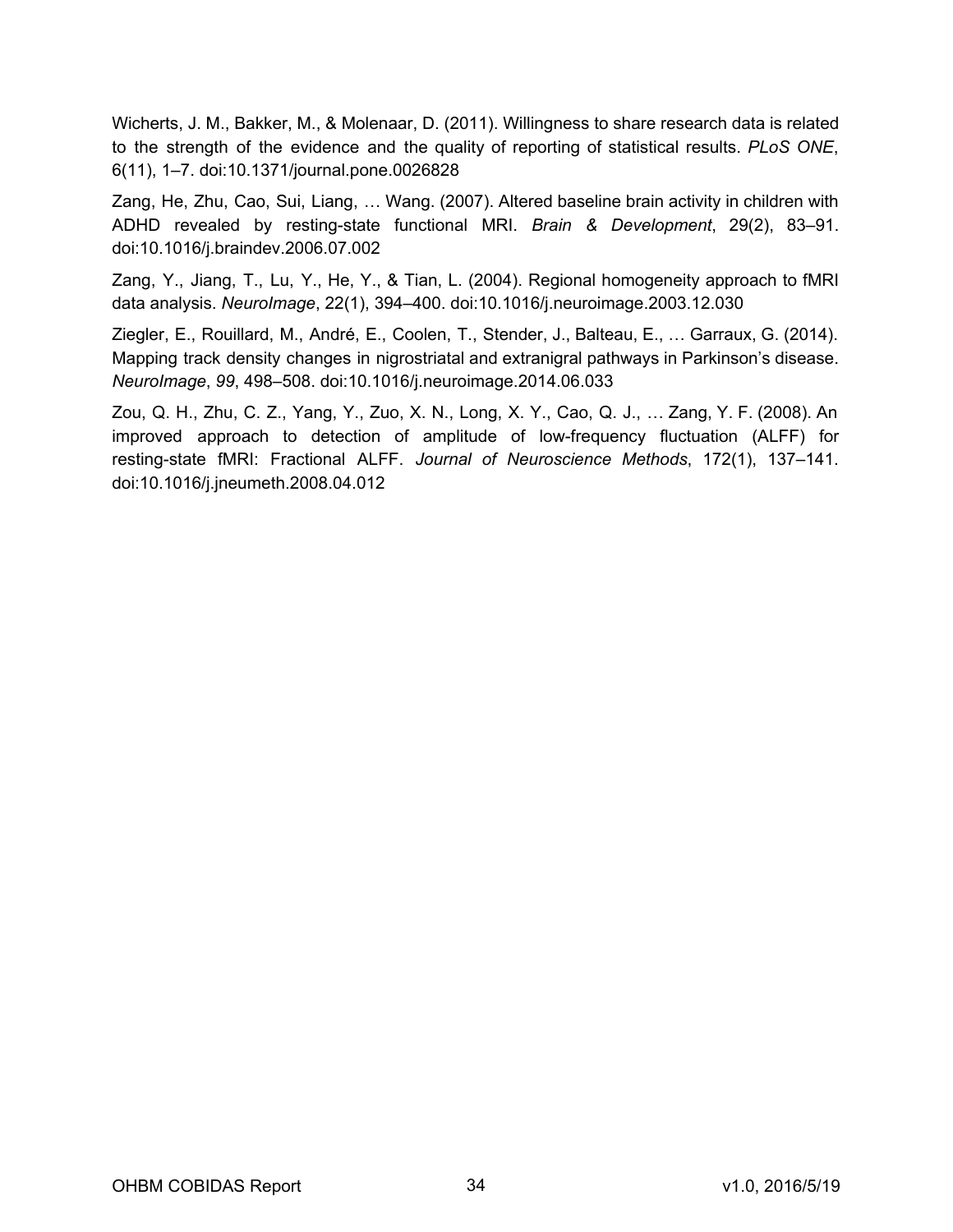# <span id="page-34-0"></span>Appendix A. COBIDAS Membership & Acknowledgements

Upon creating COBIDAS in June 2014, Dr. Nichols was named as chair and subsequently invited nominations from the OHBM membership. From over 100 nominees Dr. Nichols selected a dozen experts from the membership that reflected the diversity of OHBM, with the final list approved by Council. The different constituencies considered included: Researchers focusing in cognitive applications, clinical applications, methods and database developers; different geographic areas; sex; representation of junior researchers; and, to facilitate communication within OHBM leadership, at least one member from Council and one member from the OHBM Program Committee.

The full list of members is as follows (in alphabetical order).

Simon Eickhoff, Department of Clinical Neuroscience and Medical Psychology Heinrich-Heine University Düsseldorf, Düsseldorf, Germany. Alan Evans, Montreal Neurological Institute, McGill University, Montreal, Canada. Michael Hanke, Otto-von-Guericke-University Magdeburg, Germany. Nikolaus Kriegeskorte, MRC Cognition and Brain Sciences Unit, Cambridge, UK Michael Milham, Child Mind Institute, New York City, USA. Thomas Nichols (chair), University of Warwick, UK. Russell Poldrack, Stanford University, Stanford, USA. Jean-Baptiste Poline, University of California, Berkeley, Berkeley, USA. Erika Proal, Instituto Nacional de Psiquiatría Ramón de la Fuente Muñiz & Neuroingenia, Mexico City, Mexico. Bertrand Thirion, Inria, Paris-Saclay University, France. David Van Essen, Washington University, Division of Biology and Biomedical Sciences, St. Louis, USA. Tonya White, Erasmus MC, Rotterdam, Netherlands. BT Thomas Yeo, National University of Singapore, Singapore.

We are deeply grateful to guest members Tristan Glatard & Samir Das, informatics experts who contributed greatly to data sharing and reproducibility sections, and (then) OHBM President Karen Berman and former OHBM president Peter Bandettini, who participated in a number of calls.

We are indebted to Ben Inglis for allowing us to use his fMRI acquisition methods reporting checklist [Inglis2015] as a template for our Acquisition Reporting checklist. We are also grateful to the following for input on different specific sections: Ben Inglis, Doug Noll, Robert Welsh, Jörg Stadler, Derek Jones and Stamatios Sotiropoulos on the Data Acquisition section; Tim Behrens on the Experimental Design section; Vince Calhoun and Christian Beckmann on Statistical Modeling & Inference; Ged Ridgway for Preprocessing and Statistical Modeling & Inference; for help with Ting Xu for Statistical Modeling & Inference.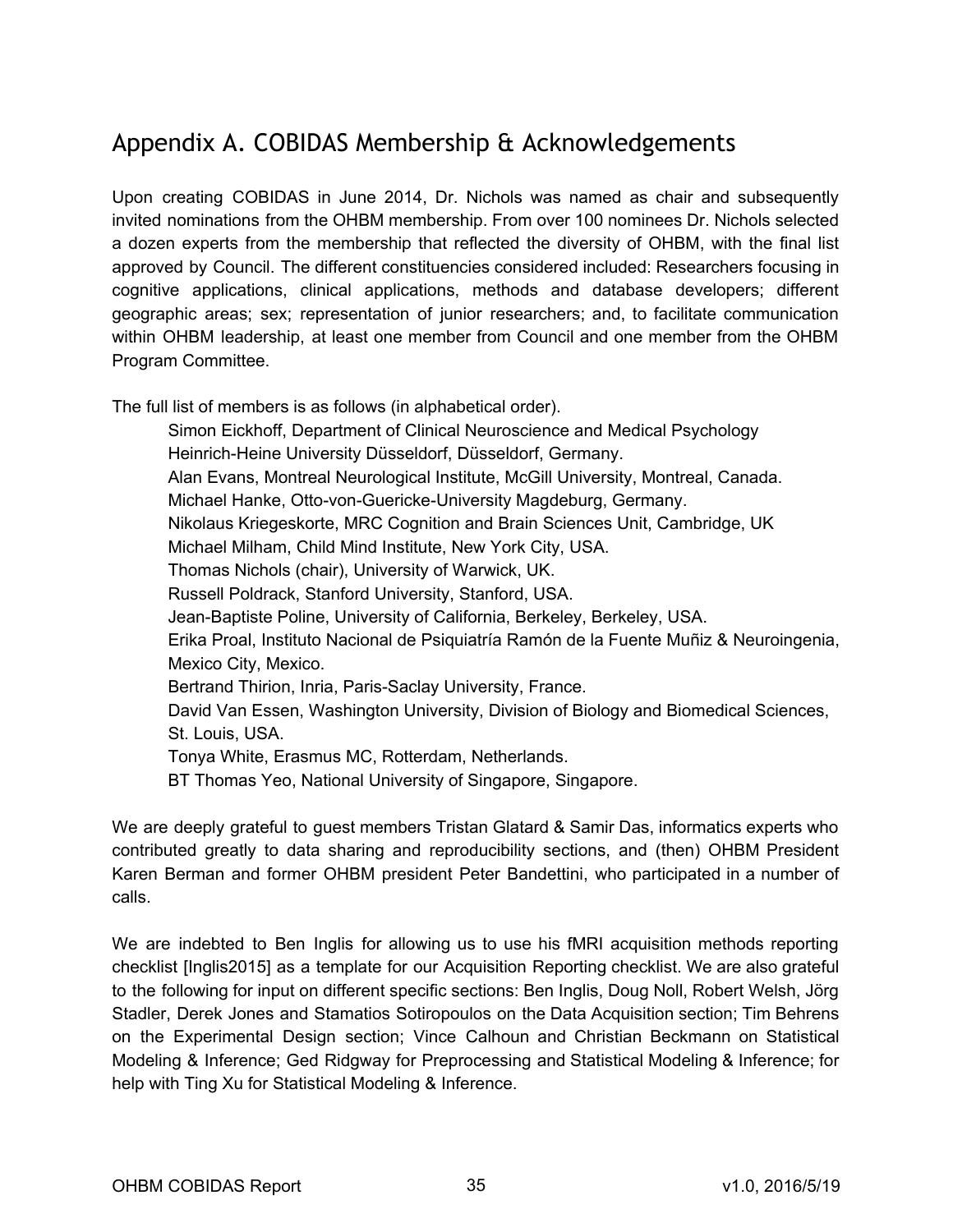We would like to thank the members of the brain imaging community who took time to comment on the original draft of this work. Through email comments, marked up manuscripts and blog entries, we received over 100 comments, each of which has been considered and, with only a few exceptions, integrated into the present manuscript. In addition to anonymous participants in the blog, these contributors included:

David Abbott, Carsten Allefeld, John Ashburner, Mary Askren, Peter Bandettini, Andreas Bartsch, Patrick Bellgowan, Saskia Bollmann, Matthew Brown, Karen Davis, Simon Davis, Ekaterina Dobryakova, Simon Eskildsen, Satrajit Ghosh, Matt Glasser, Tristan Glatard, Enrico Glerean, Douglas Greve, Luis Hernandez-Garcia, Emilia Iannilli, Tom Johnstone, Jorge Jovicich, Varsha Khodiyar, Vesa Kiviniemi, Thomas Liu, Martin Lotze, Dan Lurie, David Macfarlane, Clare Mackay, Paul Mazaika, Donald McLaren, Janaina Mourao Miranda, Jeanette Mumford, Helmut Nebl, Cyril Pernet, Aina Puce, Ged Ridgway, Alard Roebroeck, Tom Ross, Keith Schneider, David Soltysik, Stamatios Sotiropoulos, Stephen Strother, Paul Summers, Karsten Tabelow, Jussi Tohka, Robert Turner, Ilya Veer, Tor Wager, Alle Meije Wink, Tal Yarkoni, and Yu-Feng Zang.

Thanks also to Alex Bowring for assistance in final preparation of this manuscript.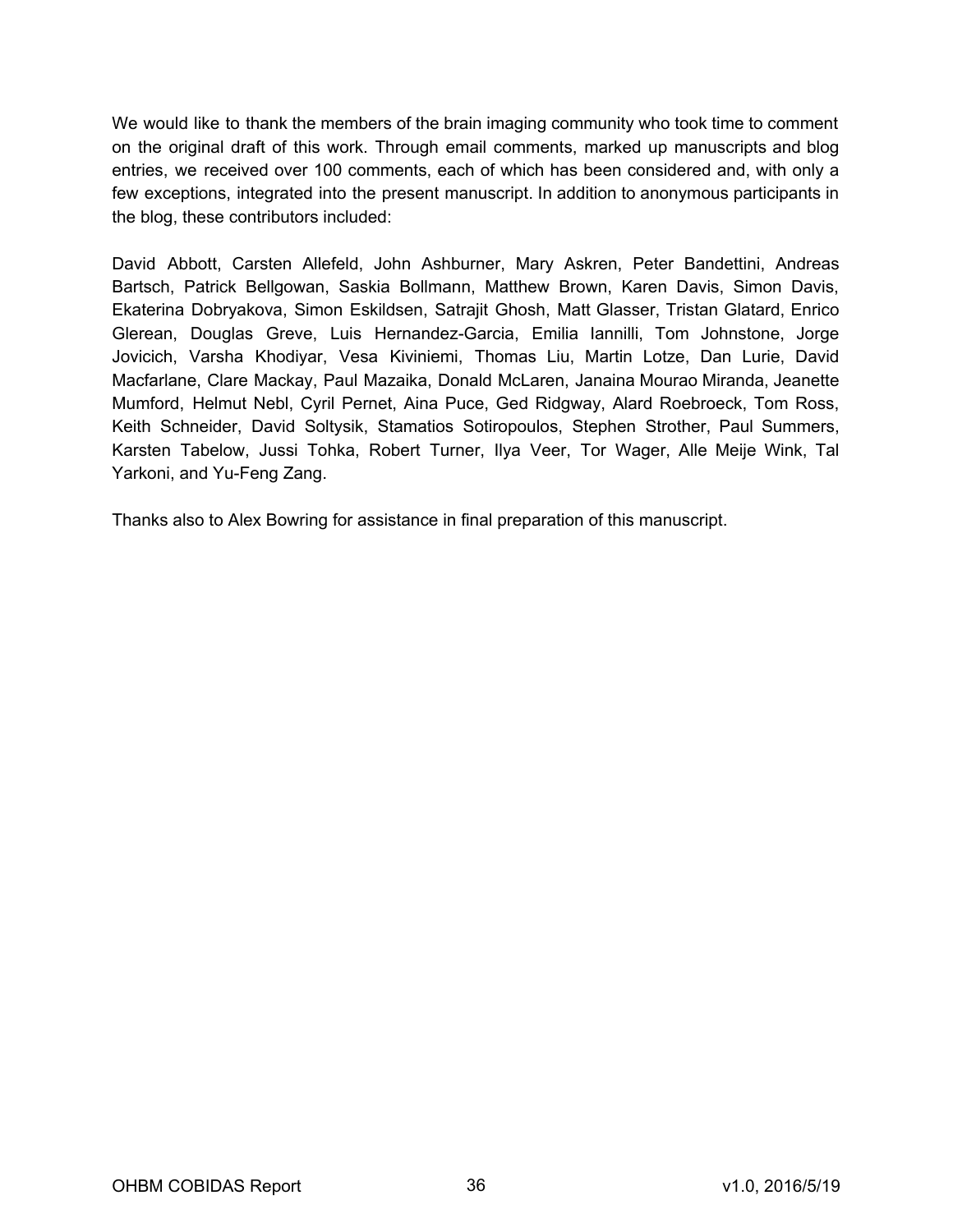# <span id="page-36-0"></span>Appendix B. Defining Reproducibility

A number of terms with overlapping meaning are used to refer to the merits of scientific findings, including reproducibility, replicability, and reliability. Here we attempt to set the terminology and clarify their meaning as used this report.

*Replication* is a cornerstone of the scientific method. A replication, where independent researchers use independent data and possibly distinct methods to arrive at the same original conclusion, is the ultimate standard for validating a scientific claim.

Roger Peng [Peng2011] suggested a specific notion of *reproducibility* in the computational sciences. He articulated a kind of reproducibility where independent researchers use the exact same data and code to arrive at the original result. Within this there is a spectrum of reproducibility practice, ranging from a publication sharing only code, or code and data, to the best case, where detailed scripts and code and data are shared that produces the results reported in the paper when executed.

The US Food & Drug Administration also has definitions to describe the precision of measurements, as codified by terms from the International Standards Organization (ISO), "repeatability" and "reproducibility" [ISO2006].

ISO *repeatability* (ISO 3534-2:2006 3.3.5) is defined as precision under "conditions where independent test/measurement results are obtained with the same method on identical test/measurement items in the same test or measuring facility by the same operator using the same equipment within short intervals of time".

ISO *reproducibility* (ISO 3534-2:2006 3.3.10) is defined as precision under "conditions where independent test/measurement results are obtained with the same method on identical test/measurement items in different test or measurement facilities with different operators using different equipment"

While these definitions are motivated by laboratory use, in a setting where the "test item" is more likely to be a Petri dish culture than a human subject, they still offer a useful sharp definition. In the neuroimaging setting, we find these terms too narrow and unable to capture the range of types of consistency that can be considered. Specifically, not just consistency of the imaging device, or consistency of analysis process, we can consider an expansive concept of consistency, a generalizability of results over different classes of experimental stimuli and context.

In Table A1 we present an incomplete taxonomy of different possible types of consistency, from the ISO repeatability to the widest senses of scientific generalizability. While this taxonomy is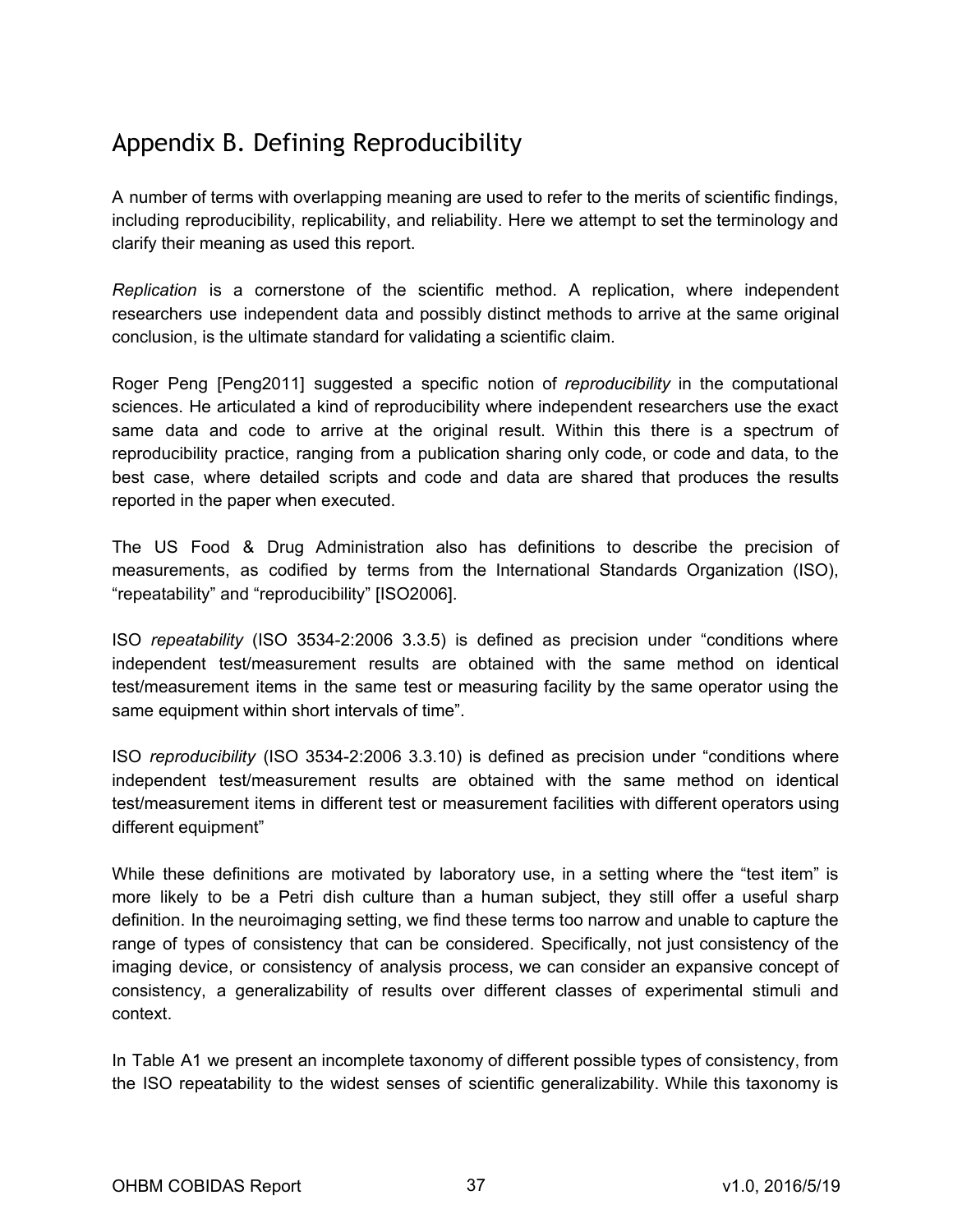useful to see the multifarious nature of "reproducibility", in the body of this work we use "reproducibility" (without qualification) to mean Roger Peng's "computational" notion.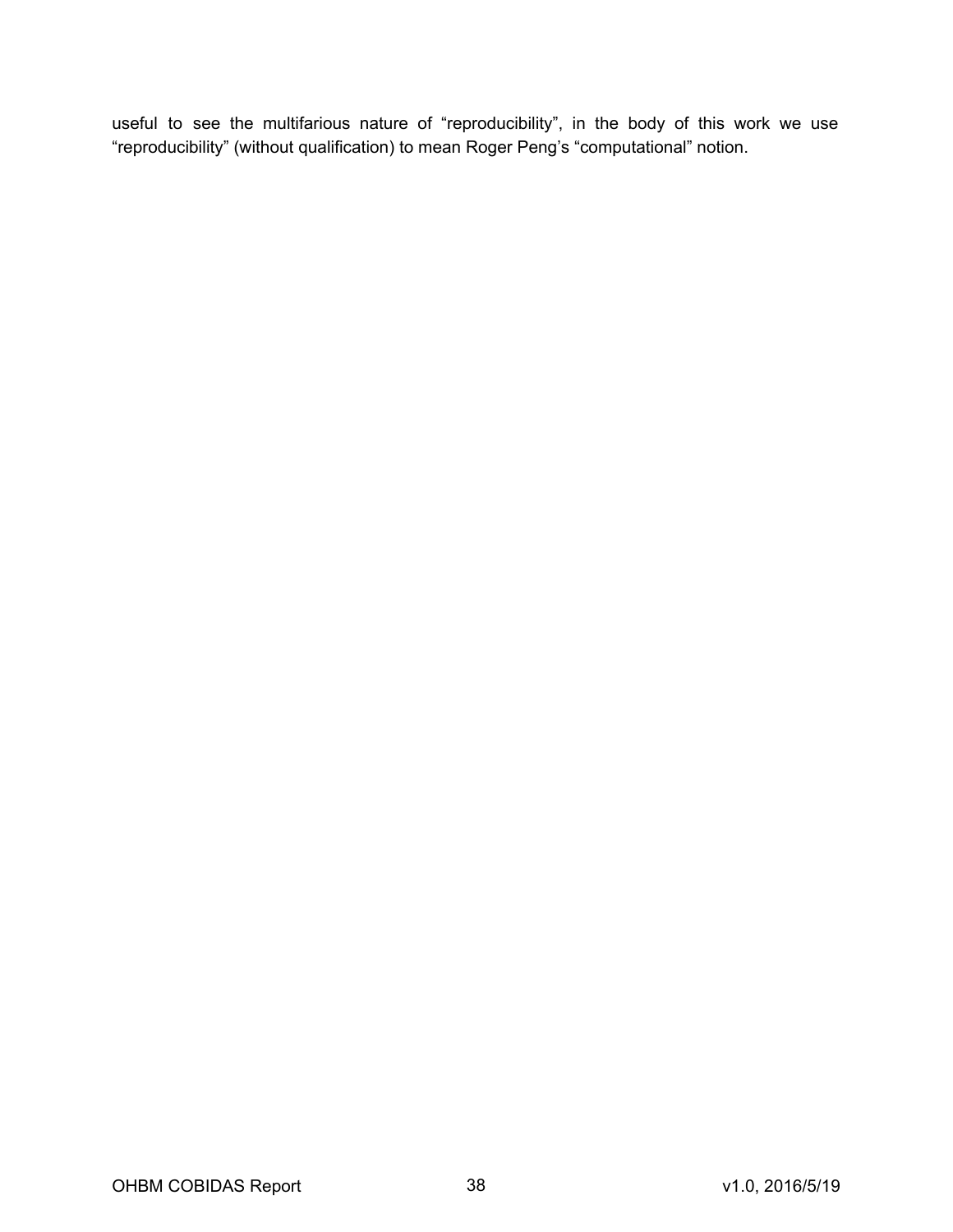#### **Table B1. Levels of Reproducibility**

This table provides an incomplete taxonomy of types of consistency of neuroimaging results. For each type of consistency (row), the variable (column) that is held constant (•, bullet) or allowed to vary (D=different) is indicated. In each instance, a bullet (•) indicates the exact same setting; for the variable "Subject" this means the very same acquired data is used, while a double bullet (••) indicates the same subjects are scanned multiple times. Examples of different Experimental Methods include fundamental changes like an event-related design vs. a block design; examples of different Experimental Code/Stimuli, include different sets of pictures used in a visual working memory experiment, or using different paradigm software; an example of different Stimuli Type would be number vs. shape vs. image stimuli in a working memory experiment. An example of different analysis methods for intrasubject (first level) fMRI data would be a confirmatory regression-based modelling vs. an exploratory data-driven method like independent components analysis; examples of different analysis code would be intrasubject fMRI fit with a regression model in two different software packages.

<span id="page-38-0"></span>

| <b>Type of Stability</b>                                                 |   | Investigator Experimental<br><b>Method</b> | Stimuli<br><b>Type</b> | <b>Experimental</b><br>Code/Stimuli Population | Subject   |                  | <b>Subjects Scanner</b> | <b>Acquistion</b> :<br>Day | Data<br>Analyst | <b>Analysis Analysis</b><br>Method | Code |
|--------------------------------------------------------------------------|---|--------------------------------------------|------------------------|------------------------------------------------|-----------|------------------|-------------------------|----------------------------|-----------------|------------------------------------|------|
| <b>Measurement Stability</b>                                             |   |                                            |                        |                                                |           |                  |                         |                            |                 |                                    |      |
| <b>ISO Repeatability</b><br>e.g. 30-minute intra-scanner reliability     |   |                                            |                        |                                                |           | $\bullet\bullet$ |                         |                            |                 |                                    |      |
| ISO Intermediate Reproducibility<br>e.g. 7-day intra-scanner reliability |   |                                            | $\bullet$              |                                                |           | $\bullet\bullet$ | $\bullet$               | D                          |                 |                                    |      |
| <b>ISO Reproducibility</b><br>e.g. 7-day inter-scanner reliability       |   |                                            |                        |                                                |           | $\bullet\bullet$ | D                       | D                          |                 |                                    |      |
| <b>Analytical Stability</b>                                              |   |                                            |                        |                                                |           |                  |                         |                            |                 |                                    |      |
| Analysis Replicability                                                   |   |                                            |                        |                                                |           |                  |                         |                            |                 |                                    |      |
| <b>Collegial Analysis Replicability</b>                                  |   |                                            |                        |                                                |           |                  |                         |                            |                 |                                    |      |
| Peng's Reproducibility                                                   | D | $\bullet$                                  | ٠                      |                                                | $\bullet$ |                  | $\bullet$               |                            | D               | ٠                                  |      |
| Generalisabilty over                                                     |   |                                            |                        |                                                |           |                  |                         |                            |                 |                                    |      |
| Subjects (Near Replicability)                                            |   |                                            |                        |                                                |           | D.               |                         |                            |                 |                                    |      |
| Labs (Intermediate Replicability)                                        | D |                                            |                        | D                                              |           | D                | D                       | D                          | D               |                                    | I)   |
| Experimental & Analytical methods<br>(Far Replicability)                 | D | D                                          |                        | D                                              |           | D.               | D                       | D                          | D               | D                                  | D    |
| Subject & Stimulus Populations<br>(Hypothesis Generalisability)          | D | D                                          | D                      | D                                              | D         | D                | D                       | D                          | D               | D                                  | D    |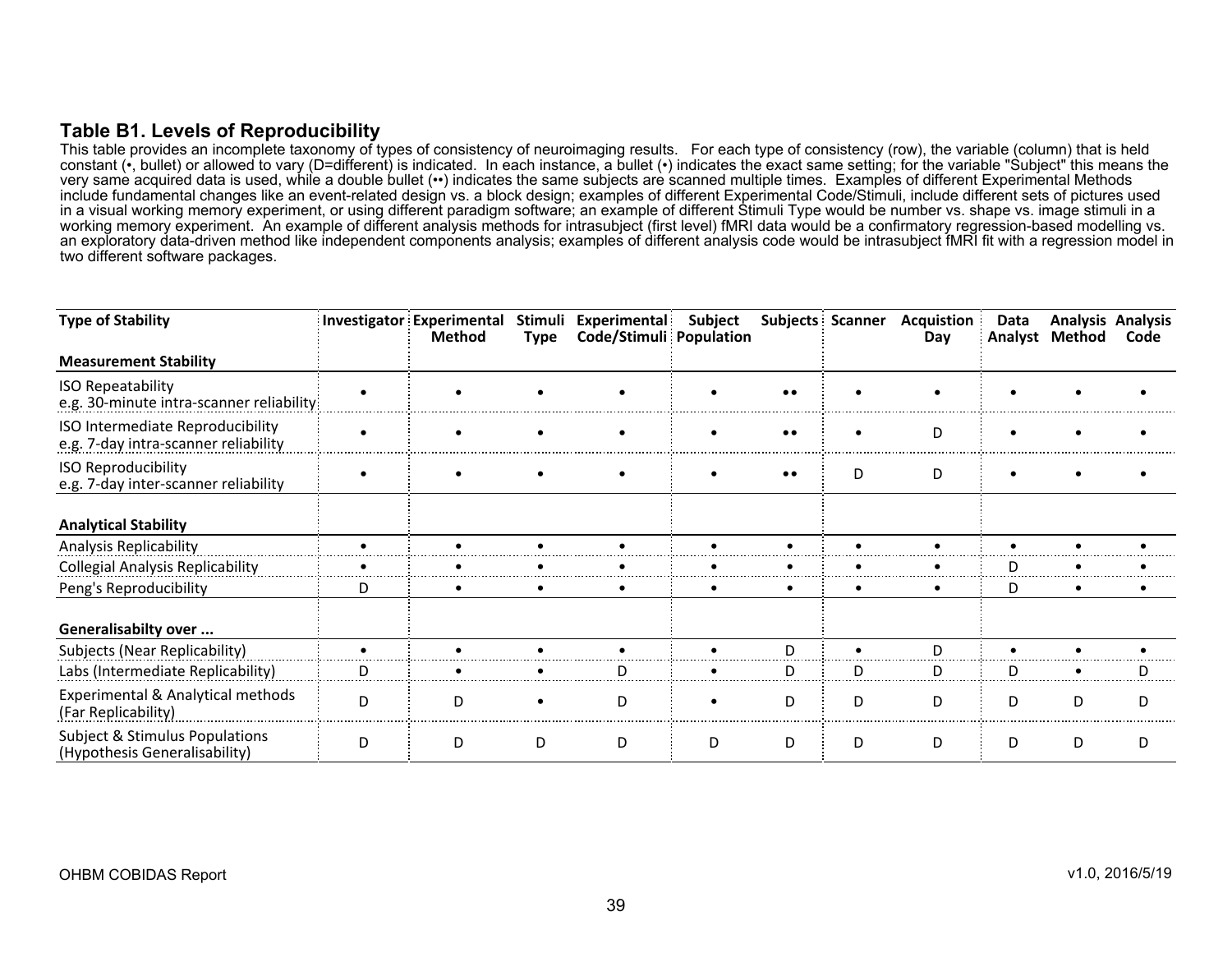# <span id="page-39-0"></span>Appendix C. Short descriptions of fMRI models

While any analysis software consists of myriad modelling decisions, an author must be able to describe the key facets of an analysis in the methods section of their paper. To facilitate this, and to suggest a level of detail that is useful to readers unfamiliar with the software yet not distractingly long, we provide short descriptions for the most commonly used statistical models in widely used software packages.

# <span id="page-39-1"></span>**C1. Task fMRI**

Summaries for AFNI<sup>44</sup>, Freesurfer<sup>45</sup>, FSL<sup>46</sup>, & SPM<sup>47</sup> are based on versions AFNI\_2011\_12\_21\_1014, FreeSurfer 5.3, FSL 5.0.8 and SPM 12 revision 6470, respectively.

**AFNI 1 stlevel – 3dDeconvolve:** Linear regression at each voxel, using ordinary least squares, drift fit with polynomial.

**AFNI 1 stlevel – 3dREMLfit:** Linear regression at each voxel, using generalised least squares with a voxel-wise ARMA(1,1) autocorrelation model, drift fit with polynomial.

**AFNI 2nd level – 3dTtest:** Linear regression at each voxel, using ordinary least squares.

AFNI 2<sup>nd</sup> level - 3dMEMA: Linear mixed effects regression at each voxel, using generalized least squares with a local estimate of random effects variance.

**AFNI 2nd level – 3dMVM**: Multivariate ANOVA or ANCOVA at each voxel.

AFNI 2<sup>nd</sup> level - 3dLME: General linear mixed-effects modeling at each voxel, with separate specification of fixed and random variables.

**Freesurfer 1st Level – selxavg3-sess:**  Linear regression at each surface element, using generalized least squares with a element-wise AR(1) autocorrelation model, drift fit with polynomial.

Freesurfer 2st Level - mri\_glmfit: Linear regression at each surface element, using ordinary least squares.

FSL 1<sup>st</sup> level: Linear regression at each voxel, using generalized least squares with a voxel-wise, temporally and spatially regularized autocorrelation model, drift fit with Gaussian-weighted running line smoother (100s FWHM).

**FSL 2nd level – "OLS":** Linear regression at each voxel, using ordinary least squares.

FSL 2<sup>nd</sup> level - "FLAME1": Linear mixed effects regression at each voxel, using generalized least squares with a local estimate of random effects variance.

**SPM 1<sup>st</sup> level:** Linear regression at each voxel, using generalized least squares with a global approximate AR(1) autocorrelation model, drift fit with Discrete Cosine Transform basis (128s cut-off).

<sup>44</sup> [http://afni.nimh.nih.gov.](http://afni.nimh.nih.gov/)

<sup>45</sup> [https://surfer.nmr.mgh.harvard.edu.](https://surfer.nmr.mgh.harvard.edu/)

<sup>46</sup> [http://fsl.fmrib.ox.ac.uk.](http://fsl.fmrib.ox.ac.uk/)

<sup>47</sup> [http://www.fil.ion.ucl.ac.uk/spm.](http://www.fil.ion.ucl.ac.uk/spm)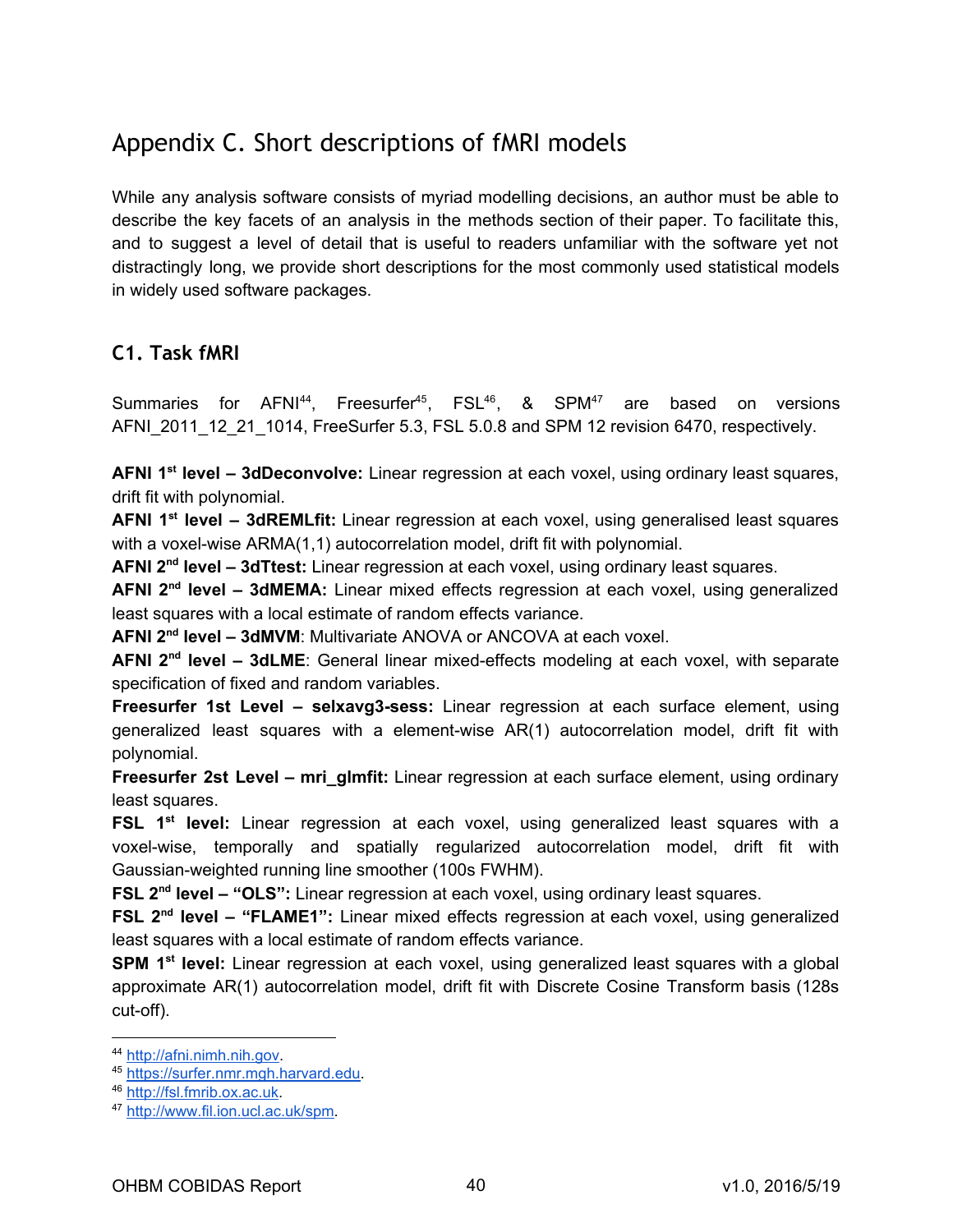**SPM 2<sup>nd</sup> level – no repeated measures:** Linear regression at each voxel, using ordinary least squares.

**SPM 2<sup>nd</sup> level – repeated measures**: Linear regression at each voxel, using generalized least squares with a global repeated measures correlation model.

### <span id="page-40-0"></span>**C2. Single‐Modality ICA**

Methods for ICA analyses are not as consolidated as mass univariate linear modelling, but we provide short summaries of some typical analyses in  $GIFT^{48}$  and  $MELODIC^{49}$  (alphabetical order), based on versions GIFTv3.0a and FSL 5.0.8, respectively. [Optional aspects, depending on particular variants used, indicated in brackets.]

**GIFT, single-subject fMRI with ICASSO stability:** Spatial ICA estimated with infomax where scaling of original data, spatial components and time courses constrained to unit norm, resulting best-run selected from 10 runs; post-ICA Z statistics produced for maps, between temporal component correlation (Functional Network Correlation), time courses, spectra, tested within a GLM framework.

**GIFT, multi-subject PCA-based back-reconstruction with ICASSO stability:** Single-subject PCA followed by temporal concatenation, group-level PCA and then spatial ICA with infomax; calculation of single subject maps using PCA-based back-reconstruction, resulting best-run selected from 10 runs; post-ICA Z statistics produced for maps, time courses, spectra, and between temporal component correlation (Functional Network Correlation) tested within a GLM framework. [Time-varying states computed using moving window between temporal components (Dynamic Functional Network Correlation).]

**GIFT, spatio-temporal (dual) regression of new data: Using provided component maps** calculates per-subject components from new data using regression-based back-reconstruction; produces component maps, time courses and spectra and between temporal component correlation (Functional Network Correlation) tested within a GLM framework.

**GIFT, spatial ICA with reference**  : Spatial ICA using one or more provided seed or component maps. Components found by joint maximization of non-Gaussianity and similarity to spatial maps resulting in subject specific component maps and timecourses for each subject, scaled to Z-scores, following by testing voxelwise (within network connectivity), between temporal component correlation (Functional Network Correlation), spectra, tested within a GLM framework.

**GIFT, source based morphometry of gray matter maps: Spatial ICA of multi-subject gray** matter segmentation maps (from SPM, FSL, etc) resulting in spatial components and subject-loading parameters tested within a GLM framework.

**MELODIC, single-subject ICA:** Spatial ICA estimated by maximising non-Gaussian sources, using robust voxel-wise variance-normalisation of data, automatic model-order selection and Gaussian/Gamma mixture-model based inference on component maps.

<sup>48</sup> [http://mialab.mrn.org/software/gift.](http://mialab.mrn.org/software/gift)

<sup>49</sup> <http://fsl.fmrib.ox.ac.uk/fsl/fslwiki/MELODIC>.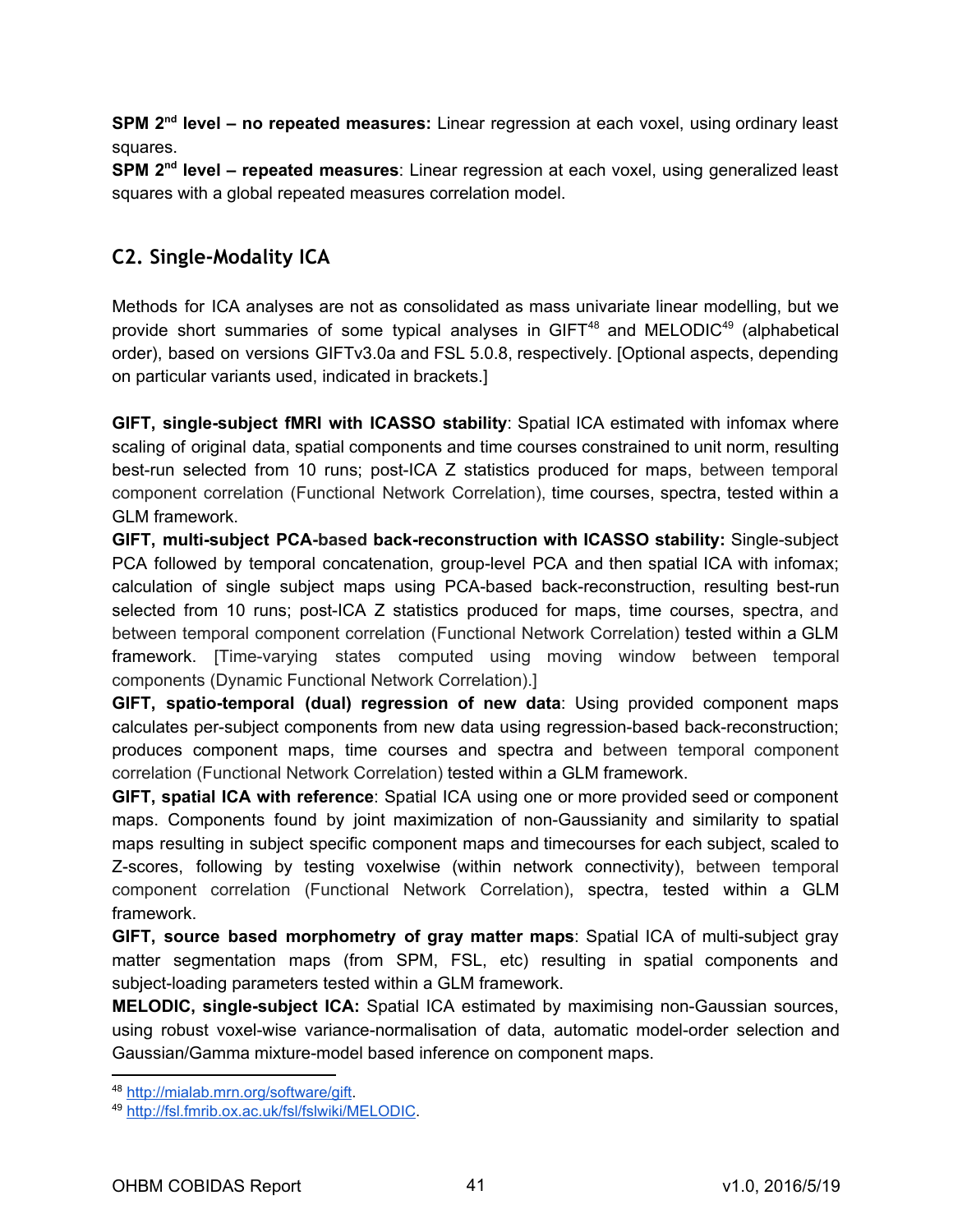**MELODIC, group level (concat ICA):** Temporally concatenation of fMRI data, followed by spatial ICA estimated by maximising non-Gaussian sources, using using robust voxel-wise variance-normalisation of data, automatic model order selection and Gaussian/Gamma mixture-model based inference on component maps

**MELODIC, group-level (tensor-ICA):** Higher-dimensional decomposition of all fMRI data sets into spatial, temporal and subject modes; automatic model order selection and Gaussian/Gamma mixture-model based inference on component maps

**MELODIC dual regression:** Estimation of subject-specific temporal and spatial modes from group-level ICA maps or template maps using spatial followed by temporal regression.

### <span id="page-41-0"></span>**C3. Multi‐Modalitiy ICA**

Available multi-modality ICA methods include  $\mathsf{FIT}^{50}$  and  $\mathsf{FSL}\text{-}\mathsf{FLICA}^{51}$  (alphabetical order), based on versions FITv2.0c and flica 2013-01-15, respectively.

**FIT, joint ICA, two-group, fMRI + EEG fusion:** Joint spatial ICA of GLM contrast maps and temporal ICA of single or multi-electrode event-related potential time course data (can be non-concurrent) with infomax ICA; produces joint component maps (each with an fMRI component map and ERP component timecourse(s)) and subject loading parameters which are then tested for group differences with a GLM framework.

**FIT, N-way fusion using multiset CCA+joint ICA:** Multiset canonical correlation analysis applied to several spatial maps to extract components, then submitted to spatial ICA with infomax ICA; produces multi-modal component maps and subject-specific loading parameters which are tested within a GLM framework.

**FIT, parallel ICA, fusion of gray matter maps and genetic polymorphism array data**  : Joint spatial ICA of gray matter segmentation maps and genetic ICA of single nucleotide polymorphism data performed through a maximization of independence among gray matter components, genetic components, and subject-wise correlation among one or more gray matter and genetic components. Produces linked and unlinked gray matter and genetic components and subject loading parameters which are then tested within a GLM framework.

**FSL-FLICA multi-subject/multi-modality (Linked-ICA):** ICA-based estimation of common components across multiple image modalities, linked through a shared subject-courses.

<sup>50</sup> [http://mialab.mrn.org/software/fit.](http://mialab.mrn.org/software/fit)

<sup>51</sup> [http://fsl.fmrib.ox.ac.uk/fsl/fslwiki/FLICA.](http://fsl.fmrib.ox.ac.uk/fsl/fslwiki/FLICA)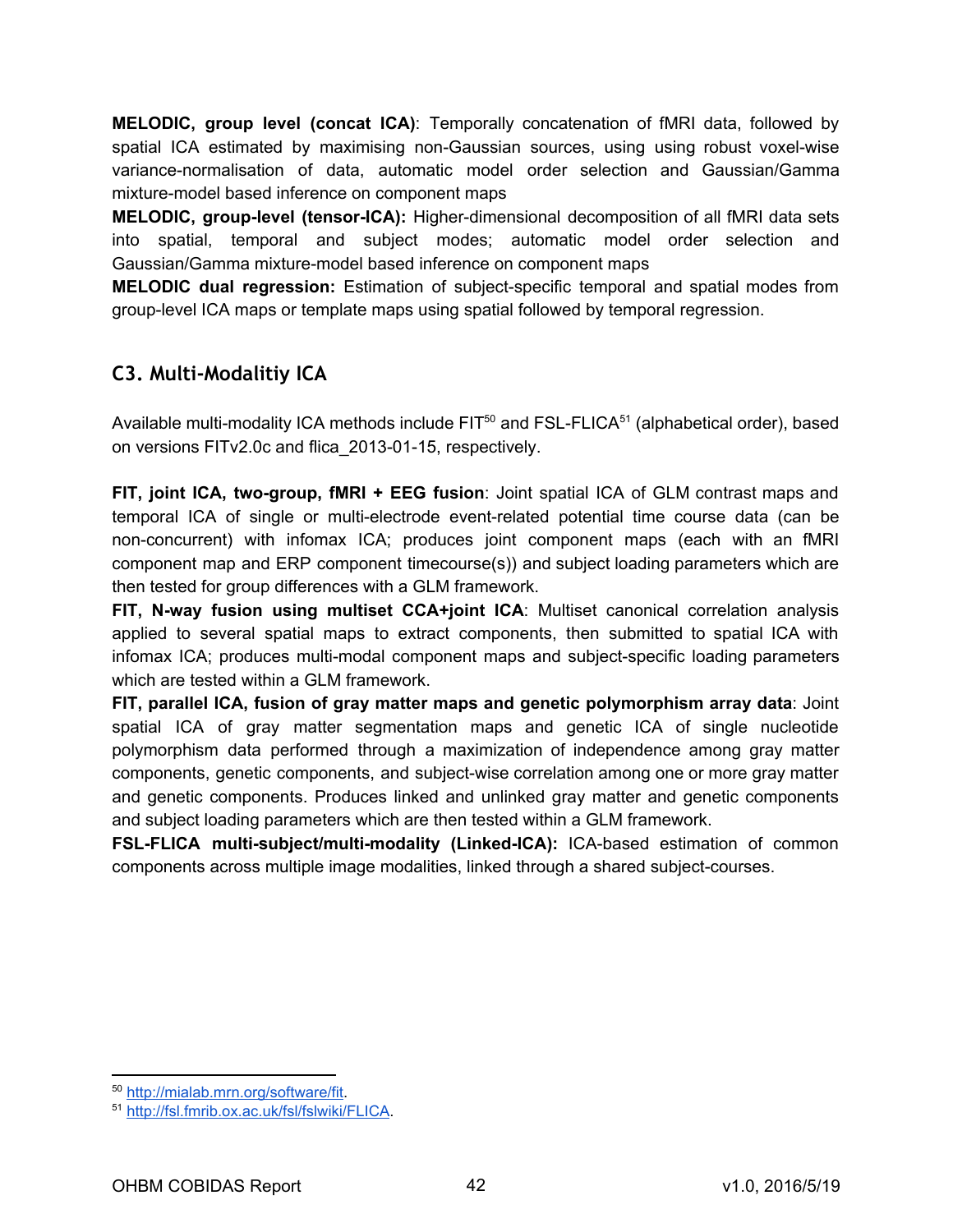# <span id="page-42-0"></span>Appendix D. Itemized lists of best practices and reporting items

This section contains checklists for practices and items to report. Each item has been included because it is an essential piece of information needed to understand, evaluate and reproduce an experiment. Authors should strive to include all these items, but items marked as "Mandatory" are particularly crucial, and a published work cannot be considered complete without such information.

*The rest of this page intentionally left blank.*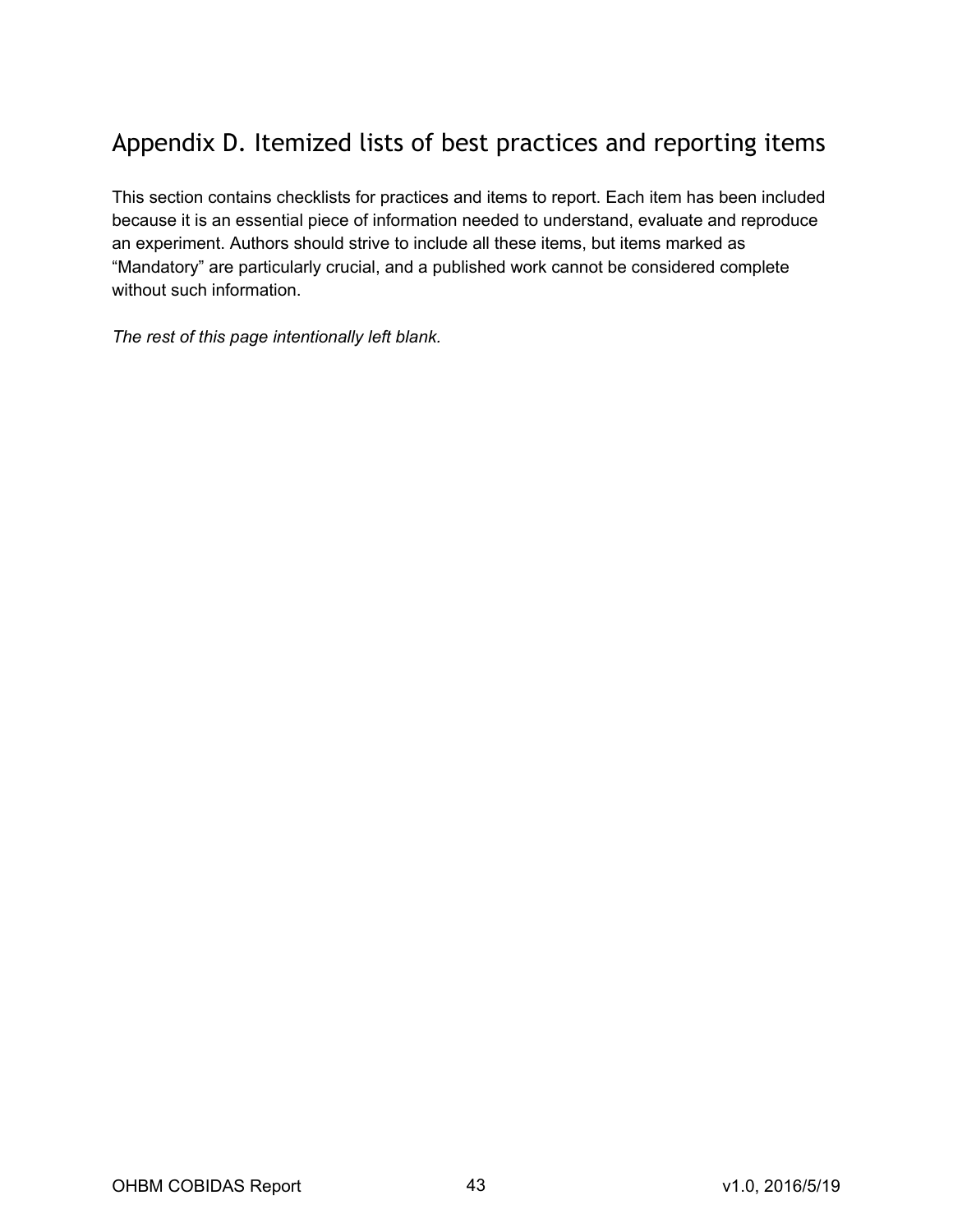# **Table D.1. Experimental Design Reporting**

<span id="page-43-0"></span>

| <b>Aspect</b>                                    | <b>Notes</b>                                                                                                                                                                                                                                                    | <b>Mandatory</b> |
|--------------------------------------------------|-----------------------------------------------------------------------------------------------------------------------------------------------------------------------------------------------------------------------------------------------------------------|------------------|
| <b>Number of subjects</b>                        | Elaborate each by group if have more than one group.                                                                                                                                                                                                            |                  |
| Subjects approached                              |                                                                                                                                                                                                                                                                 | N                |
| Subjects consented                               |                                                                                                                                                                                                                                                                 | N                |
| Subjects refused to participate                  | Provide reasons.                                                                                                                                                                                                                                                | N                |
| Subjects excluded                                | Subjects excluded after consenting but before data acquisition; provide reasons.                                                                                                                                                                                | N                |
| Subjects participated and<br>analyzed            | Provide the number of subjects scanned, number excluded after acquisition, and<br>the number included in the data analysis. If they differ, note the number of<br>subjects in each particular analysis.                                                         | Y                |
| Inclusion criteria and<br>descriptive statistics | Elaborate each by group if have more than one group.                                                                                                                                                                                                            |                  |
| Age                                              | Mean, standard deviation and range.                                                                                                                                                                                                                             | Y                |
| <b>Sex</b>                                       | Absolute counts or relative frequencies.                                                                                                                                                                                                                        | Y                |
| Race & ethnicity                                 | Per guidelines of NIH or other relevant agency.                                                                                                                                                                                                                 | N                |
| Education, SES                                   | Education is essential for studies comparing patient and control groups; complete<br>SES reporting less important for single-group studies, but still useful.<br>Specify measurement instrument used; may be parental SES and education if<br>study has minors. | Y                |
| IQ                                               | Specify measurement instrument used.                                                                                                                                                                                                                            | N                |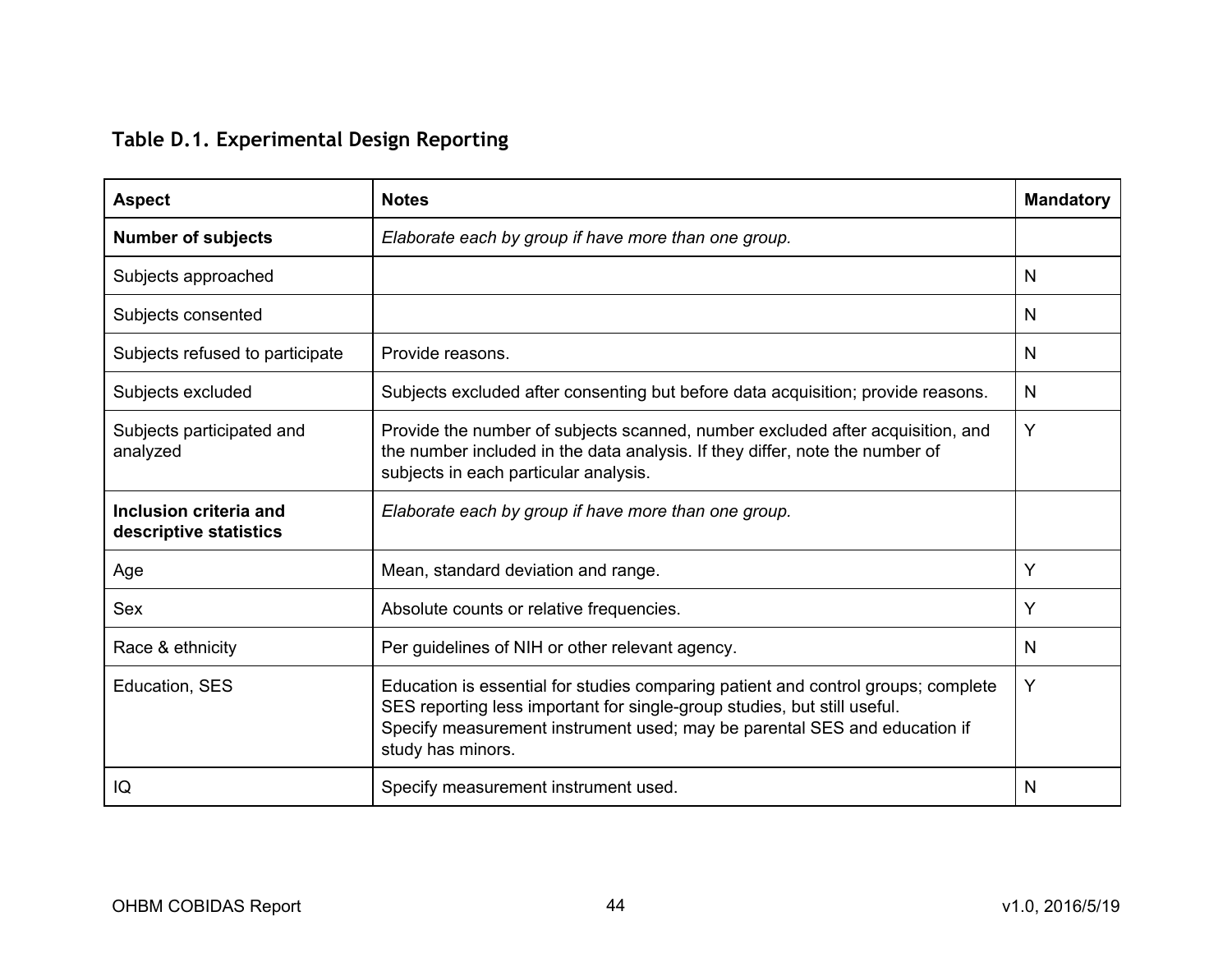| <b>Handedness</b>                    | Absolute or relative frequencies; basis of handedness-attribution (self-report, EHI,<br>other tests). (Important for fMRI, may be less important for structural studies.)                                                                                                        | Y |
|--------------------------------------|----------------------------------------------------------------------------------------------------------------------------------------------------------------------------------------------------------------------------------------------------------------------------------|---|
| <b>Exclusion criteria</b>            | Describe any screening criteria, including those applied to "normal" sample such<br>as MRI exclusion criteria.                                                                                                                                                                   | Y |
| Clinical criteria                    | Detail the area of recruitment (in-vs. outpatient setting, community hospital vs.<br>tertiary referral center etc.) as well as whether patients were currently in treatment.                                                                                                     | Y |
| <b>Clinical instruments</b>          | Describe the instruments used to obtain the diagnosis and provide tests of intra- or<br>inter-rater reliability. Clarify whether a "clinical diagnosis" or "inventory diagnosis"<br>was used (if applicable). State the diagnostic system (ICD, DSM etc) that was<br>used.       | Y |
| Matching strategy                    | If applicable.                                                                                                                                                                                                                                                                   | Y |
| Population & recruitment<br>strategy | Population from which subjects were drawn, and how and where recruitment took<br>place, e.g., schools, clinics, etc. If possible, note if subjects are research-naive or<br>have participated in other studies before.                                                           | Y |
| Subject scanning order               | With multiple groups, information on ordering and or balance over time; especially<br>report relative to scanner changes/upgrades. (Ideally, use randomized or<br>interleaved order to avoid bias due to scanner changes/upgrades.)                                              | Υ |
| Neurocognitive measures              | All measures collected on subjects should be described and reported.                                                                                                                                                                                                             | Y |
| <b>Ethical considerations</b>        |                                                                                                                                                                                                                                                                                  |   |
| Ethical approval                     | Describe approval given, including the particular institutional review board,<br>medical ethics committee or equivalent that granted the approval. When data is<br>shared, describe the ethics/institutional approvals required from either the author<br>(source) or recipient. | Υ |
| Informed consent                     | Record whether subjects provided informed consent or, if applicable, informed<br>assent.                                                                                                                                                                                         | Y |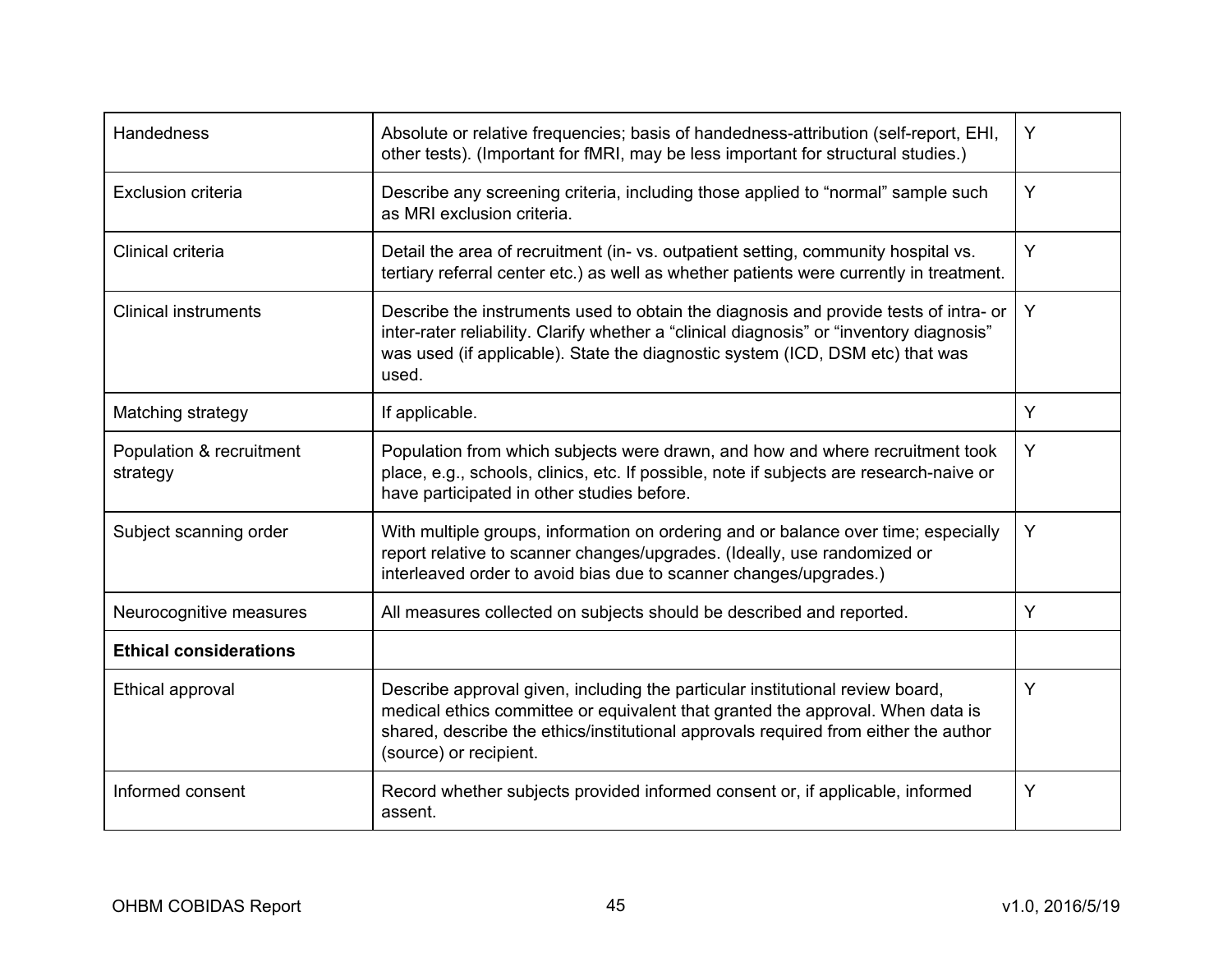| <b>Design specifications</b>                      |                                                                                                                                                                                                                                                                                                                                                                                                              |   |
|---------------------------------------------------|--------------------------------------------------------------------------------------------------------------------------------------------------------------------------------------------------------------------------------------------------------------------------------------------------------------------------------------------------------------------------------------------------------------|---|
| Design type                                       | Task or resting state. Event-related or block design. (See body text for usage of<br>'block design' terminology.)                                                                                                                                                                                                                                                                                            | Y |
| Condition & stimuli                               | Clearly describe each condition and the stimuli used. Be sure to completely<br>describe baseline (e.g. blank white/black screen, presence of fixation cross, or any<br>other text), especially for resting-state studies. When possible provide images or<br>screen snapshots of the stimuli.                                                                                                                | Y |
| Number of blocks, trials or<br>experimental units | Specify per session, and if differing by subject, summary statistics (mean, range<br>and/or standard deviation) of such counts.                                                                                                                                                                                                                                                                              | Y |
| Timing and duration                               | Length of each trial or block (both, if trials are blocked), and interval between trials.<br>Provide the timing structure of the events in the task, whether a random/jittered<br>pattern or a regular arrangement; any jittering of block onsets.                                                                                                                                                           | Y |
| Length of the experiment                          | Describe the total length of the scanning session, as well as the duration of each<br>run. (Important to assess subject fatigue.)                                                                                                                                                                                                                                                                            | Y |
| Design optimization                               | Whether design was optimized for efficiency, and how.                                                                                                                                                                                                                                                                                                                                                        | Y |
| <b>Presentation software</b>                      | Name software, version and operating system on which the stimulus presentation<br>was run. When possible, provide code used to drive experiment.                                                                                                                                                                                                                                                             | Y |
| <b>Task specification</b>                         |                                                                                                                                                                                                                                                                                                                                                                                                              |   |
| Condition                                         | Enumerate the conditions and fully describe and reference each. Consider using a<br>shorthand name, e.g. AUDSTIM, VISSTIM, to refer to each condition, to clarify the<br>distinction between a specific modeled effect and a psychological construct.<br>Naming should reflect the distinction between instruction periods and actual<br>stimuli, and between single parameters and contrasts of parameters. | Y |
| Instructions                                      | Specify the instructions given to subjects for each condition (ideally the exact text<br>in supplement or appendix). For resting-state, be sure to indicate eyes-closed,                                                                                                                                                                                                                                     | Y |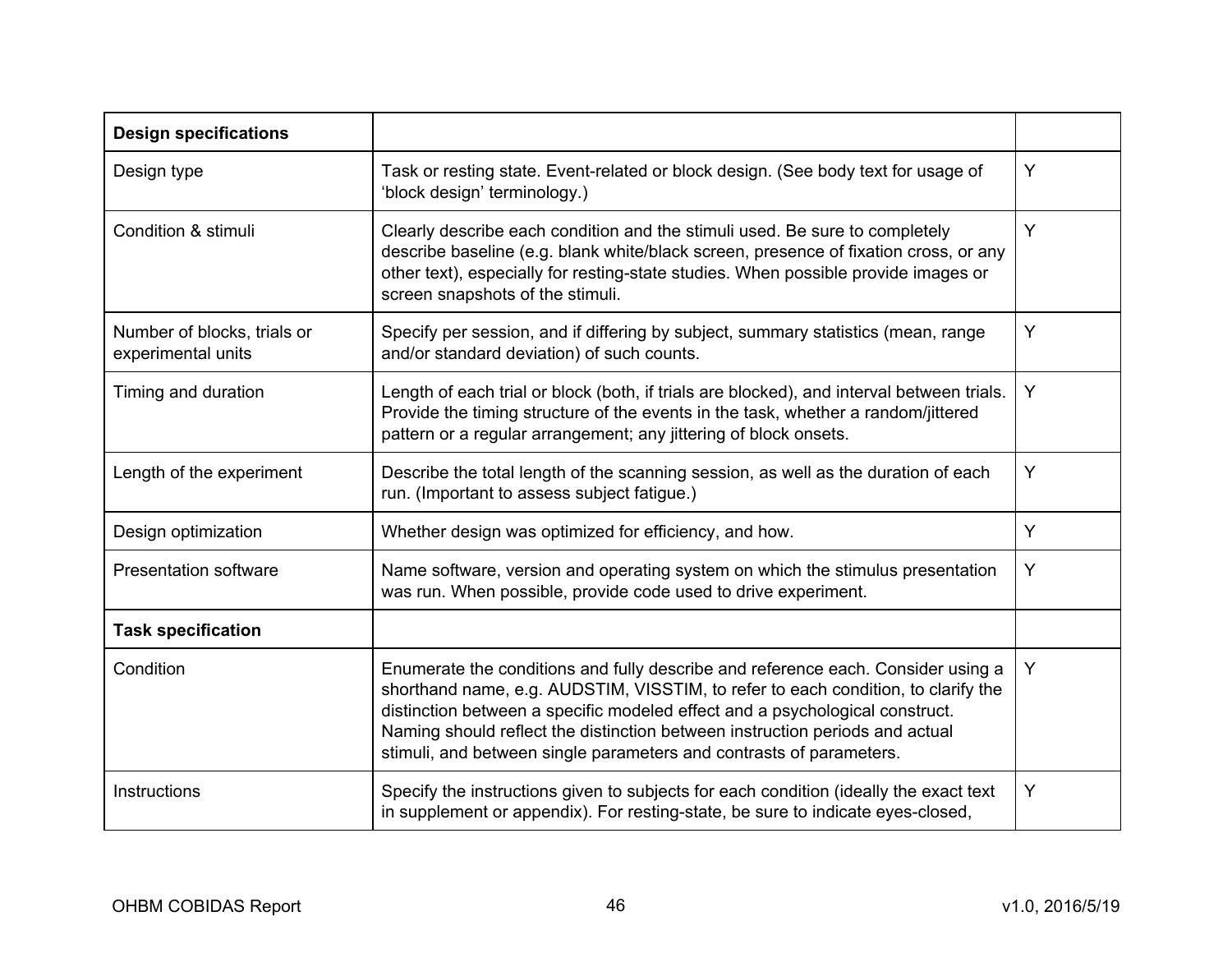|                                                 | eyes-open, any fixation. Describe if the subjects received any rewards during the<br>task, and state if there was a familiarization / training inside or outside the<br>scanner.                                                                                                                                                                                                                                                                      |   |
|-------------------------------------------------|-------------------------------------------------------------------------------------------------------------------------------------------------------------------------------------------------------------------------------------------------------------------------------------------------------------------------------------------------------------------------------------------------------------------------------------------------------|---|
| Stimuli                                         | Specifics of stimuli used in each run. For example, the unique number of stimuli<br>used, and whether/how stimuli were repeated over trials or conditions.                                                                                                                                                                                                                                                                                            | Y |
| Randomization                                   | Describe block or event ordering as deterministic, or report manner of<br>randomization, in terms of order and timing. If pseudo-randomized, i.e. under<br>constraints, describe how and the criteria used to constrain the orders/timings.                                                                                                                                                                                                           | Y |
| Stimulus presentation &<br>response collection. | Specify the presentation hardware (e.g. back projection, in-room display, goggles,<br>etc), and the response systems (e.g. button boxes, eye tracking, physiology).<br>Note how equipment was synched to the scanner (e.g. scanner TTL, or manual<br>sync.)                                                                                                                                                                                           | Y |
| Run order                                       | Order in which tasks runs are conducted in the scanner.                                                                                                                                                                                                                                                                                                                                                                                               | Y |
| <b>Power analysis</b>                           |                                                                                                                                                                                                                                                                                                                                                                                                                                                       |   |
| Outcome                                         | Specify the type of outcome used as the basis of power computations, e.g. signal<br>in a pre-specified ROI, or whole image voxelwise (or cluster-wise, peak-wise, etc.).                                                                                                                                                                                                                                                                              | Y |
| Power parameters                                | Specify<br>Effect size (or effect magnitude and standard deviation separately).<br>Source of predicted effect size (previous literature with citation; pilot data<br>with description, etc).<br>Significance level (e.g. uncorrected alpha 0.05 for an ROI, or<br>FWE-corrected significance<br>Target power (typically 80%).<br>Any other parameters set (e.g., for spatial methods a brain volume and<br>smoothness may be needed to be specified). | Y |
| <b>Behavioral performance</b>                   |                                                                                                                                                                                                                                                                                                                                                                                                                                                       |   |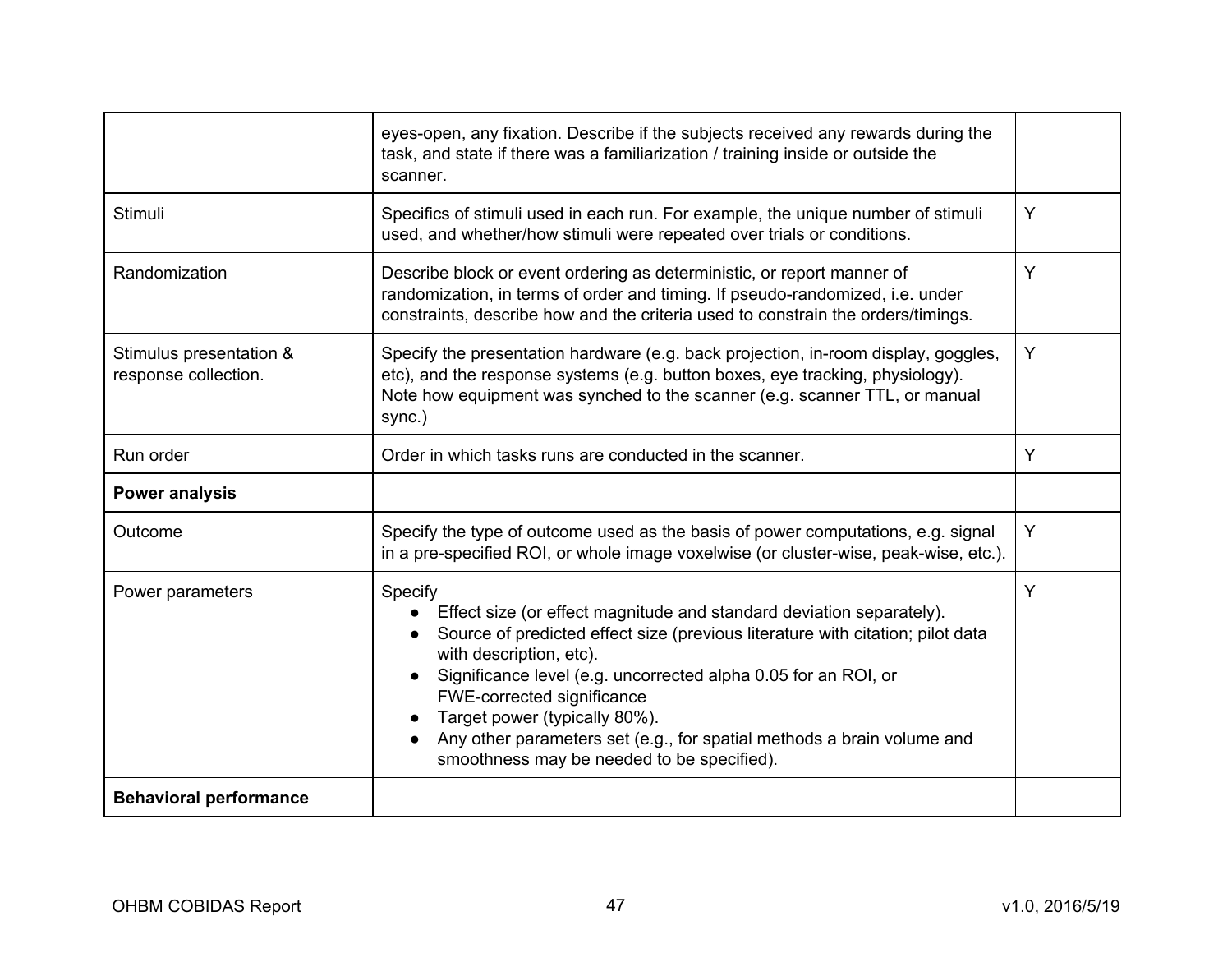| Variables recorded        | State number of type of variables recorded (e.g. correct button press, response<br>time).                                                                                                                                                 |  |
|---------------------------|-------------------------------------------------------------------------------------------------------------------------------------------------------------------------------------------------------------------------------------------|--|
| <b>Summary statistics</b> | Summaries of behavior sufficient to establish that subjects were performing the<br>task as expected. For example, correct response rates and/or response times,<br>summarized over subjects (e.g. mean, range and/or standard deviation). |  |

# <span id="page-47-0"></span>**Table D.2. Acquisition Reporting**

| <b>Aspect</b>                         | <b>Notes</b>                                                                                                                                                                                                                                                         | <b>Mandatory</b> |
|---------------------------------------|----------------------------------------------------------------------------------------------------------------------------------------------------------------------------------------------------------------------------------------------------------------------|------------------|
| <b>Subject preparation</b>            |                                                                                                                                                                                                                                                                      |                  |
| Mock scanning                         | Use of an MRI simulator to acclimate subjects to scanner environment. Report<br>type of mock scanner and protocol (i.e. duration, types of simulated scans,<br>experiments).                                                                                         | N                |
| Special accommodations                | For example, for pediatric scanning, presence of parent/guardian in the room.                                                                                                                                                                                        | Y                |
| Experimenter personnel                | Whether a single or multiple experimenters interacted with the subjects.                                                                                                                                                                                             | N                |
| <b>MRI system description</b>         |                                                                                                                                                                                                                                                                      |                  |
| Scanner                               | Provide make, model & field strength in tesla (T).                                                                                                                                                                                                                   | Y                |
| Coil                                  | Receive coil (e.g. "a 12-channel phased array coil", but more details for a custom<br>coil) and (if nonstandard) transmit coil. Additional information on the gradient<br>system, e.g. gradient strength (if non-standard for the make and model, or<br>switchable). | Y                |
| Significant hardware<br>modifications | For example, special gradient inserts/sets.                                                                                                                                                                                                                          | N                |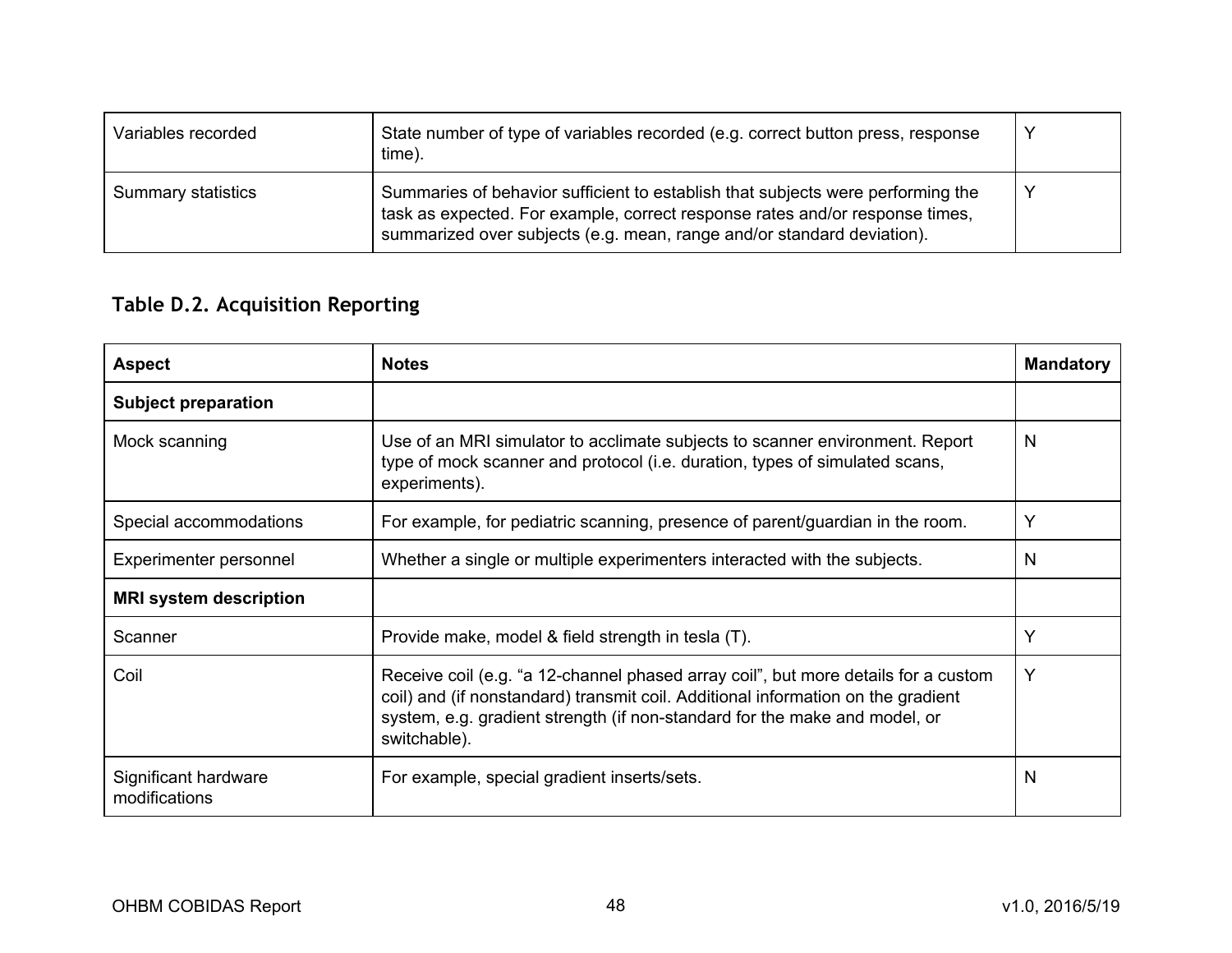| Software version                            | Highly recommended when sharing vendor-specific protocols or exam cards, as<br>version may be needed to correctly interpret that information.                                                                                                                                                                                                                                                                                                                                                                                                                                                                                                                                                                                                                                                  | N |
|---------------------------------------------|------------------------------------------------------------------------------------------------------------------------------------------------------------------------------------------------------------------------------------------------------------------------------------------------------------------------------------------------------------------------------------------------------------------------------------------------------------------------------------------------------------------------------------------------------------------------------------------------------------------------------------------------------------------------------------------------------------------------------------------------------------------------------------------------|---|
| <b>MRI</b> acquisition                      |                                                                                                                                                                                                                                                                                                                                                                                                                                                                                                                                                                                                                                                                                                                                                                                                |   |
| Pulse sequence type                         | For example, gradient echo, spin echo, etc.                                                                                                                                                                                                                                                                                                                                                                                                                                                                                                                                                                                                                                                                                                                                                    | Υ |
| Imaging type                                | For example, echo planar imaging (EPI), spiral, 3D.<br>Number of shots (if multi-shot); partial Fourier scheme & reconstruction method (if<br>used);                                                                                                                                                                                                                                                                                                                                                                                                                                                                                                                                                                                                                                           | Y |
| Essential sequence & imaging<br>parameters. | For all acquisitions:<br>Echo time (TE).<br>Repetition time (TR).<br>o For multi-shot acquisitions, additionally the time per volume.<br>Flip angle (FA).<br>Acquisition time (duration of acquisition).<br><b>Functional MRI:</b><br>Number of volumes.<br>Sparse sampling delay (delay in TR) if used.<br>Inversion recovery sequences:<br>Inversion time (TI).<br>$\bullet$<br>B0 field maps:<br>$\bullet$ Echo time difference (dTE).<br>Diffusion MRI:<br>Number of directions.<br>o Direction optimization, if used and type.<br>b-values.<br>Number of b=0 images.<br>Number of averages (if any).<br>Single shell, multi-shell (specify equal or unequal spacing).<br>Single- or dual-spin-echo, gradient mode (serial or parallel).<br>If cardiac gating used.<br>Imaging parameters: | Y |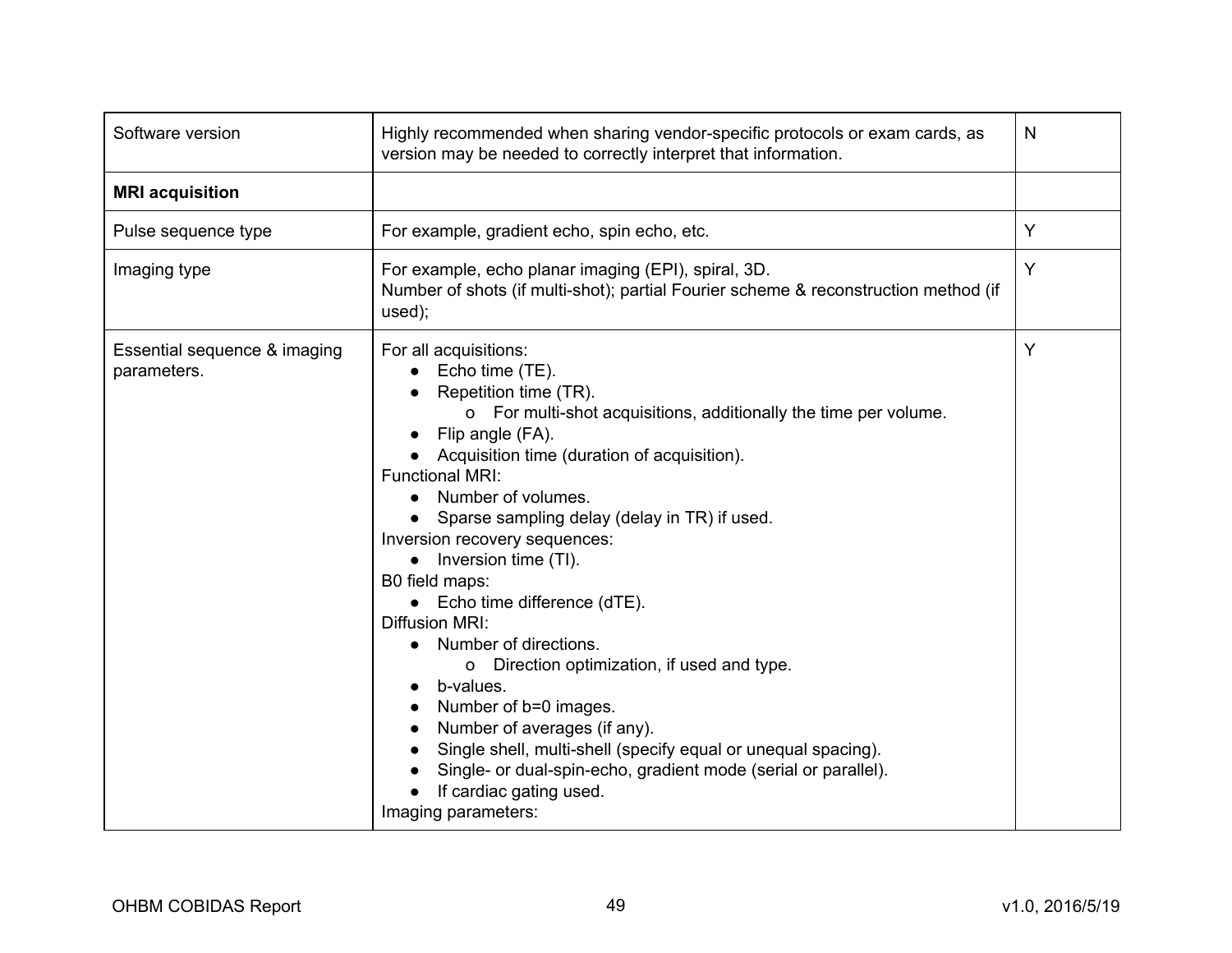|                                         | Field of view.<br>In-plane matrix size, slice thickness and interslice gap, for 2D acquisitions.<br>Slice orientation:<br>Axial, sagittal, coronal or oblique.<br>$\circ$<br>Angulation: If acquistion not aligned with scanner axes, specify<br>angulation to AC-PC line (see Slice position procedure).<br>3D matrix size, for 3D acquisitions. |   |
|-----------------------------------------|---------------------------------------------------------------------------------------------------------------------------------------------------------------------------------------------------------------------------------------------------------------------------------------------------------------------------------------------------|---|
| Phase encoding                          | Specify phase encoding direction (e.g. as A/P, L/R, or S/I).<br>For 3D, specify "partition encode" (aka slice) direction.<br>Phase encoding reversal: Mention if used (aka "blip-up/blip-down").                                                                                                                                                  | Y |
| Parallel imaging method &<br>parameters | Report:<br>Method, e.g. SENSE, GRAPPA or other parallel imaging method, and<br>acceleration factor.<br>Matrix coil mode, and coil combining method (if non-standard).                                                                                                                                                                             | Y |
| Multiband parameters                    | Multiband factor and field-of-view shift (only if applicable).                                                                                                                                                                                                                                                                                    | Y |
| Readout parameters                      | Receiver bandwidth, readout duration, echo spacing.                                                                                                                                                                                                                                                                                               | N |
| Fat suppression                         | For anatomical scans, whether it was used or not.                                                                                                                                                                                                                                                                                                 | Y |
| Shimming                                | Any specialized shimming procedures.                                                                                                                                                                                                                                                                                                              | Y |
| Slice order & timing                    | For fMRI acquisitions, interleaved vs. sequential ordering and direction<br>(ascending/descending), location of 1st slice; any specialized slice timing.                                                                                                                                                                                          | Y |
| Slice position procedure                | For example, landmark guided vs. auto-alignment.                                                                                                                                                                                                                                                                                                  | N |
| Brain coverage                          | Report whether coverage was whole-brain, and whether cerebellum and<br>brainstem were included. If not whole-brain, note the nature of the partial area of<br>coverage. If axial and co-planar with AC-PC line, the volume coverage in terms of<br>$Z$ in mm.                                                                                     | Y |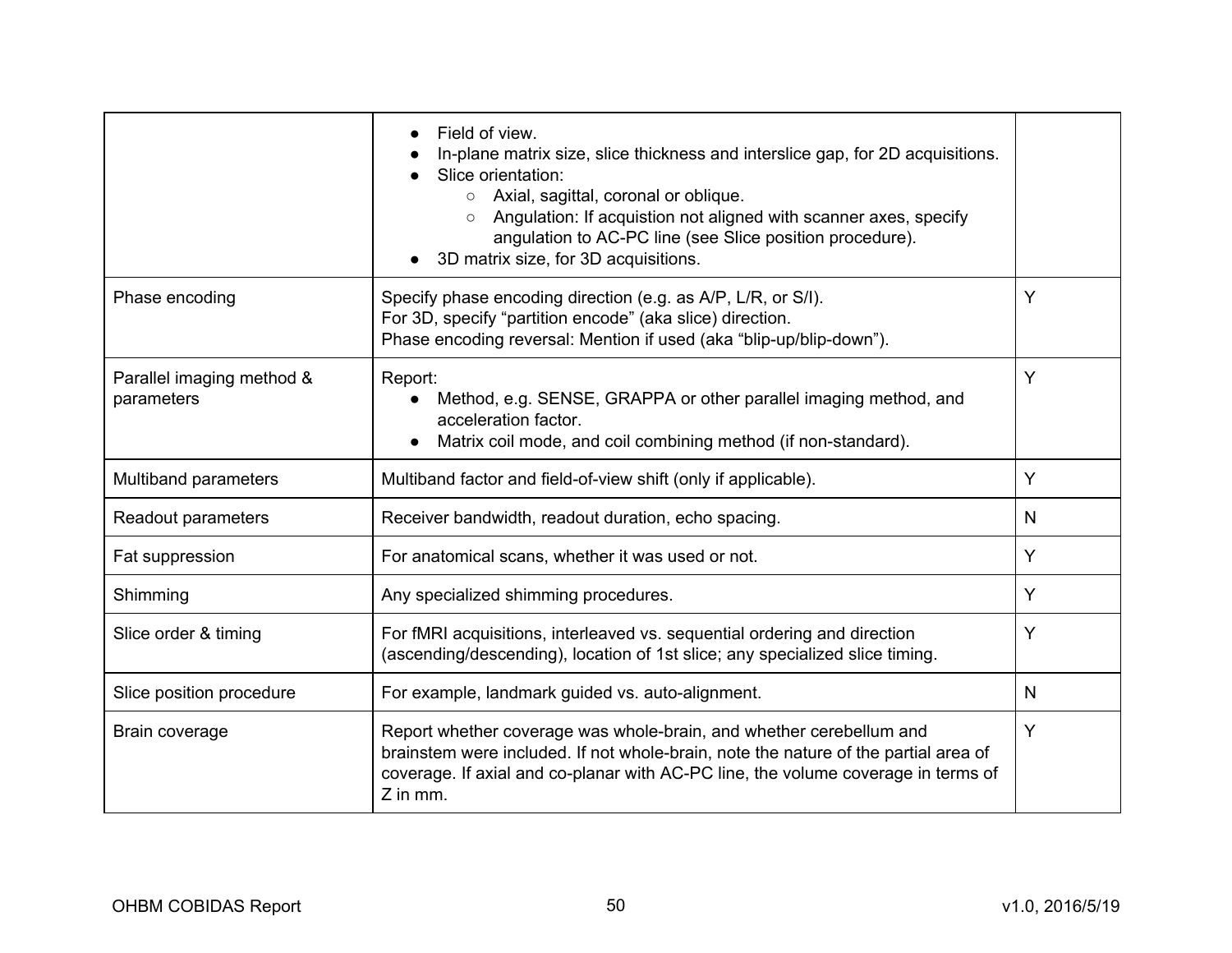| Scanner-side preprocessing                       | Including:<br>Reconstruction matrix size differing from acquisition matrix size.<br>Prospective-motion correction (including details of any optical tracking, and<br>how motion parameters are used).<br>Signal inhomogeneity correction.<br>Distortion-correction.                                                                                                                                                                                                                                                                                                                                                                                  | Y            |
|--------------------------------------------------|------------------------------------------------------------------------------------------------------------------------------------------------------------------------------------------------------------------------------------------------------------------------------------------------------------------------------------------------------------------------------------------------------------------------------------------------------------------------------------------------------------------------------------------------------------------------------------------------------------------------------------------------------|--------------|
| Scan duration                                    | In seconds                                                                                                                                                                                                                                                                                                                                                                                                                                                                                                                                                                                                                                           | N            |
| Other non-standard procedures                    | Including:<br>Turning off the cold head(s) (e.g. during EEG/fMRI or spectroscopy<br>$\bullet$<br>measurements).<br>Reduce sound pressure by limiting the gradient slew rate.                                                                                                                                                                                                                                                                                                                                                                                                                                                                         | $\mathsf{N}$ |
| T1 stabilization                                 | Number of initial "dummy" scans acquired and then discarded by the scanner.                                                                                                                                                                                                                                                                                                                                                                                                                                                                                                                                                                          | Y            |
| Diffusion MRI gradient table                     | Also referred to as the b-matrix (but not to be confused with the 3×3 matrix that<br>describes diffusion weighting for a single diffusion weighted measurement).                                                                                                                                                                                                                                                                                                                                                                                                                                                                                     | $\mathsf{N}$ |
| Perfusion: Arterial Spin Labelling<br><b>MRI</b> | ASL Labelling method (e.g. continuous ASL (CASL), pseudo-continuous<br>ASL (PCASL), Pulsed ALS (PASL), velocity selective ASL (VSASL)).<br>Use of background suppression pulses and their timing.<br>For either PCASL or CASL report:<br>○ Label Duration.<br>Post-labeling delay (PLD).<br>$\circ$<br>Location of the labeling plane.<br>$\circ$<br>For PCASL also report:<br>o Average labeling gradient.<br>o Slice-selective labeling gradient.<br>○ Flip angle of B1 pulses.<br>Assessment of inversion efficiency; QC used to ensure<br>off-resonance artifacts not problematic, signal obtained over whole<br>brain.<br>For CASL also report: | Υ            |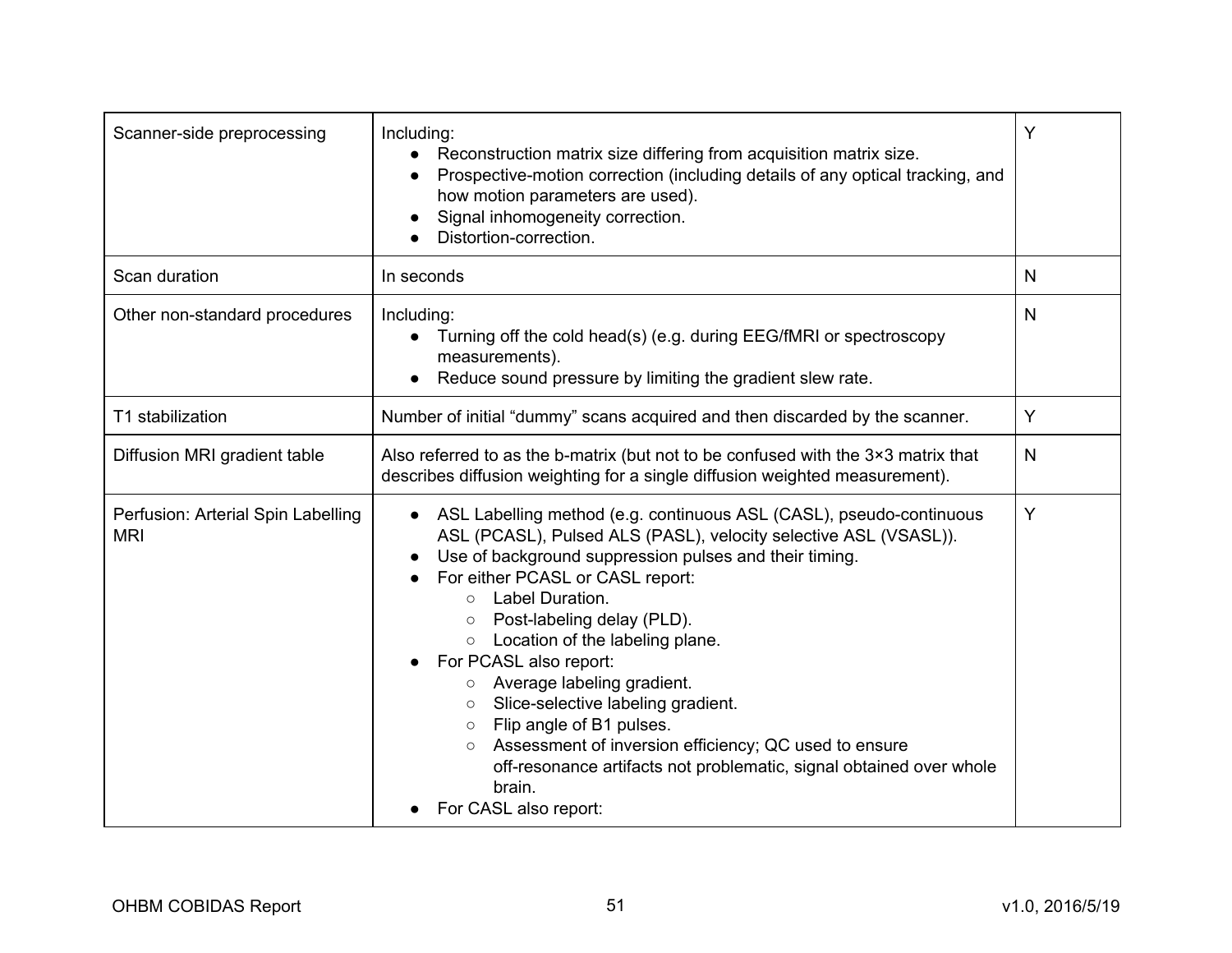|                                                          | Use of a separate labeling coil.<br>$\circ$<br>Control scan/pulse used.<br>$\circ$<br>B1 amplitude.<br>$\circ$<br>For PASL report<br>TI.<br>$\circ$<br>Labeling slab thickness.<br>$\circ$<br>○ Use of QUIPSS pulses and their timing.<br>For VSASL<br>TI.<br>$\circ$<br>Choice of velocity selection cutoff ("VENC").<br>$\circ$ |   |
|----------------------------------------------------------|-----------------------------------------------------------------------------------------------------------------------------------------------------------------------------------------------------------------------------------------------------------------------------------------------------------------------------------|---|
| Perfusion: Dynamic<br><b>Susceptibility Contrast MRI</b> | Specify:<br>Number of baseline volumes.<br>Type, name and manufacturer of intravenous bolus (e.g. gadobutrol,<br>Gadavist, Bayer).<br>Bolus amount and concentration (e.g. 0.1 ml/kg and 0.1 mmol/kg).<br>Injection rate (e.g. 5 ml/s).<br>Post-injection of saline (e.g. 20 ml).<br>Injection method (e.g. power injector).      | Y |
| <b>Preliminary quality control</b>                       |                                                                                                                                                                                                                                                                                                                                   |   |
| Motion monitoring                                        | For functional or diffusion acquisitions, any visual or quantitative checks for severe<br>motion; likewise, for structural images, checks on motion or general image quality.                                                                                                                                                     | Y |
| Incidental findings                                      | Protocol for review of any incidental findings, and how they are handled in<br>particular with respect to possible exclusion of a subject's data.                                                                                                                                                                                 | N |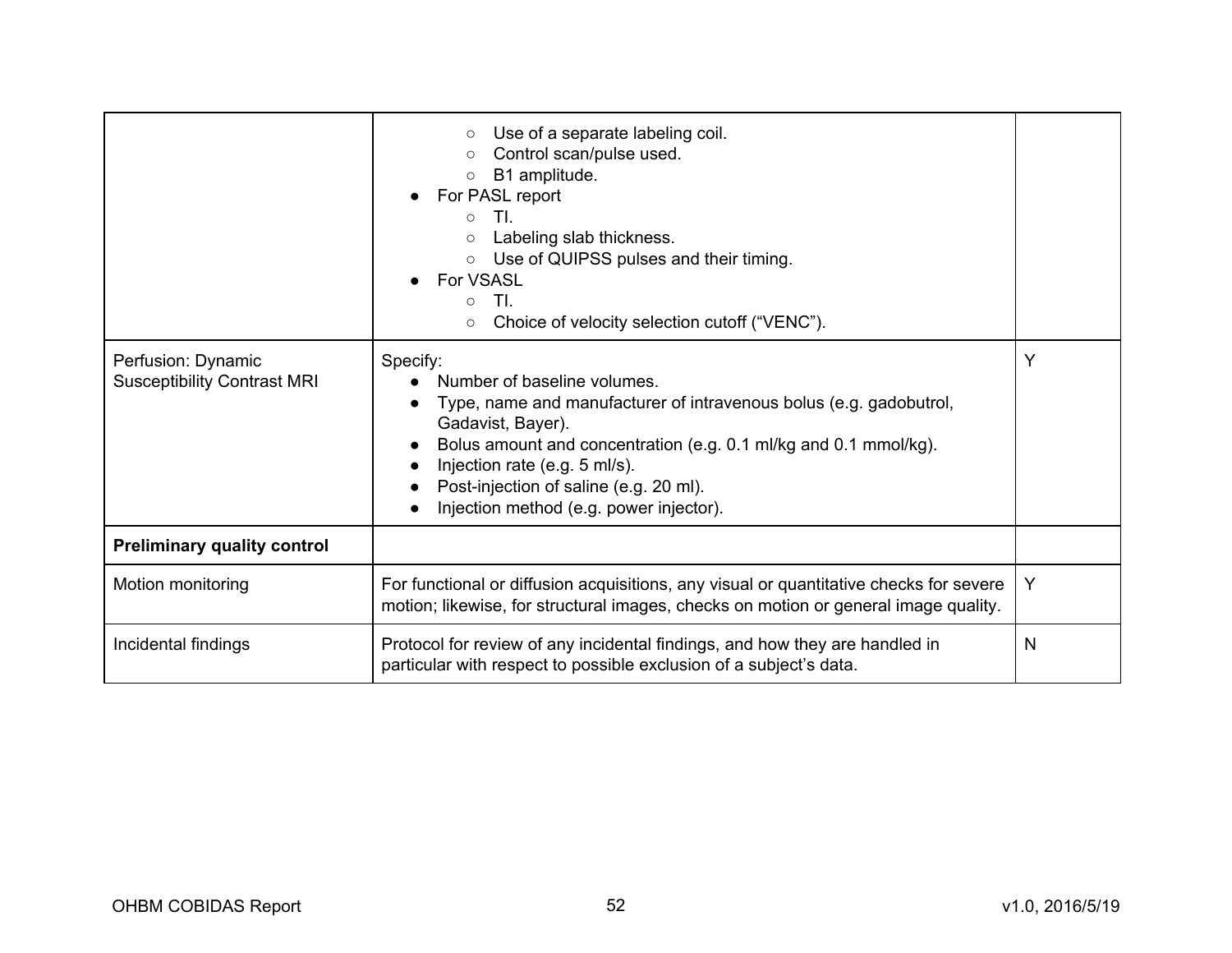# **Table D.3. Preprocessing Reporting**

<span id="page-52-0"></span>

| <b>Aspect</b>            | <b>Notes</b>                                                                                                                                                                                                                                                                                                                                                                         | <b>Mandatory</b> |
|--------------------------|--------------------------------------------------------------------------------------------------------------------------------------------------------------------------------------------------------------------------------------------------------------------------------------------------------------------------------------------------------------------------------------|------------------|
| Software                 | For each software used, be sure to include version and revision number.                                                                                                                                                                                                                                                                                                              | Y                |
| Software citation        | Include URL and Research Resource Identifier for each software used.                                                                                                                                                                                                                                                                                                                 | N                |
| T1 stabilization         | Number of initial "dummy" scans discarded as part of preprocessing (if not already<br>performed by scanner).                                                                                                                                                                                                                                                                         | Y                |
| <b>Brain extraction</b>  | If performed, report:<br>Name of software/method (e.g., BET, recon-all in FreeSurfer, etc).<br>Parameter choices (e.g. BET's fractional intensity threshold).<br>Any manual editing applied to the brain masks.                                                                                                                                                                      | Y                |
| Segmentation             | For structural images, method used to extract gray, white, CSF and other tissue<br>classes.                                                                                                                                                                                                                                                                                          | Y                |
| Slice time correction    | If performed, report:<br>Name of software/method.<br>Whether performed after or before motion correction.<br>Reference slice.<br>Interpolation type and order (e.g., 3 <sup>rd</sup> order spline or sinc).                                                                                                                                                                          | Y                |
| <b>Motion correction</b> | Report:<br>Name of software/method.<br>Use of non-rigid registration, and if so the type of transformation.<br>Use of motion susceptibility correction (fieldmap-based unwarping), as well<br>as the particular software/method.<br>Reference scan (e.g. 1 <sup>st</sup> scan or middle scan).<br>Image similarity metric (e.g. normalized correlation, mutual information,<br>etc). | Y                |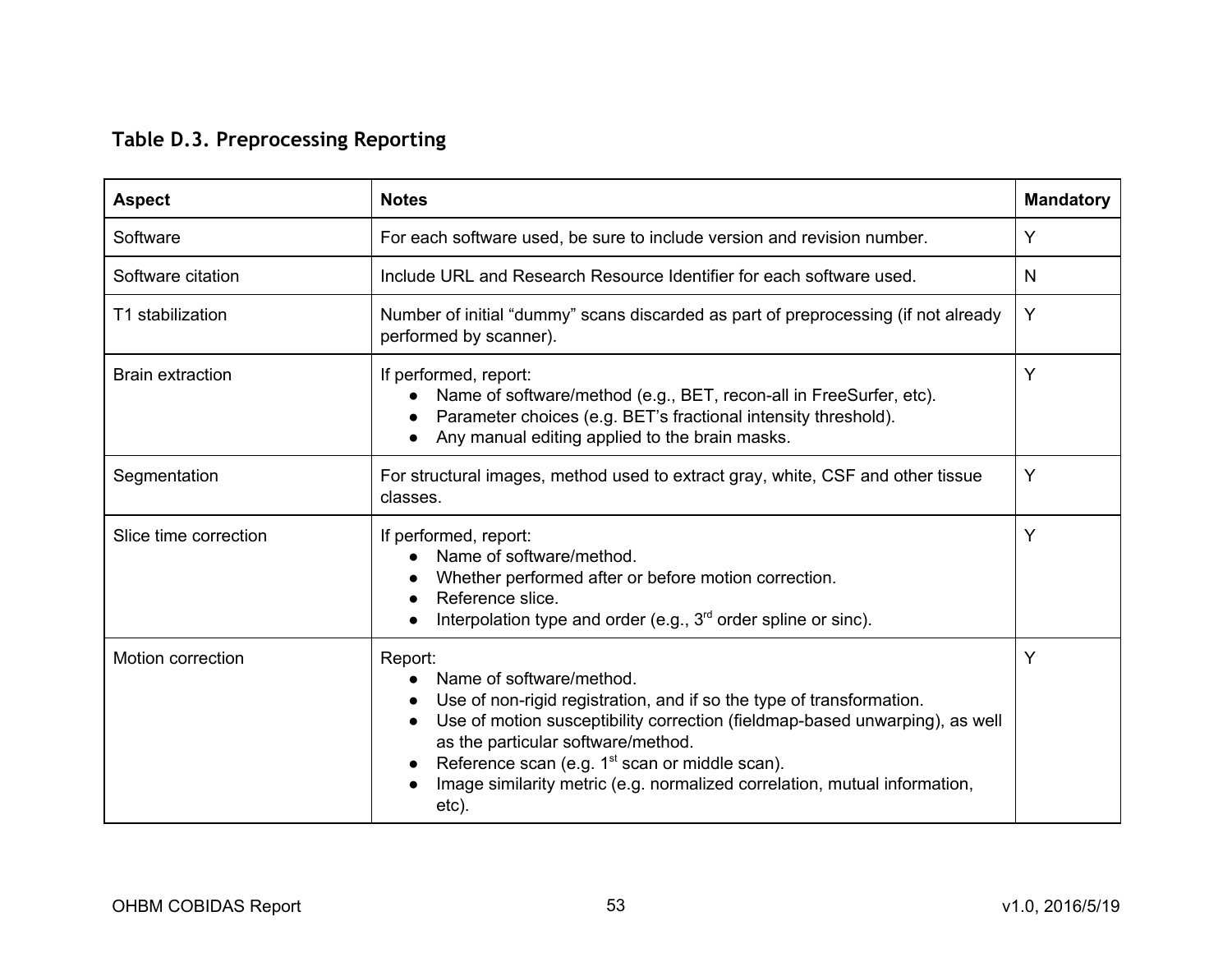|                                          | Interpolation type (e.g., spline, sinc), and whether image transformations<br>$\bullet$<br>are combined to allow a single interpolation.<br>Use of any slice-to-volume registration methods, or integrated with slice<br>time correction.                                                                                                                                                                                                                                                                                                                                                                                                                                                                                                                                                                                         |   |
|------------------------------------------|-----------------------------------------------------------------------------------------------------------------------------------------------------------------------------------------------------------------------------------------------------------------------------------------------------------------------------------------------------------------------------------------------------------------------------------------------------------------------------------------------------------------------------------------------------------------------------------------------------------------------------------------------------------------------------------------------------------------------------------------------------------------------------------------------------------------------------------|---|
| Gradient distortion correction           | (If not already described as part of motion susceptibility correction.)                                                                                                                                                                                                                                                                                                                                                                                                                                                                                                                                                                                                                                                                                                                                                           | Y |
| Diffusion MRI eddy current<br>correction | Report:<br>Name of software/method, and if integrated with motion correction<br>Image similarity / cost function.<br>Type of transformation (e.g. rigid body, affine) and whether constrained<br>only along the phase encode direction.<br>Note if gradient table (b-matrix) is then re-oriented.<br>Volumetric change applied for eddy current along the phase-encode axis<br>(by the Jacobian determinant).                                                                                                                                                                                                                                                                                                                                                                                                                     | Υ |
| <b>Diffusion estimation</b>              | For all methods, report<br>Model, parameterisation and number of free parameters.<br><b>Estimation method.</b><br>Outlier handling approach.<br>Some evidence of fit quality; e.g sample of slices of diffusion weighted<br>data, or residual maps.<br>Items to note for particular approaches:<br>Tensor or Kurtosis.<br>$\circ$ Any parameter constraints, like cylindrical symmetry.<br>Multi-compartmental models.<br>○ Compartments of the model.<br>Orientation distribution function.<br>o Parametric (model) or nonparametric (basis function) model.<br>Whether orientation distribution function or fibre orientation density<br>$\circ$<br>is reported.<br>For spherical deconvolution, note how the canonical fibre response<br>$\circ$<br>function is derived (e.g. from the data themselves, or simulated<br>data). | Y |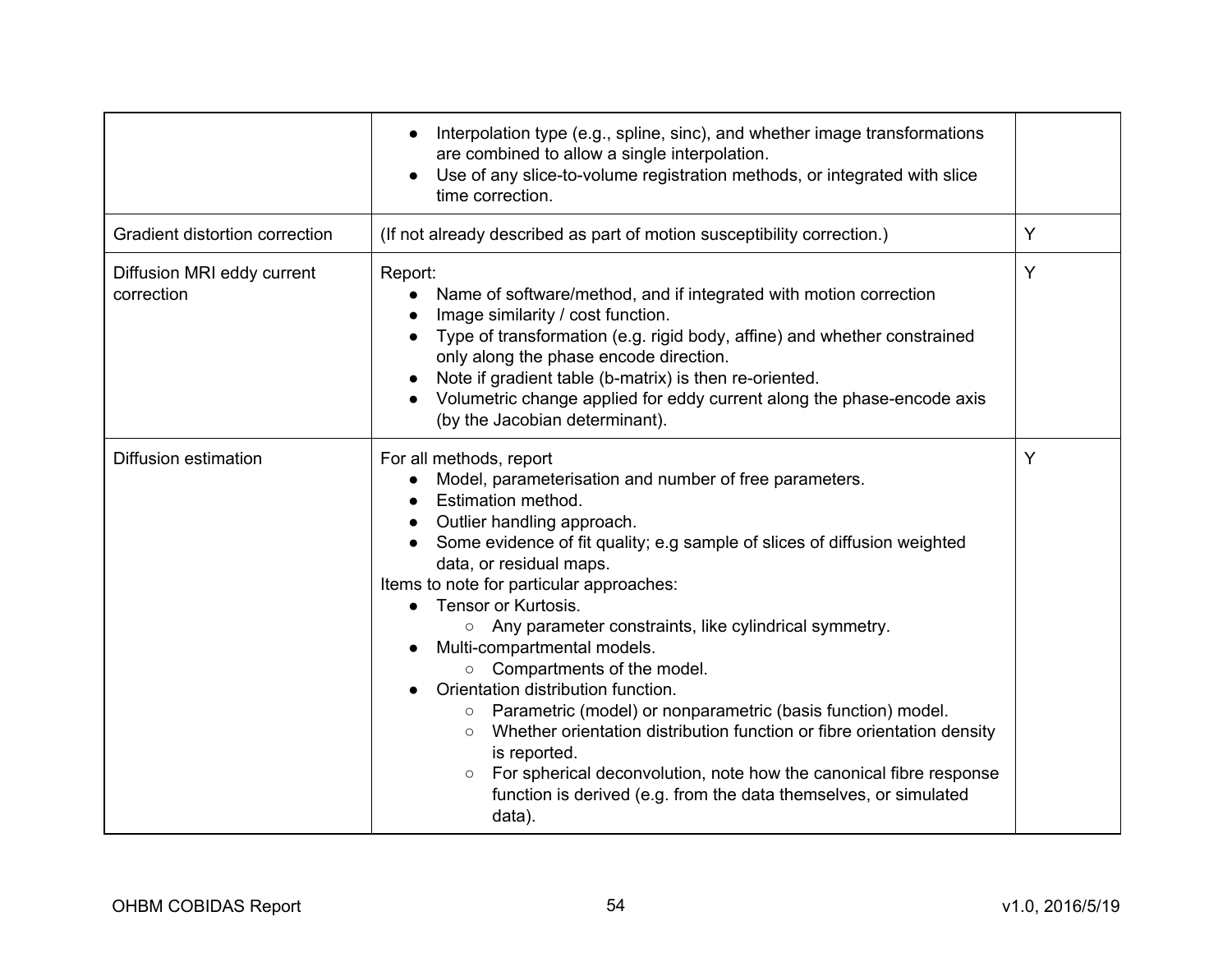| Diffusion processing                                     | Report:<br>Summary measures computed (FA, MD, AD, RD, MK, AK, RK, etc.).<br>Whether a track based or voxel-wise method is used.<br>Threshold used to define analysis voxels.<br>Use of population reference track atlas vs. custom atlas (specify set of<br>subjects used to create atlas).<br>Standard deviation map (across subjects).                                                                                                                      | N |
|----------------------------------------------------------|---------------------------------------------------------------------------------------------------------------------------------------------------------------------------------------------------------------------------------------------------------------------------------------------------------------------------------------------------------------------------------------------------------------------------------------------------------------|---|
| Diffusion tractography                                   | Report:<br>Name of software/method.<br>Step size, turning angle and stopping criteria.<br>For ROI based analysis, definition of ROIs (e.g. specify the images used to<br>draw ROIs; manual, semi-automatic or automatic definition of ROIs).<br>For tracking, note step-size, turning angle, any anatomical constraints<br>imposed, and stopping criteria.<br>If a measure of path probability / "connectivity" is extracted, clearly define<br>this measure. | Y |
| Perfusion: Arterial Spin Labeling                        | Report modelling/post-processing scheme:<br>For subtraction, specify whether simple subtraction, running,<br>sinc-subtraction, etc.<br>For quantitative model, specify model used, number of free parameters.                                                                                                                                                                                                                                                 | Y |
| Perfusion: Dynamic<br><b>Susceptibility Contrast MRI</b> | How concentration time curves are calculated, e.g. use of T1 corrections (if<br>short TR) or corrections for leakage.<br>Selection of arterial input function (e.g. manual or automatic with reference<br>to method).<br>Deconvolution method (kinetic model) to estimate residue function (e.g.<br>SVD or parametric model).<br>Details of parameter calculations (e.g. CBF, CBV, MTT, TTP, Tmax).                                                           | Y |
| Function-structure (intra-subject)<br>coregistration     | Report:<br>Name of software/method.<br>Type of transformation (rigid, nonlinear); if nonlinear, type of transformation                                                                                                                                                                                                                                                                                                                                        | Y |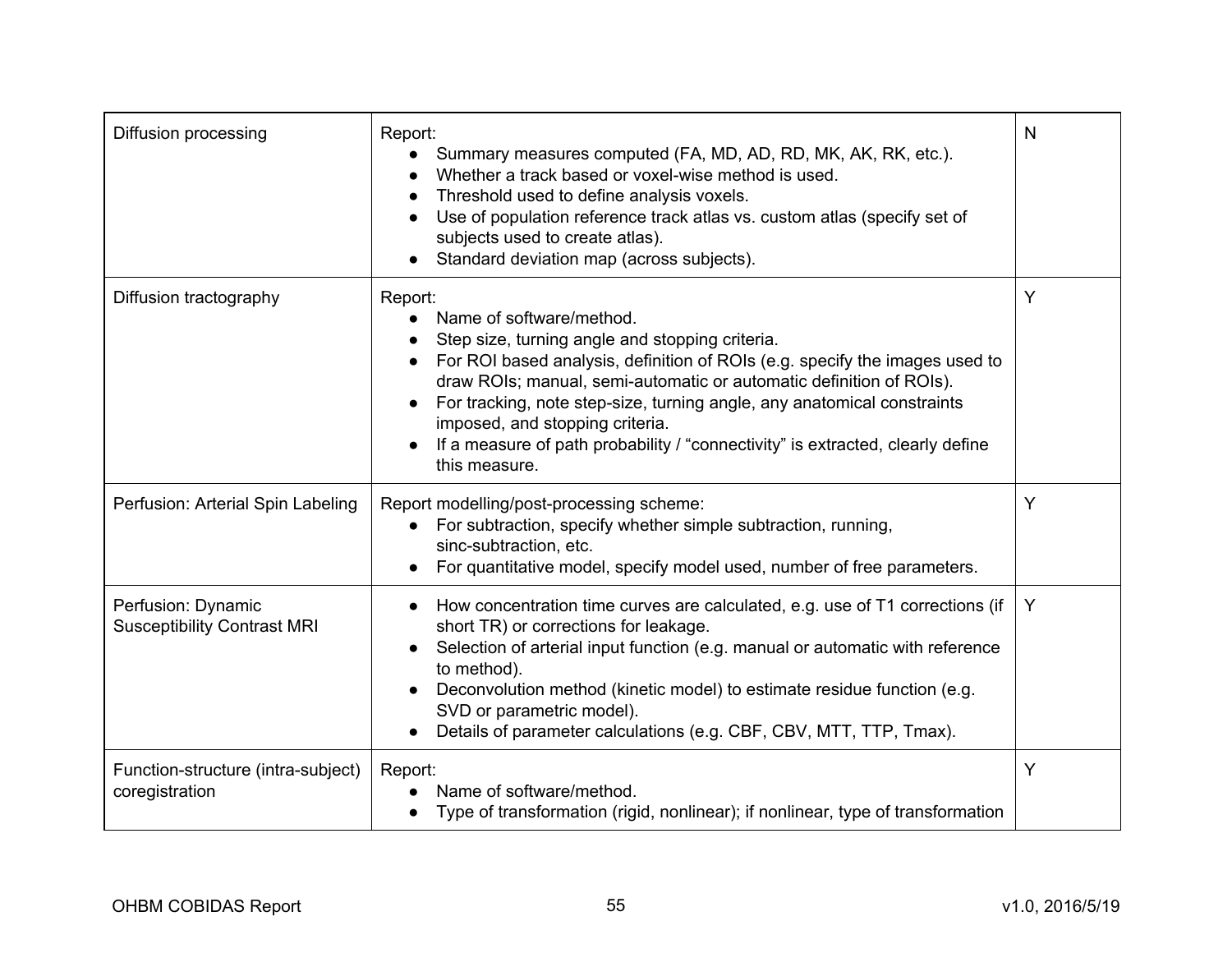|                              | Cost function (e.g., correlation ratio, mutual information, boundary-based<br>registration, etc).<br>Interpolation method (e.g., spline, linear).<br>Note this step might not be necessary if direct T2* to a functional template<br>registration is used.                                                                                                                                                                                                                                                                                                                                                                                                                                                                                                                                                                                                                                                                                                                                                                                                                                                                                                                                                                                                                                                                                                                                                               |   |
|------------------------------|--------------------------------------------------------------------------------------------------------------------------------------------------------------------------------------------------------------------------------------------------------------------------------------------------------------------------------------------------------------------------------------------------------------------------------------------------------------------------------------------------------------------------------------------------------------------------------------------------------------------------------------------------------------------------------------------------------------------------------------------------------------------------------------------------------------------------------------------------------------------------------------------------------------------------------------------------------------------------------------------------------------------------------------------------------------------------------------------------------------------------------------------------------------------------------------------------------------------------------------------------------------------------------------------------------------------------------------------------------------------------------------------------------------------------|---|
| <b>Distortion correction</b> | Use of any distortion correction due to field or gradient nonlinearity.                                                                                                                                                                                                                                                                                                                                                                                                                                                                                                                                                                                                                                                                                                                                                                                                                                                                                                                                                                                                                                                                                                                                                                                                                                                                                                                                                  | Y |
| Intersubject registration    | Report:<br>Name of software/method (e.g., FSL flirt followed by fnirt, FreeSurfer,<br>Caret, Workbench, etc)<br>Whether volume and/or surface based registration is used (if not already<br>clearly implied).<br>Image types registered (e.g. T2* or T1).<br>Any preprocessing to images; e.g. for T1, bias field correction, or<br>segmentation of gray matter; for T2*, single image (specify image) or mean<br>image.<br>Template space (e.g., MNI, Talairach, fsaverage, FS_LR), modality (e.g.,<br>T1, T2*), resolution (e.g., 2mm, fsaverage5, 32k_FS_LR), and the specific<br>name of template image used; note the domain of the template if not whole<br>brain, i.e. cortical surface only, cerebellum only, CIFTI 'grayordinates'<br>(cortical surface vertices + subcortical gray matter voxels), etc.<br>Additional template transformation for reporting; e.g., if using a template in<br>MNI space, but reporting coordinates in Talairach, clearly note and report<br>method used (e.g., Brett's mni2tal, Lancaster's icbm spm2tal).<br>Choice of warp (rigid, nonlinear); if nonlinear, transformation type (e.g.,<br>B-splines, stationary velocity field, momentum, non-parametric<br>displacement field); if a parametric transformation is used, report<br>resolution, e.g., 10x10x10 spline control points.<br>Use of regularization, and the parameter(s) used to set degree of<br>regularization. | Y |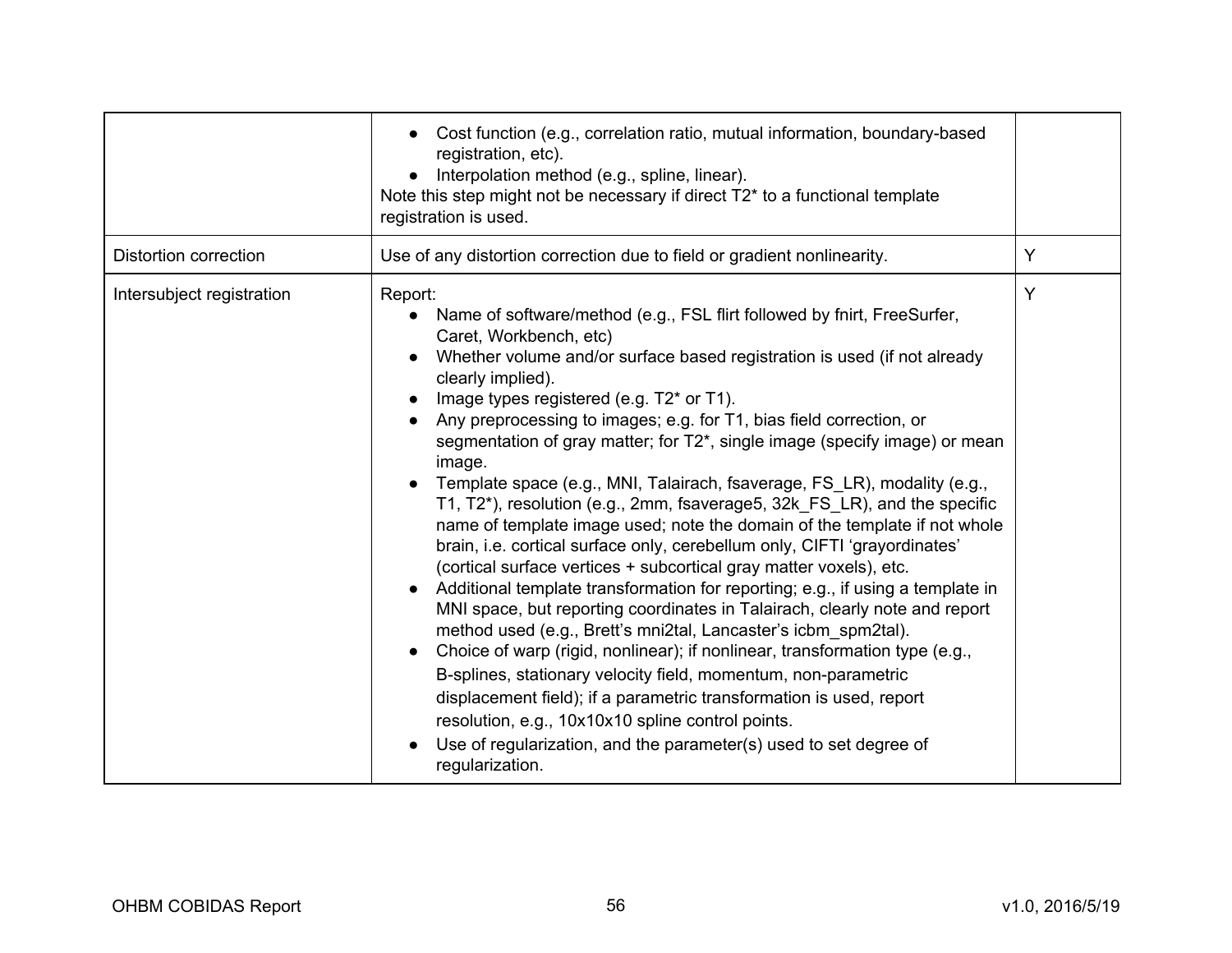|                                          | Interpolation type (e.g., spline, linear); if projection from volume to surface<br>space, how were voxels sampled from the volume (e.g., trilinear; nearest<br>neighbor; ribbon-constrained specifying inner and outer surface used).<br>Cost function (e.g., correlation ratio, mutual information, SSD).<br>$\bullet$<br>Use of cost-function masking.                                                                                                                                                                                                                                                                                                                                                                                                                                |   |
|------------------------------------------|-----------------------------------------------------------------------------------------------------------------------------------------------------------------------------------------------------------------------------------------------------------------------------------------------------------------------------------------------------------------------------------------------------------------------------------------------------------------------------------------------------------------------------------------------------------------------------------------------------------------------------------------------------------------------------------------------------------------------------------------------------------------------------------------|---|
| Intensity correction                     | Bias field corrections for structural MRI, but also correction of odd versus even<br>slice intensity differences attributable to interleaved EPI acquisition without gaps.                                                                                                                                                                                                                                                                                                                                                                                                                                                                                                                                                                                                              | Y |
| Intensity normalization                  | Scan-by-scan or run-wide scaling of image intensities before statistical modelling.<br>E.g. SPM scales each run such that the mean image will have mean intracerebral<br>intensity of 100; FSL scales each run such that the mean image will have an<br>intracerebral mode of 10,000.                                                                                                                                                                                                                                                                                                                                                                                                                                                                                                   | N |
| Artifact and structured noise<br>removal | Use of physiological noise correction method.<br>Report:<br>Name of software/method used (e.g. CompCor, ICA-FIX, ICA-AROMA,<br>$etc.$ ).<br>If using a nuisance regression method, specify regressors used; for each<br>type, include key details, as follows:<br>Motion parameters.<br>$\circ$<br>Expansion basis and order (e.g. 1st temporal derivatives;<br>$\blacksquare$<br>Volterra kernel expansion)<br>Tissue signals.<br>$\circ$<br>Tissue type (e.g., whole brain, gray matter, white matter,<br>ventricles).<br>Tissue definition (e.g., a priori seed, automatic<br>segmentation, spatial regression).<br>Signal definition (e.g., mean of voxels, first singular vector,<br>$etc.$ ).<br>Physiological signals<br>$\circ$<br>■ e.g., heart rate variability, respiration. | Υ |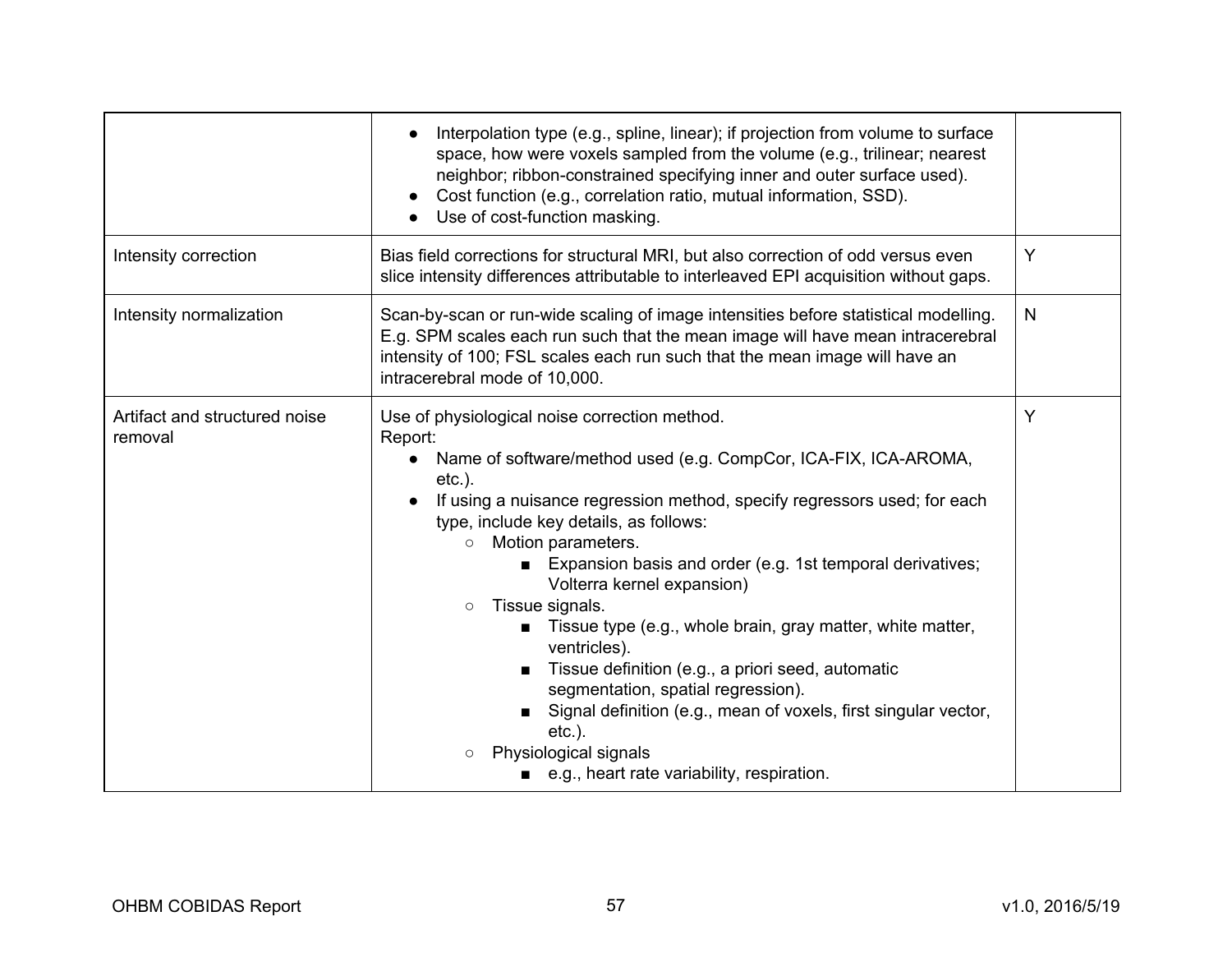|                            | Modeling choices (e.g. RETROICOR, cardiac and/or<br>respiratory response functions) and number of computed<br>regressors.                                                                                                                                                                                                  |              |
|----------------------------|----------------------------------------------------------------------------------------------------------------------------------------------------------------------------------------------------------------------------------------------------------------------------------------------------------------------------|--------------|
| Volume censoring           | Remediation of problem scans, also known as "scrubbing" or "de-spiking".<br>Report:<br>Name of software/method.<br>Criteria (e.g., frame-by-frame displacement threshold, percentage BOLD<br>change).<br>Use of censoring or interpolation; if interpolation, method used (e.g., spline,<br>spectral estimation).          | Y            |
| Resting state fMRI feature | Creation of summary measure like ALFF, fALFF, ReHo.<br>For ALFF, fALFF report:<br>Lower and upper band pass frequencies.<br>For ReHo, report:<br>Neighborhood size used to compute local similarity measures (e.g. 6, 18 or<br>$26$ ).<br>Similarity measure (e.g. Kendall's coefficient of concordance).                  | Y            |
| Spatial smoothing          | If this preprocessing step is performed, report:<br>• Name of software/method.<br>Size and type of smoothing kernel.<br>Filtering approach, e.g., fixed kernel or iterative smoothing until fixed<br>FWHM.<br>Space in which smoothing is performed (i.e. native volume, native surface,<br>MNI volume, template surface). | Y            |
| Quality control reports    | Summaries of subject motion (e.g. mean framewise displacement), image variance<br>(e.g. DVARS), and note of any other irregularities found (e.g. motion or poor SNR<br>not sufficiently severe to warrant exclusion). Should be included with any publically<br>shared data.                                               | <sub>N</sub> |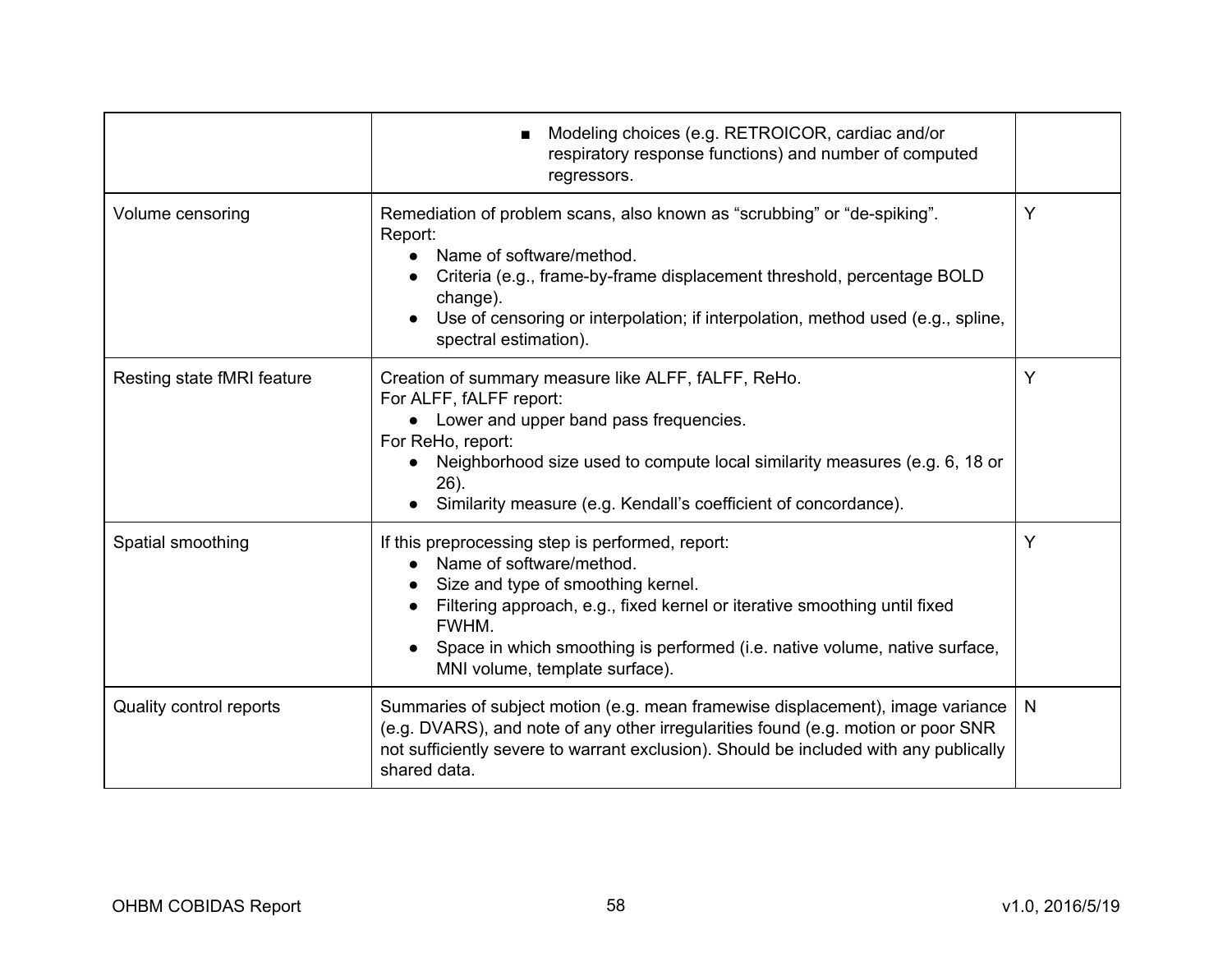# **Table D.4. Statistical Modeling & Inference**

<span id="page-58-0"></span>

| <b>Aspect</b>                                                 | Notes/Ontology                                                                                                                                                                                                                                                                                                                                                                                                                                                                                                                                                                                                                                                                                                                                                                                                                                                                                                                                                                                                                                                    | <b>Mandatory</b> |
|---------------------------------------------------------------|-------------------------------------------------------------------------------------------------------------------------------------------------------------------------------------------------------------------------------------------------------------------------------------------------------------------------------------------------------------------------------------------------------------------------------------------------------------------------------------------------------------------------------------------------------------------------------------------------------------------------------------------------------------------------------------------------------------------------------------------------------------------------------------------------------------------------------------------------------------------------------------------------------------------------------------------------------------------------------------------------------------------------------------------------------------------|------------------|
| <b>Mass univariate analyses</b>                               |                                                                                                                                                                                                                                                                                                                                                                                                                                                                                                                                                                                                                                                                                                                                                                                                                                                                                                                                                                                                                                                                   |                  |
| Dependent variable: Data<br>submitted to statistical modeling | Report the number of time points, number of subjects; specify exclusions of time<br>points / subjects, if not already specified in experimental design.                                                                                                                                                                                                                                                                                                                                                                                                                                                                                                                                                                                                                                                                                                                                                                                                                                                                                                           | Y                |
| Dependent variable: Spatial<br>region modeled                 | If not "Full brain", give a specification of an anatomically or functionally defined<br>mask.                                                                                                                                                                                                                                                                                                                                                                                                                                                                                                                                                                                                                                                                                                                                                                                                                                                                                                                                                                     | Y                |
| Independent variables                                         | For first level fMRI, specify:<br>Event-related design predictors.<br>Modeled duration, if other than zero.<br>$\circ$<br>Parametric modulation.<br>$\circ$<br><b>Block Design predictors.</b><br>○ Note whether baseline was explicitly modeled.<br>HRF basis, typically one of:<br>○ Canonical only.<br>Canonical plus temporal derivative.<br>$\circ$<br>Canonical plus temporal and dispersion derivative.<br>$\circ$<br>Smooth basis (e.g. SPM "informed" or Fourier basis; FSL's<br>$\circ$<br>FLOBS).<br>o Finite Impulse Response model.<br>Drift regressors (e.g. DCT basis in SPM, with specified cut-off).<br>Movement regressors; specify if squares and/or temporal derivative used.<br>Any other nuisance regressors, and whether they were entered as<br>interactions (e.g. with a task effect in 1st level fMRI, or with group effect).<br>Any orthogonalization of regressors, and set of other regressors used to<br>orthogonalize against.<br>For second level fMRI or general group model, specify:<br>Group effects (patients vs. controls). | Y                |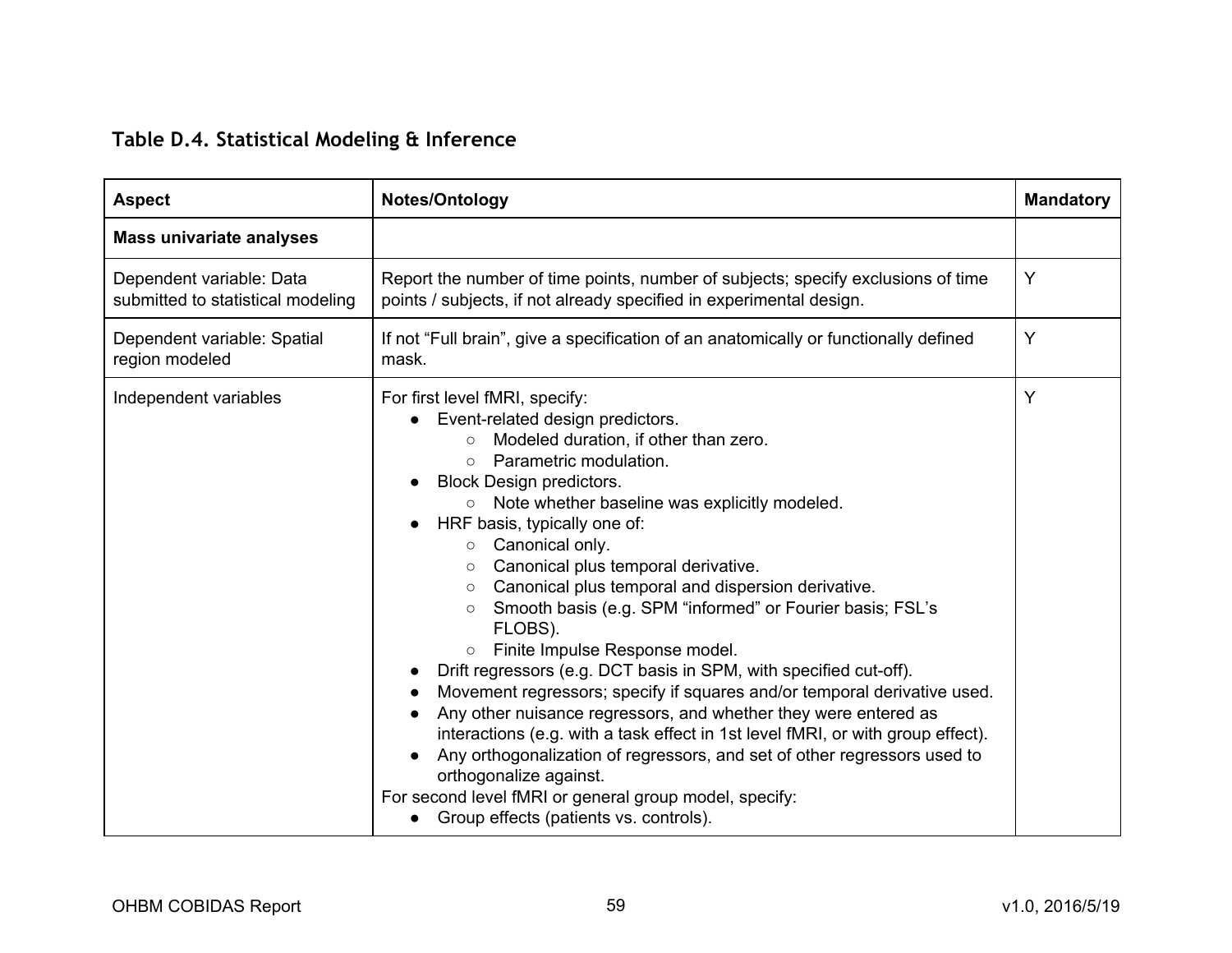|                | Clearly state whether or not covariates are split by group (i.e. fit as a<br>group-by-covariate interaction).<br>Other between subject effects (age, sex; for VBM, total GM or ICV).<br>For group model with repeated measures, specify:<br>How condition effects are modeled (e.g. as factors, or as linear trends).<br>Whether subject effects are modeled (i.e. as regressors, as opposed to<br>with a covariance structure).                                                                                                                                                                                                                                                                                                                                                         |   |
|----------------|------------------------------------------------------------------------------------------------------------------------------------------------------------------------------------------------------------------------------------------------------------------------------------------------------------------------------------------------------------------------------------------------------------------------------------------------------------------------------------------------------------------------------------------------------------------------------------------------------------------------------------------------------------------------------------------------------------------------------------------------------------------------------------------|---|
| Model type     | Some suggested terms include:<br>"Mass Univariate".<br>"Multivariate" (e.g. ICA on whole brain data).<br>"Mass Multivariate" (e.g. MANOVA on diffusion or morphometry tensor<br>data).<br>"Local Multivariate" (e.g. "searchlight").<br>"Multivariate, intra-subject predictive" (e.g. classify individual trials in<br>event-related fMRI).<br>"Multivariate inter-subject predictive" (e.g. classify subjects as patient vs.<br>control).<br>"Representational Similarity Analysis".                                                                                                                                                                                                                                                                                                   | Y |
| Model settings | The essential details of the model. For mass-univariate, first level fMRI, these<br>include:<br>Drift model, if not already specified as a dependent variable (e.g. locally<br>linear detrending of data & regressors, as in FSL).<br>Autocorrelation model (e.g. global approximate AR(1) in SPM; locally<br>regularized autocorrelation function in FSL).<br>For mass-univariate second level fMRI these include:<br>Fixed effects (all subjects' data in one model).<br>Random or mixed-effects model, implemented with:<br>Ordinary least squares (OLS, aka unweighted summary statistics<br>$\circ$<br>approach; SPM default, FSL FEAT's "Simple OLS").<br>weighted least squares (i.e. FSL FEAT's "FLAME 1"), using<br>$\circ$<br>voxel-wise estimate of between subject variance. | Y |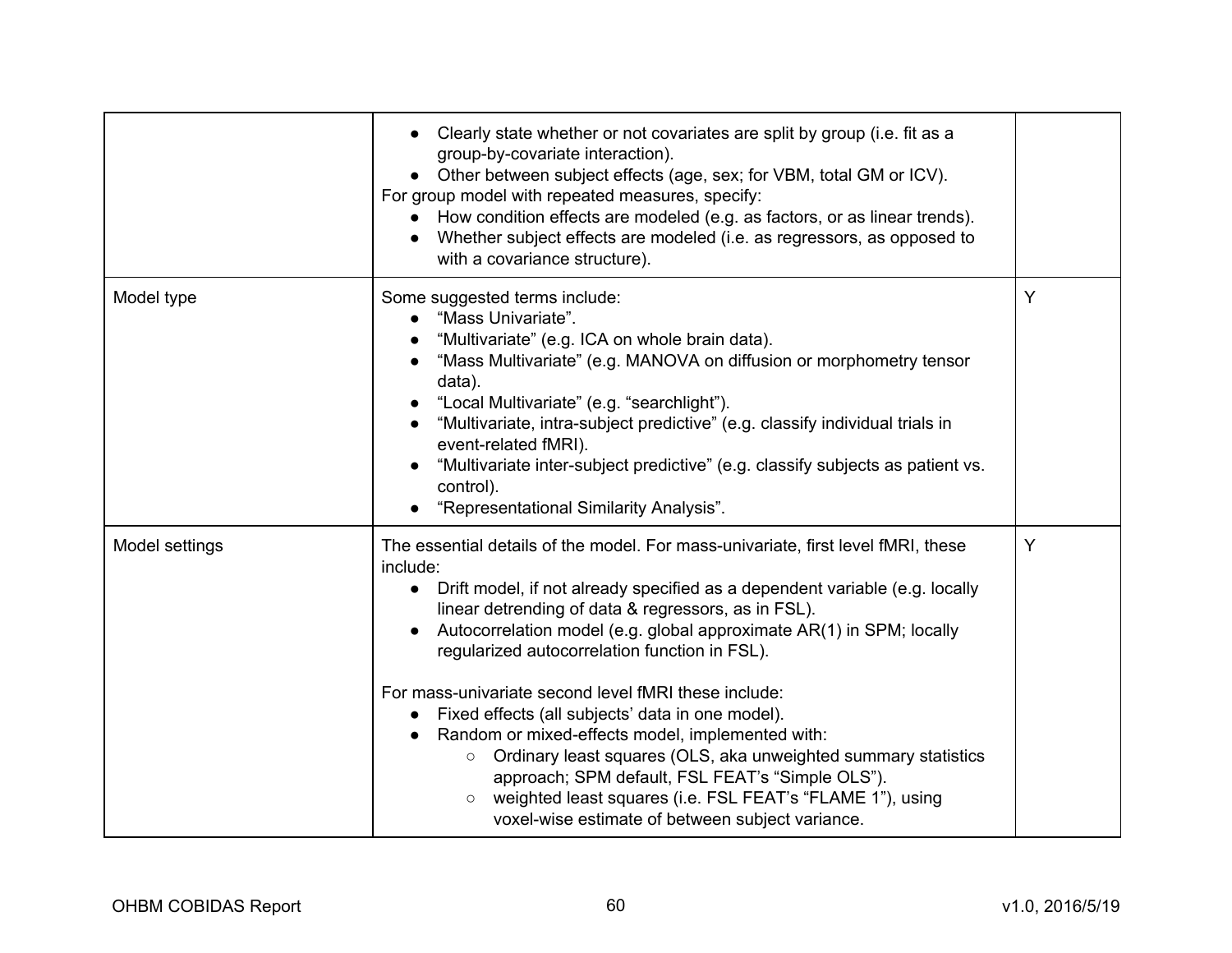|                            | Global weighted least squares (i.e. SPM's MFX).<br>$\circ$<br>With any group (multi-subject) model, indicate any specific variance structure, e.g.<br>Un-equal variance between groups (and if globally pooled, as in SPM).<br>If repeated measures, the specific covariance structure assumed (e.g.<br>compound symmetric, or arbitrary; if globally pooled).<br>For local-multivariate report:<br>The number of voxels in the local model.<br>Local model used (e.g. Canonical Correlation Analysis) with any<br>constraints (e.g. positive weights only).                                                                                                                                                                                                                                                                                                                                                                                                                                                                                                                                                                                                                                     |   |
|----------------------------|--------------------------------------------------------------------------------------------------------------------------------------------------------------------------------------------------------------------------------------------------------------------------------------------------------------------------------------------------------------------------------------------------------------------------------------------------------------------------------------------------------------------------------------------------------------------------------------------------------------------------------------------------------------------------------------------------------------------------------------------------------------------------------------------------------------------------------------------------------------------------------------------------------------------------------------------------------------------------------------------------------------------------------------------------------------------------------------------------------------------------------------------------------------------------------------------------|---|
| Inference: Contrast/effect | Specification of the precise effect tested, often as a linear contrast of<br>parameters in a model. When possible, define these in terms of the task or<br>stimulus conditions instead of psychological concepts (See Task<br>Specification in Experimental Design Reporting).<br>Provide tables/figures on main effects (e.g. in supplement), not just<br>$\bullet$<br>differences or interactions. For example, an inference on a difference of<br>two fMRI conditions, A-B, doesn't indicate if both A & B induced positive<br>changes; likewise, to fully interpret an interaction requires knowledge of the<br>main effects.<br>Indicate any use of any omnibus ANOVA tests.<br>All contrasts explored as part of the research should be fully described in<br>the methods section, whether or not they are considered in the results.<br>If performing a two-sided test via two one-sided tests, double the one-sided<br>p-values to convert them into two-sided p-values. For example, if looking at<br>both a contrast [-1 1] and [1 -1] together, each with cluster-forming<br>threshold p=0.001, double the FWE cluster p-values from each contrast to<br>obtain two-sided inferences. | Y |
| Inference: Search region   | Whole brain or "small volume"; carefully describe any small volume<br>correction used for each contrast.<br>If a small-volume correction mask is defined anatomically, provide named<br>anatomical regions from a publicly available ROI atlas.                                                                                                                                                                                                                                                                                                                                                                                                                                                                                                                                                                                                                                                                                                                                                                                                                                                                                                                                                  | Y |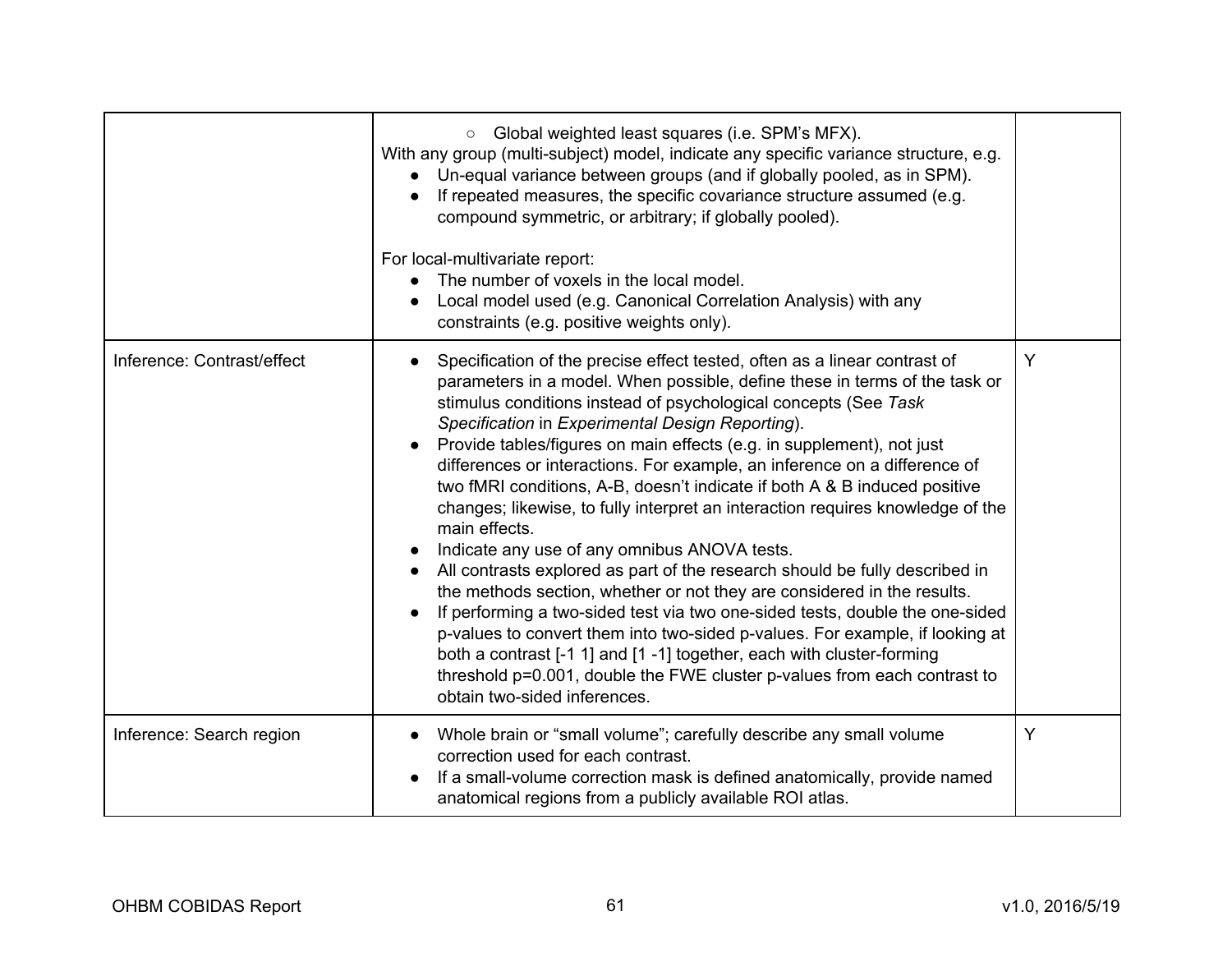|                                           | If small-volume correction mask is functionally defined, clearly describe the<br>functional task and identify any risk of circularity.<br>All small-volume corrections should be fully described in the methods<br>section, not just mentioned in passing in the results.                                                                                                                                                                          |   |
|-------------------------------------------|----------------------------------------------------------------------------------------------------------------------------------------------------------------------------------------------------------------------------------------------------------------------------------------------------------------------------------------------------------------------------------------------------------------------------------------------------|---|
| Inference: Statistic type                 | Typically one of:<br>Voxel-wise (aka peak-wise in SPM).<br>Cluster-wise.<br>Cluster size.<br>$\circ$<br>Cluster mass.<br>$\circ$<br>o Threshold-free Cluster Enhancement (TFCE).<br>For cluster size or mass, report:<br>• Cluster-forming threshold.<br>For all cluster-wise methods, report:<br>• Neighborhood size used to form clusters (e.g. 6, 18 or 26).<br>For TFCE, report:<br>• Use of non-default TFCE parameters.                      | Y |
| Inference: P-value computation            | Report if anything but standard parametric inference used to obtain (uncorrected)<br>P-values. If nonparametric method was used, report method (e.g. permutation or<br>bootstrap) and number of permutations/samples used.                                                                                                                                                                                                                         | Y |
| Inference: Multiple testing<br>correction | For mass-univariate, specify the type of correction and how it is obtained,<br>especially if not the typical usage. Usually one of:<br>Familywise Error.<br>$\bullet$<br>○ Random Field Theory (typical).<br>Permutation.<br>$\circ$<br>Monte Carlo.<br>$\circ$<br>Bonferroni.<br>$\Omega$<br>False Discovery Rate.<br>Benjamini & Hochberg FDR (typical).<br>$\circ$<br>o Positive FDR.<br>Local FDR.<br>$\circ$<br>Cluster-level FDR.<br>$\circ$ | Y |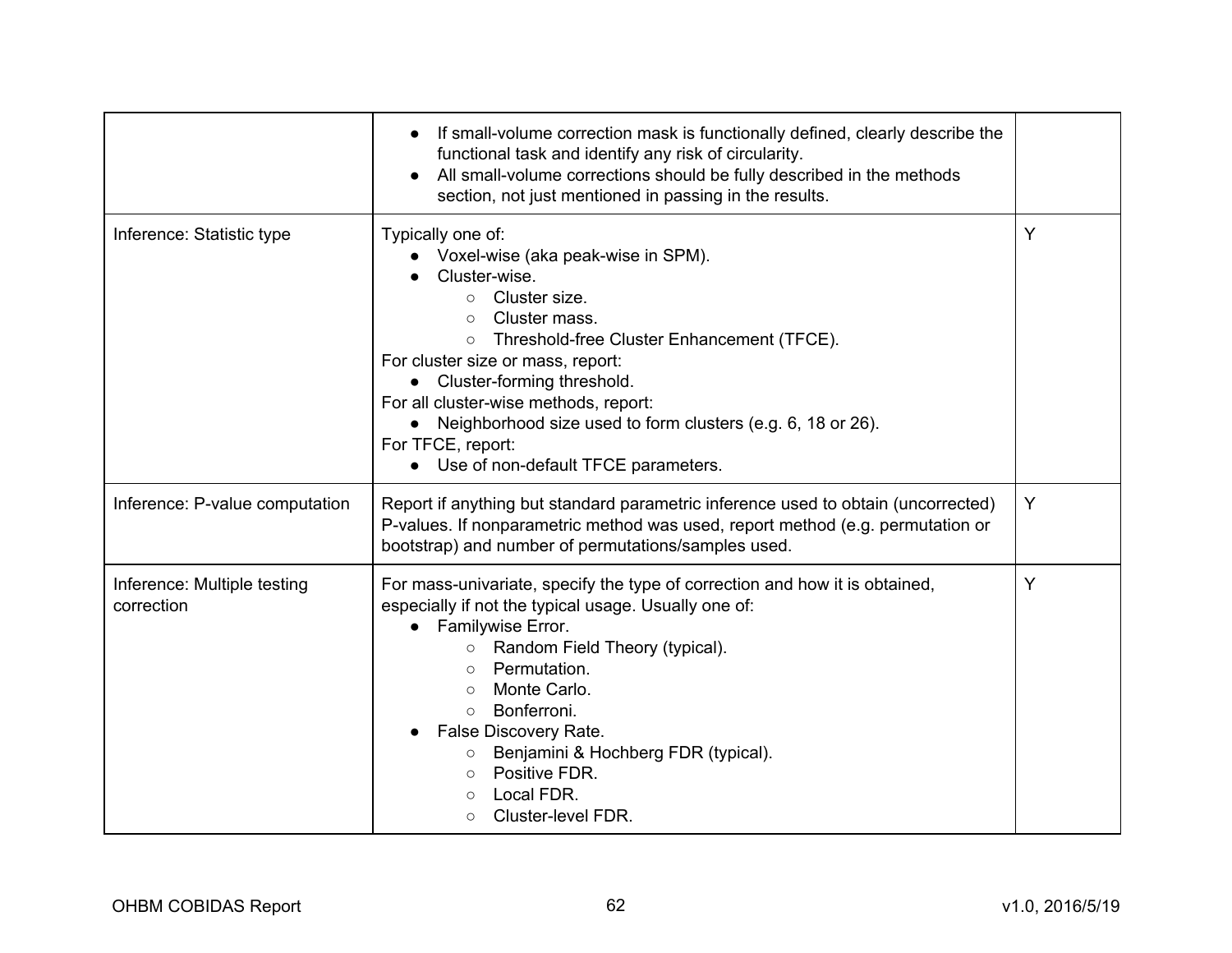|                                                           | None/Uncorrected.<br>If permutation or Monte Carlo, report the number of permutations/samples. If<br>Monte Carlo, note the brain mask and smoothness used, and how smoothness<br>was estimated.                                                                                                                                                                                                                                                                                            |   |
|-----------------------------------------------------------|--------------------------------------------------------------------------------------------------------------------------------------------------------------------------------------------------------------------------------------------------------------------------------------------------------------------------------------------------------------------------------------------------------------------------------------------------------------------------------------------|---|
| <b>Functional connectivity</b>                            |                                                                                                                                                                                                                                                                                                                                                                                                                                                                                            |   |
| Confound adjustment & filtering                           | Report:<br>Method for detecting movement artifacts, movement-related variation, and<br>remediation (e.g. 'scrubbing', 'despiking', etc).<br>Use of global signal regression, exact type of global signal used and how it<br>was computed.<br>Whether a high- or low-pass temporal filtering is applied to data, and at<br>which point in the analysis pipeline. Note, any temporal regression model<br>using filtered data should have it's regressors likewise filtered.                  | Y |
| Multivariate method:<br>Independent Component<br>Analysis | Report:<br>Algorithm to estimate components.<br>Number of components (if fixed), or algorithm for estimating number of<br>components.<br>If used, method to synthesize multiple runs.<br>Sorting method of IC's, if any.<br>Detailed description of how components were chosen for further analysis.                                                                                                                                                                                       | Y |
| Dependent variable definition                             | For seed-based analyses report:<br>Definition of the seed region(s).<br>Rationale for choosing these regions.<br>For region-based analyses report:<br>Number of ROIs.<br>How the ROI's are defined (e.g. citable anatomical atlas; auxiliary fMRI<br>experiments); note if ROIs overlap.<br>Assignment of signals to regions (i.e. how a time series is obtained from<br>each region, e.g. averaging or first singular vector)<br>Note if considering only bilateral (L+R) merged regions. | Y |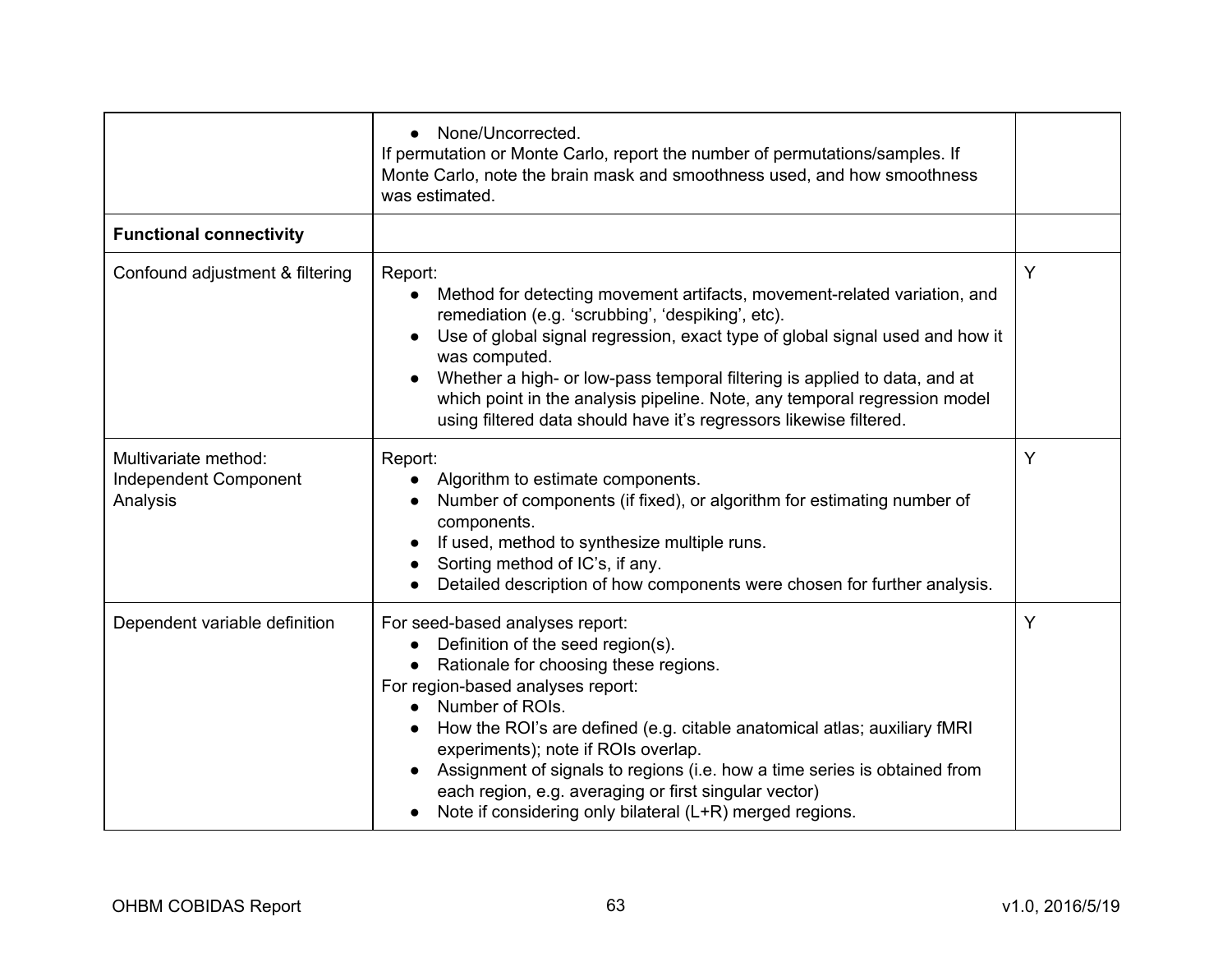|                                                            | Note if considering only interhemispheric homotopic connectivity.                                                                                                                                                                                                                                                                                                                                                                                                                                                                                                                                                                                                      |   |
|------------------------------------------------------------|------------------------------------------------------------------------------------------------------------------------------------------------------------------------------------------------------------------------------------------------------------------------------------------------------------------------------------------------------------------------------------------------------------------------------------------------------------------------------------------------------------------------------------------------------------------------------------------------------------------------------------------------------------------------|---|
| Functional connectivity measure/<br>model                  | Report:<br>Measure of dependence used, e.g. Pearson's (full) correlation, partial<br>correlation, mutual information, etc; also specify:<br>Use of Fisher's Z-transform (Yes/No) and, if standardised, effective<br>$\circ$<br>N is used to compute standard error (to account for any filtering<br>operations on the data).<br>Estimator used for partial correlation.<br>$\circ$<br>○ Estimator used for mutual information.<br>Regression model used to remove confounding effects (Pearson or partial<br>correlation).                                                                                                                                             | Y |
| <b>Effectivity connectivity</b>                            | Report:<br>Model.<br>Algorithm used to fit model.<br>If per-subject model, method used to generalize inferences to population.<br>Itemize models considered, and method used for model comparison.                                                                                                                                                                                                                                                                                                                                                                                                                                                                     | Υ |
| Graph analysis                                             | Report the 'dependent variable' and 'functional connectivity measure' used (see<br>above).<br>Specify either:<br>Weighted graph analysis or,<br>Binarized graph analysis is used, clarifying the method used for<br>thresholding (e.g. a 10% density threshold, or a statistically-defined<br>threshold); consider the sensitivity of your findings to the particular choice<br>of threshold used.<br>Itemise the graph summaries used (e.g. clustering coefficient, efficiency, etc),<br>whether these are global or per-node/per-edge summaries. In particular with fMRI<br>or EEG, clarify if measures applied to individual subject networks or group<br>networks. | Y |
| <b>Multivariate modelling &amp;</b><br>predictive analysis |                                                                                                                                                                                                                                                                                                                                                                                                                                                                                                                                                                                                                                                                        |   |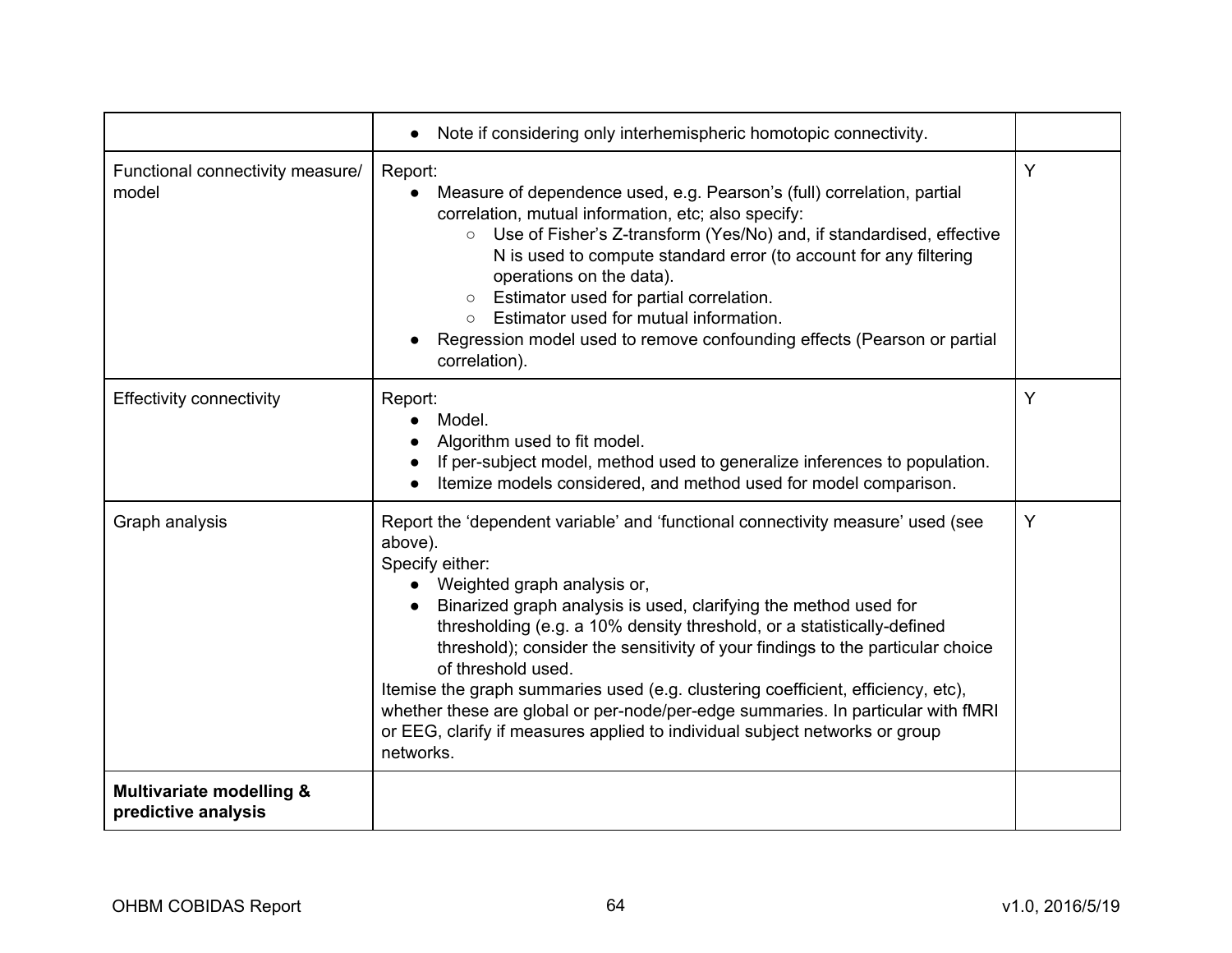| Independent variables                          | Specify:<br>Variable type (discrete or continuous).<br>Class proportions in classification settings.<br>Variable dimension.<br>o For whole-brain prediction, this is a voxel count.<br>o For searchlight analyses, the exact number of voxels in the search<br>region, not just a radius.<br>o Provide dimension before and after any feature selection and/or<br>dimension reduction.<br>If available, report on population stratification:<br>Information on how the target values relate to the population (e.g.<br>male/female frequency or age distribution by group).<br>Specify how this is taken into account in the predictive model. | Ý |
|------------------------------------------------|------------------------------------------------------------------------------------------------------------------------------------------------------------------------------------------------------------------------------------------------------------------------------------------------------------------------------------------------------------------------------------------------------------------------------------------------------------------------------------------------------------------------------------------------------------------------------------------------------------------------------------------------|---|
| Features extraction and<br>dimension reduction | Specify the use of any:<br>Feature transformation.<br>Feature selection.<br>Dimension reduction.<br>When these techniques are data-driven, specify the procedures used to learn the<br>parameters involved.                                                                                                                                                                                                                                                                                                                                                                                                                                    | Y |
| Model                                          | For traditional multivariate analyses, report:<br>Type of model, e.g. MANOVA.<br>Assumptions made on the covariance structure, e.g. independence, or a<br>common arbitrary covariance between groups.<br>Statistic used to assess significance, e.g. Wilk's lambda, Hotelling-Lawley<br>trace, etc.<br>For predictive models, report:<br>Type of model, e.g. Linear discriminant analysis, support vector machines,<br>logistic regression, etc.<br>For kernel-based methods (i.e. SVM) report type of kernel used, type and<br>number of parameters needed to be estimated.                                                                   | Y |
| Learning method                                | Report:                                                                                                                                                                                                                                                                                                                                                                                                                                                                                                                                                                                                                                        | Y |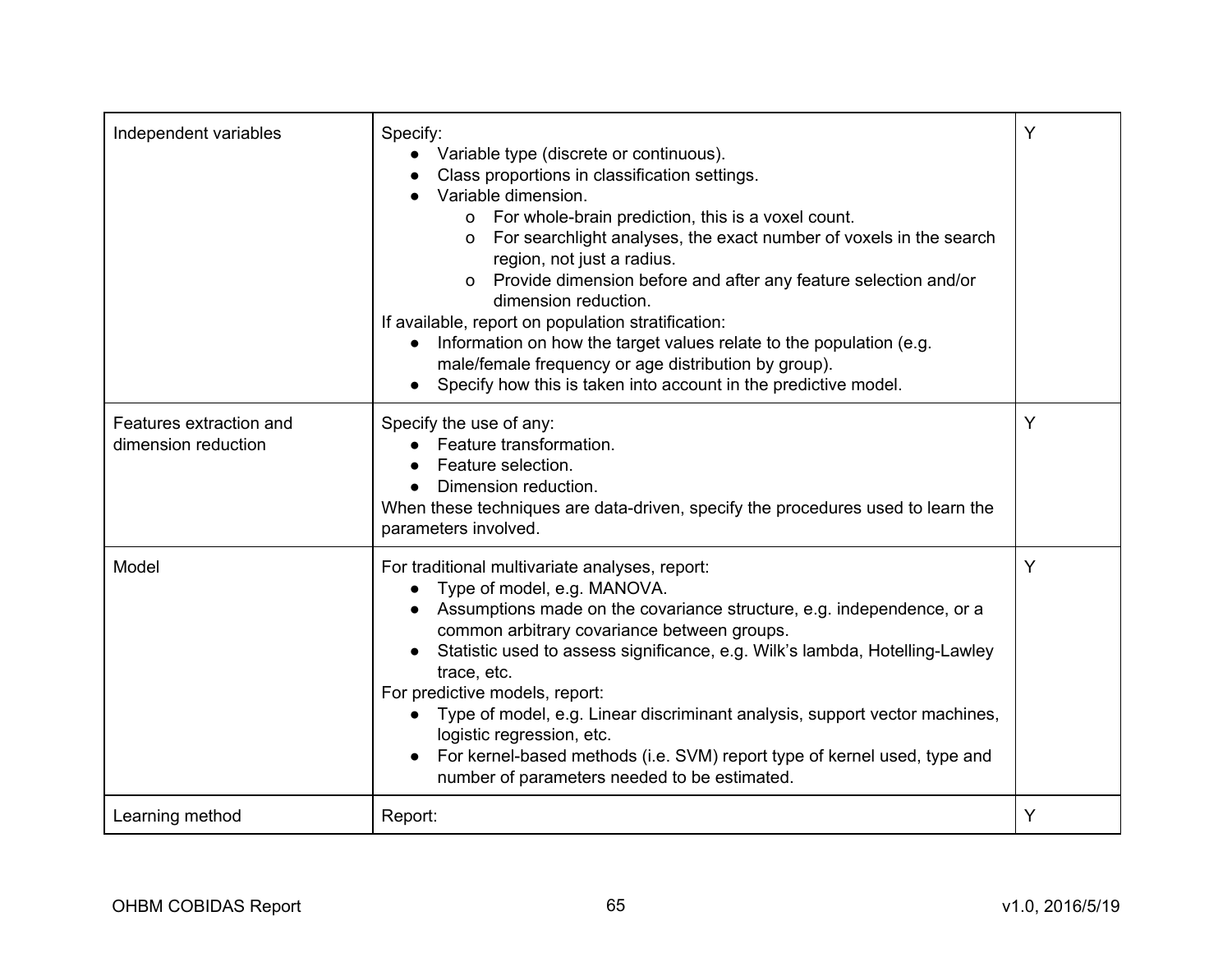|                                                                       | Figure-of-merit optimised.<br>Fitting method.<br>Parameter settings, those fixed and those estimated; specify how fixed<br>parameter values were chosen.<br>How the convergence of the learning method is monitored.                                                                                                                                                                                                                                                                                                                                                                                                                                                                    |   |
|-----------------------------------------------------------------------|-----------------------------------------------------------------------------------------------------------------------------------------------------------------------------------------------------------------------------------------------------------------------------------------------------------------------------------------------------------------------------------------------------------------------------------------------------------------------------------------------------------------------------------------------------------------------------------------------------------------------------------------------------------------------------------------|---|
| Training procedure                                                    | Describe:<br>• Pipeline structure applied uniformly to all cases (e.g. that could be<br>independently applied to a new case).<br>Method for hyper-parameter setting.<br>Data splitting (cross validation).                                                                                                                                                                                                                                                                                                                                                                                                                                                                              | Y |
| <b>Evaluation metrics: Discrete</b><br>response                       | Describe the evaluation metrics that are to be computed. Always compute:<br>Accuracy.<br>If group sizes unequal, balanced (or average) accuracy.<br>When there are only 2 classes, and one can be labeled "positive":<br>Precision $(1 - false$ discovery rate).<br>$\bullet$<br>Recall (sensitivity).<br>False positive rate (1-specificity).<br>F1 (incorporates both precision and recall).<br>Receiver operating characteristic (ROC) curves, e.g. summarised by area<br>under the curve (AUC); AUC for only high specificity (e.g. false positive<br>rates no greater than 10%) are also useful.<br>When there are 3 or more classes:<br>Report the confusion matrix.<br>$\bullet$ | Y |
| <b>Evaluation metrics: Continuous</b><br>response                     | "Prediction $R^{2n}$ , the percentage of variance explained by prediction, computed as<br>one minus the ratio of prediction sum-of-squares to total sum-of-squares. (Note<br>this is not the squared correlation coefficient between true and predicted values).                                                                                                                                                                                                                                                                                                                                                                                                                        | Y |
| <b>Evaluation metrics:</b><br>Representational similarity<br>analysis | Report the Kendall Tau statistic for each candidate model considered.                                                                                                                                                                                                                                                                                                                                                                                                                                                                                                                                                                                                                   | Y |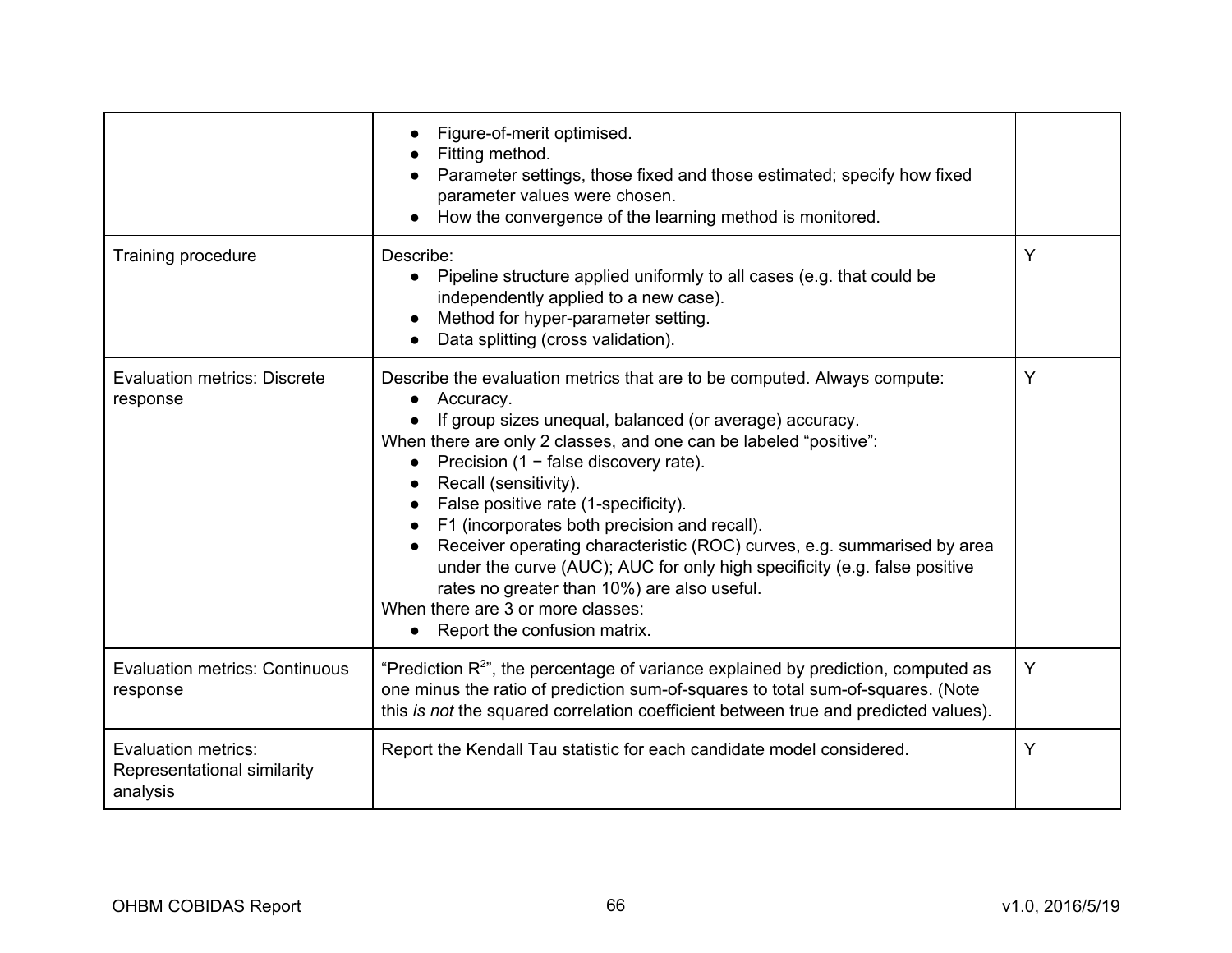| Evaluation metrics: Significance | When possible use formal test to obtain P-value to assess whether evaluation<br>metric is "significant" or consistent with noise.                              | Υ |
|----------------------------------|----------------------------------------------------------------------------------------------------------------------------------------------------------------|---|
| Fit interpretation               | Procedure used to interpret the fit of the classifier, identifying the relative<br>importance of the features (e.g. the weight vector in linear discriminant). | N |

# <span id="page-66-0"></span>**Table D.5. Results Reporting**

| <b>Aspect</b>            | Notes/Ontology                                                                                                                                                                                                                                                                                                                                                                                                                                                                                                                                                                                     | <b>Mandatory</b> |
|--------------------------|----------------------------------------------------------------------------------------------------------------------------------------------------------------------------------------------------------------------------------------------------------------------------------------------------------------------------------------------------------------------------------------------------------------------------------------------------------------------------------------------------------------------------------------------------------------------------------------------------|------------------|
| Mass univariate analysis |                                                                                                                                                                                                                                                                                                                                                                                                                                                                                                                                                                                                    |                  |
| Effects tested           | Provide a complete list of tested and omitted effects.                                                                                                                                                                                                                                                                                                                                                                                                                                                                                                                                             | Y                |
| Extracted data           | Define how voxels/elements were selected; if region is based on the same<br>data, clarify how circularity was accounted for.<br>For any summary reported, give units. Ideally these are as interpretable as<br>possible (e.g. percent change).<br>If reporting $R^2$ (coefficient of determination) clarify how nuisance variability<br>is considered. For instance, in task fMRI the vast majority of variance is<br>explained by slow temporal drift, and $R2$ values for an effect of interest will<br>be vastly different if computed with or without counting drift in the total<br>variance. | Y                |
| Tables of coordinates    | Provide one table of coordinates including:<br>Contrast / effect to which it refers.<br>XYZ coordinate (with coordinate system, MNI, Talairach, noted in caption;<br>also clarify whether peak or center-of-mass location).<br>Anatomical region (in caption or body text, describe source of labels, e.g.<br>subjective, atlas, etc).                                                                                                                                                                                                                                                             | Y                |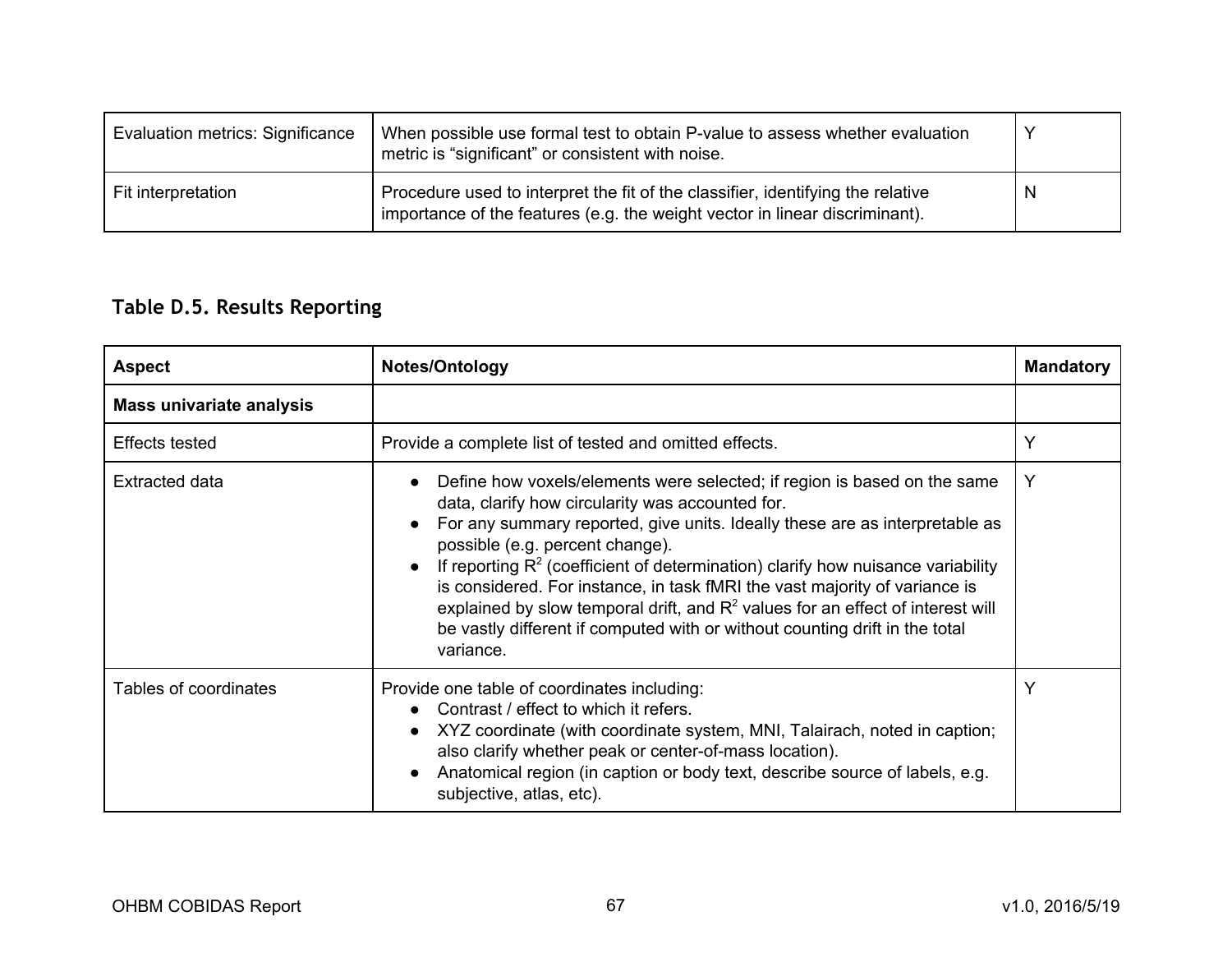|                         | P-value forming basis of inference (e.g. voxel-wise FWE corrected P; or<br>cluster-wise FDR corrected P).<br>T/Z/F statistic (with degrees of freedom in table caption)<br>In caption, state whether coordinates are from whole brain, or from a<br>specific constrained volume.<br>If cluster-wise inference is used, the cluster size. Report in $mm3$ or, if in<br>voxels, be explicit about the size of voxels. If a cluster statistic other than<br>size is used (e.g. mass) it should be listed as well.<br>In caption or body text, note criterion for peak per cluster reporting; e.g.<br>"one peak per cluster listed", or "up to 3 per cluster that are at least 8mm<br>apart" (SPM default), etc. |   |
|-------------------------|--------------------------------------------------------------------------------------------------------------------------------------------------------------------------------------------------------------------------------------------------------------------------------------------------------------------------------------------------------------------------------------------------------------------------------------------------------------------------------------------------------------------------------------------------------------------------------------------------------------------------------------------------------------------------------------------------------------|---|
| Thresholded maps        | For each effect, provide images of maps of significant regions, ensuring that each<br>caption describes:<br>Type of inference and the correction method, as well as form of any<br>$\bullet$<br>sub-volume corrections applied when computing corrected significance.<br>Include color bars; when presenting multiple maps in a figure, use a<br>common color bar to ensure the results are comparable.                                                                                                                                                                                                                                                                                                      | N |
| Unthresholded maps      | Share, via supplementary material or repository:<br>Unthresholded statistic maps.<br>Optionally, the thresholded statistic maps.<br>Optionally, the effect size map (e.g. % BOLD change, % GM change).                                                                                                                                                                                                                                                                                                                                                                                                                                                                                                       | Y |
| <b>Extracted data</b>   | State whether data extracted from an ROI (e.g. to compute an effect size) is<br>defined based on independent data, as otherwise it is susceptible to bias.<br>If ROIs are circularly defined, best not to provide any statistical summary (i.e.<br>P-values, $R^2$ , etc).                                                                                                                                                                                                                                                                                                                                                                                                                                   | Y |
| <b>Spatial features</b> | Report the<br>Size of the analysis volume in voxels, mm.<br>Spatial smoothness of noise (e.g. FWHM) and Resel count (if using<br>Random Field Theory).                                                                                                                                                                                                                                                                                                                                                                                                                                                                                                                                                       | Y |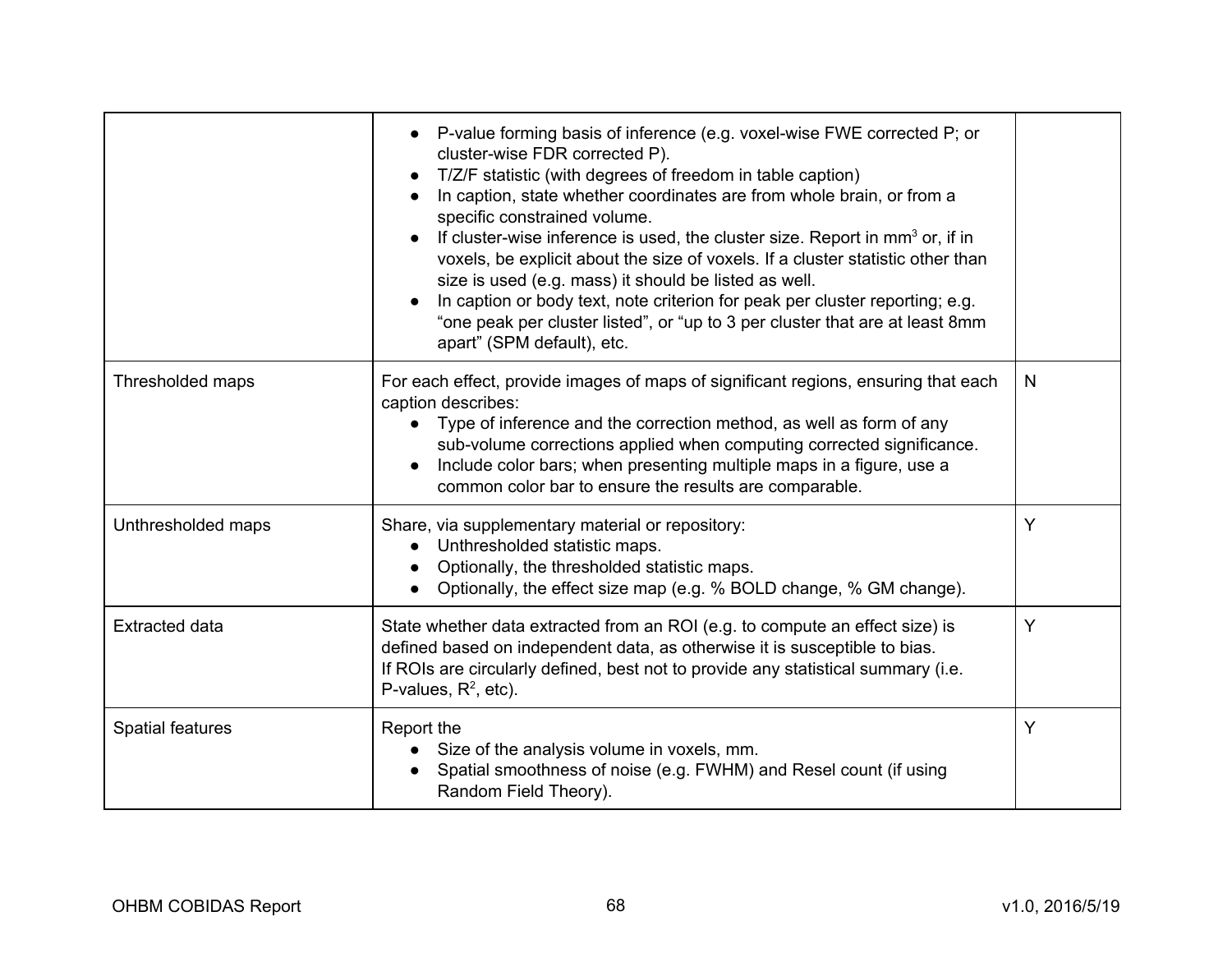<span id="page-68-0"></span>

| <b>Functional connectivity</b>                 |                                                                                                                                                                              |   |
|------------------------------------------------|------------------------------------------------------------------------------------------------------------------------------------------------------------------------------|---|
| ICA analyses                                   | Report the total number of components (especially when estimated from the data<br>and not fixed). Report the number of these analyzed and the reason for their<br>selection. | Y |
| Graph analyses: Null hypothesis<br>tested      | For graph-based methods, carefully state what is the null hypothesis of the test<br>and how the statistic distribution under the null is computed.                           |   |
| Multivariate modelling &<br>predictiveanalysis |                                                                                                                                                                              |   |
| Optimised evaluation metrics                   | Report the values obtained for the evaluation metrics chosen (see Evaluation<br>Metrics, above), as well as any P-values to justify above-chance performance.                |   |

# **Table D.6. Data Sharing**

| <b>Aspect</b>                        | <b>Notes</b>                                                                                                                                                                                                                                                                                                     | <b>Mandatory</b> |
|--------------------------------------|------------------------------------------------------------------------------------------------------------------------------------------------------------------------------------------------------------------------------------------------------------------------------------------------------------------|------------------|
| Reporting a data sharing<br>resource |                                                                                                                                                                                                                                                                                                                  |                  |
| Material shared                      | List types of images and non-imaging data provided.<br>Report on the completeness of the data (e.g., number of subjects where all types<br>of imaging, demographic, and behavioral data is available).                                                                                                           | Y                |
| URL, access information              | Provide:<br>Stable URL or DOI.<br>Specific instructions on how to gain access. Specifically mention whether<br>application must be vetted for particular intended research use (e.g. to<br>preclude multiple users investigating the same question), or whether a<br>research collaboration must be established. | $\checkmark$     |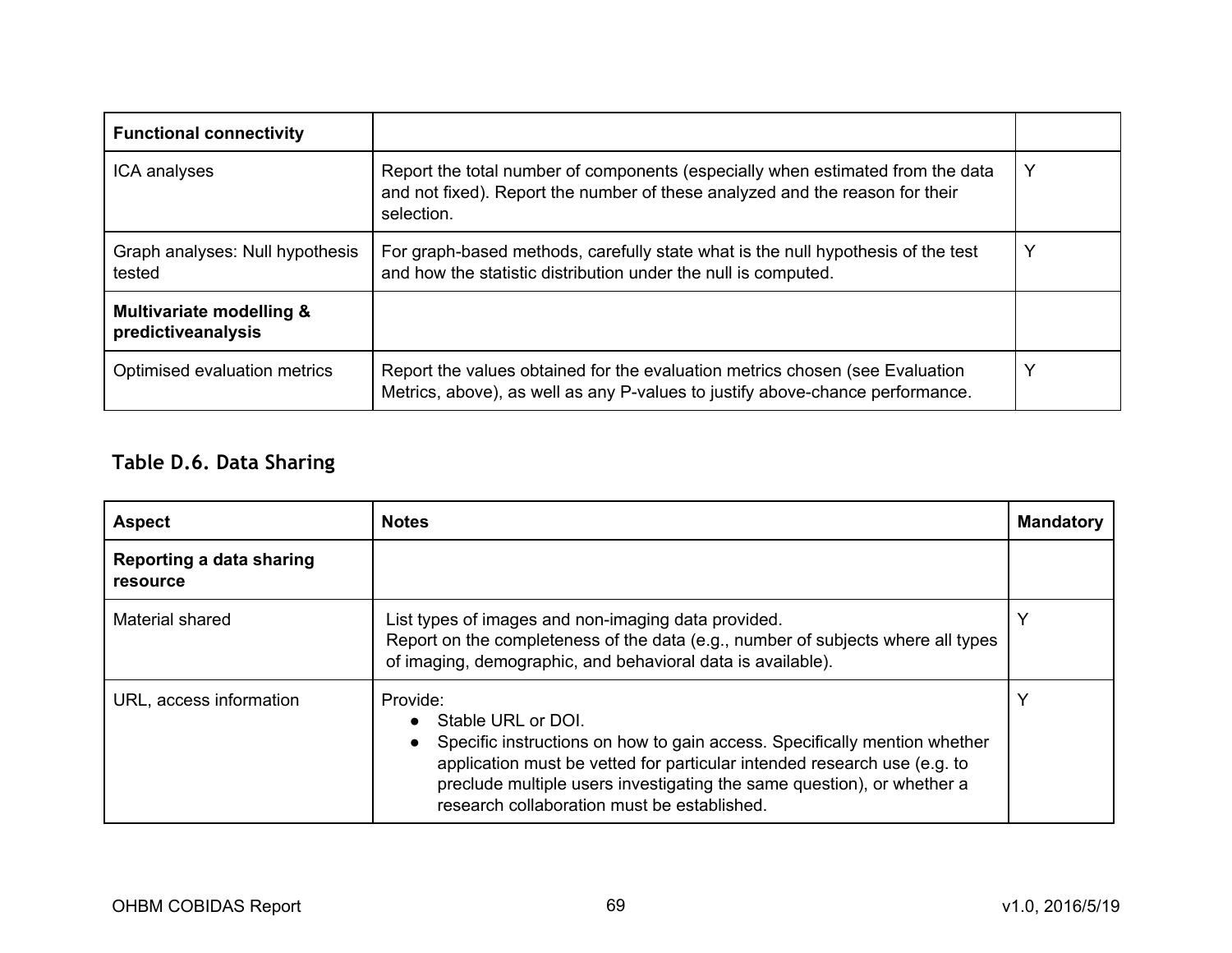|                        | Cost of access.                                                                                                                                                                                                                                                                           |   |
|------------------------|-------------------------------------------------------------------------------------------------------------------------------------------------------------------------------------------------------------------------------------------------------------------------------------------|---|
| Ethics compliance      | Confirm that the ethics board of the host institution generating the data approves<br>the sharing of the data made available.<br>Clarify any constraints on uses of shared data, for example, whether users<br>downloading the data also need ethics approval from their own institution. | Y |
| Documentation          | Provide URL to documentation, and specify its scope (e.g. worked examples,<br>white papers, etc).                                                                                                                                                                                         | N |
| Data format            | Report the format of the image data shared, e.g. DICOM, MINC, NIFTI, etc.                                                                                                                                                                                                                 | Y |
| Ontologies             | Data organization structures, including Data Dictionaries and Schemas. Is the<br>software using an established ontology?                                                                                                                                                                  | N |
| Visualization          | Availability of in-resource visualization of the imaging or non-imaging data.                                                                                                                                                                                                             | N |
| De-identification      | How, if at all, data are de-identified.                                                                                                                                                                                                                                                   | N |
| Provenance and history | Availability of detailed provenance of preprocessing and analysis of shared data.                                                                                                                                                                                                         | N |
| Interoperability       | Ability of a repository to work in a multi-database environment, availability of<br>API's and ability to connect to analysis pipelines.                                                                                                                                                   | N |
| Querying               | Mechanisms available for constructing queries on the repository (e.g. SQL,<br>SPARQL).                                                                                                                                                                                                    | N |
| Versioning             | How users can check version of downloaded data and compare it to the current<br>version at a later time.                                                                                                                                                                                  | N |